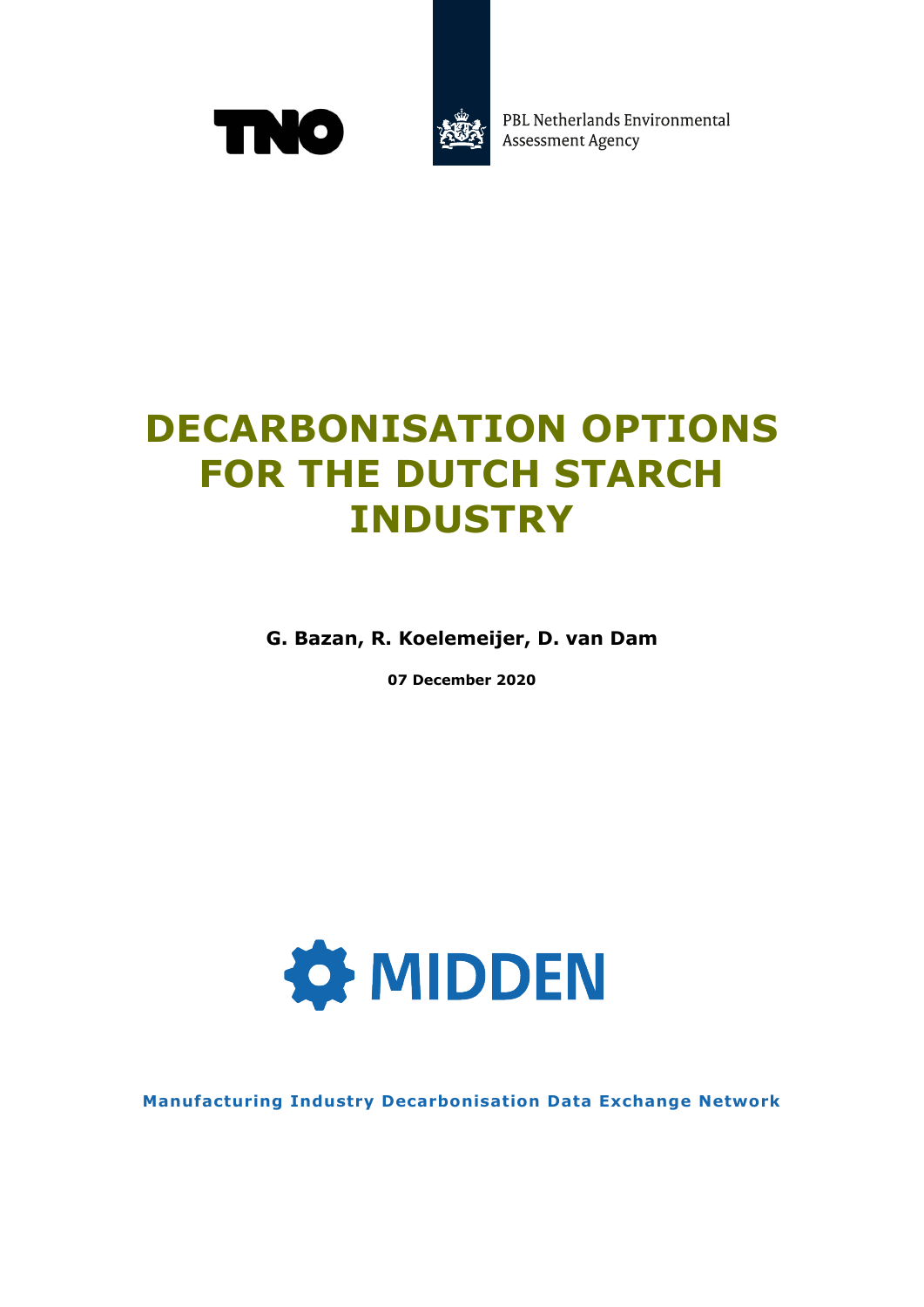#### **Decarbonisation options for the Dutch starch industry**

© PBL Netherlands Environmental Assessment Agency; © TNO The Hague, 2020 PBL publication number: 3656 TNO project no. 060.33956 / TNO 2020 P11629

#### **Authors**

G. Bazan, R. Koelemeijer, D. Van Dam

#### **Acknowledgements**

The authors received valuable input from Jelle de Wilde (Cargill Sas van Gent), Peter Bruinenberg (Avebe) and Barbara Huneman (Avebe), as well as useful advice and contribution by Hans Eerens (PBL).

#### **MIDDEN project coordination and responsibility**

The MIDDEN project (Manufacturing Industry Decarbonisation Data Exchange Network) was initiated and is also coordinated and funded by PBL and TNO. The project aims to support industry, policymakers, analysts, and the energy sector in their common efforts to achieve deep decarbonisation. Correspondence regarding the project may be addressed to: D. van Dam (PBL), Dick.vanDam@pbl.nl or S. Gamboa Palacios (TNO), Silvana.Gamboa@tno.nl.

This publication is a joint publication by PBL and TNO Energy Transition and can be downloaded from: www.pbl.nl/en. Parts of this publication may be reproduced, providing the source is stated, in the form: Bazan, G., Koelemeijer, R., Van Dam, D. (2020). *Decarbonisation options for the starch industry.* PBL Netherlands Environmental Assessment Agency & TNO Energy Transition Studies, The Hague.

PBL Netherlands Environmental Assessment Agency is the national institute for strategic policy analysis in the fields of the environment, nature and spatial planning. PBL contributes to improving the quality of political and administrative decision-making by conducting outlook studies, analyses and evaluations in which an integrated approach is considered paramount. Policy relevance is the prime concern in all of PBL's studies. PBL conducts solicited and unsolicited research that is both independent and scientifically sound.

TNO Energy Transition Studies has a twofold mission: to accelerate the energy transition and to strengthen the competitive position of the Netherlands. TNO conducts independent and internationally leading research and we stand for an agenda-setting, initiating and supporting role for government, industry and NGOs.

This report has been reviewed by Avebe and Cargill Sas van Gent. PBL and TNO remain responsible for the content. The decarbonisation options and parameters are explicitly not verified by the companies.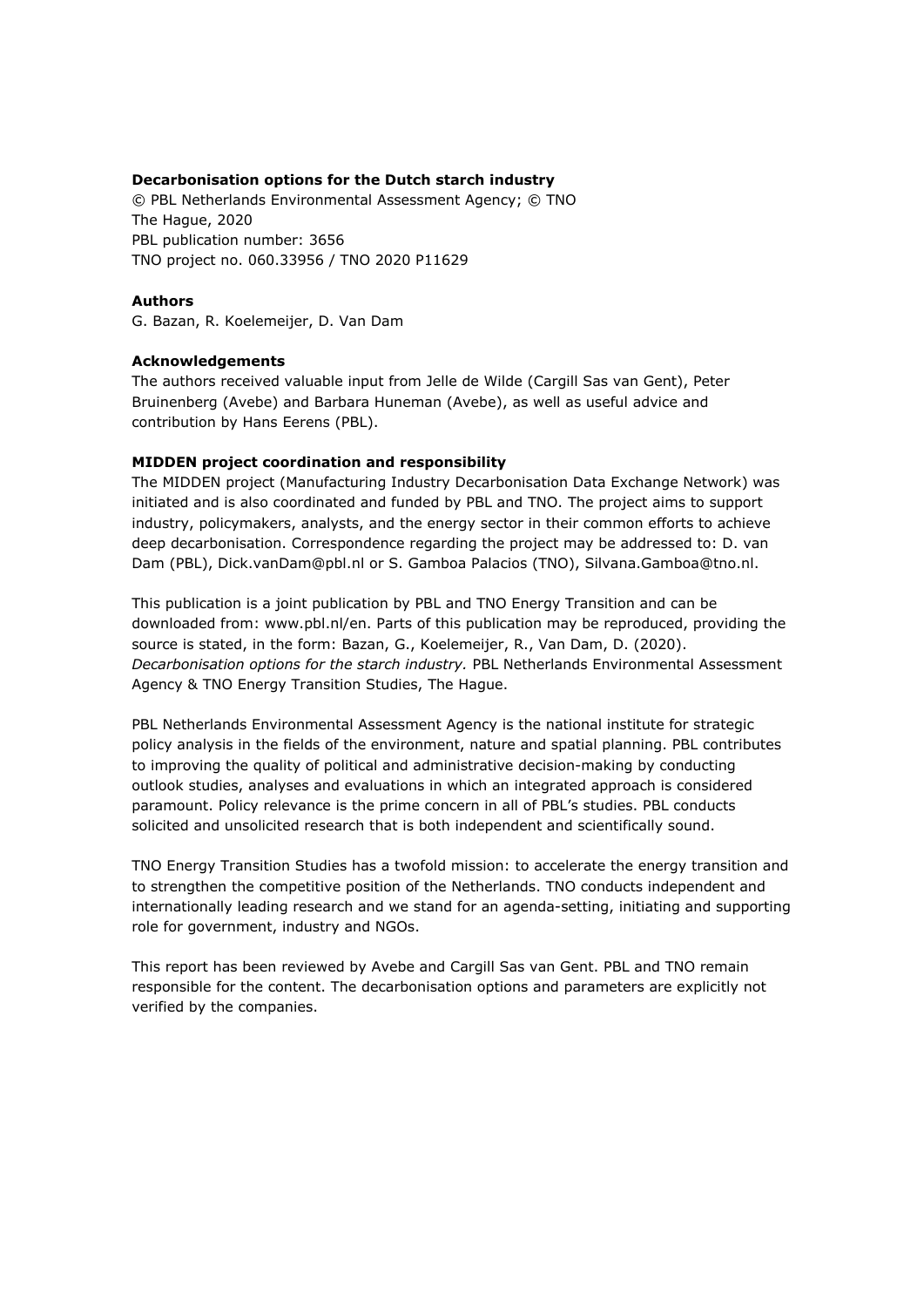## **Contents**

| Summary                  |                                                                                                                                                               | 4                          |
|--------------------------|---------------------------------------------------------------------------------------------------------------------------------------------------------------|----------------------------|
| Т.                       | <b>INTRODUCTION</b><br>STARCH PRODUCTION IN THE NETHERLANDS                                                                                                   | 5<br>6                     |
| 1.1<br>1.2<br>1.3        | Potato starch production: Coöperatie Avebe U.A.<br>Wheat and maize starch production: Cargill B.V.<br>Maize starch production: Tate & Lyle                    | $\overline{7}$<br>10<br>12 |
| $\overline{2}$           | <b>STARCH MANUFACTURING PROCESSES</b>                                                                                                                         | 13                         |
| 2.1<br>2.2               | Potato starch manufacturing<br>Wheat starch manufacturing                                                                                                     | 13<br>18                   |
| 3                        | STARCH PRODUCTS AND APPLICATION                                                                                                                               | 25                         |
| 3.1<br>3.2               | Potato starch manufacturing<br>Wheat starch manufacturing                                                                                                     | 25<br>27                   |
| 4                        | OPTIONS FOR DECARBONISATION                                                                                                                                   | 30                         |
| 4.1<br>4.2<br>4.3<br>4.4 | Towards decarbonising the production process<br>Alternatives for steam production<br>Low-carbon electricity generation<br>Options for using the biomass waste | 30<br>32<br>36<br>36       |
| 5                        | <b>DISCUSSION</b><br><b>REFERENCES</b>                                                                                                                        | 38<br>39                   |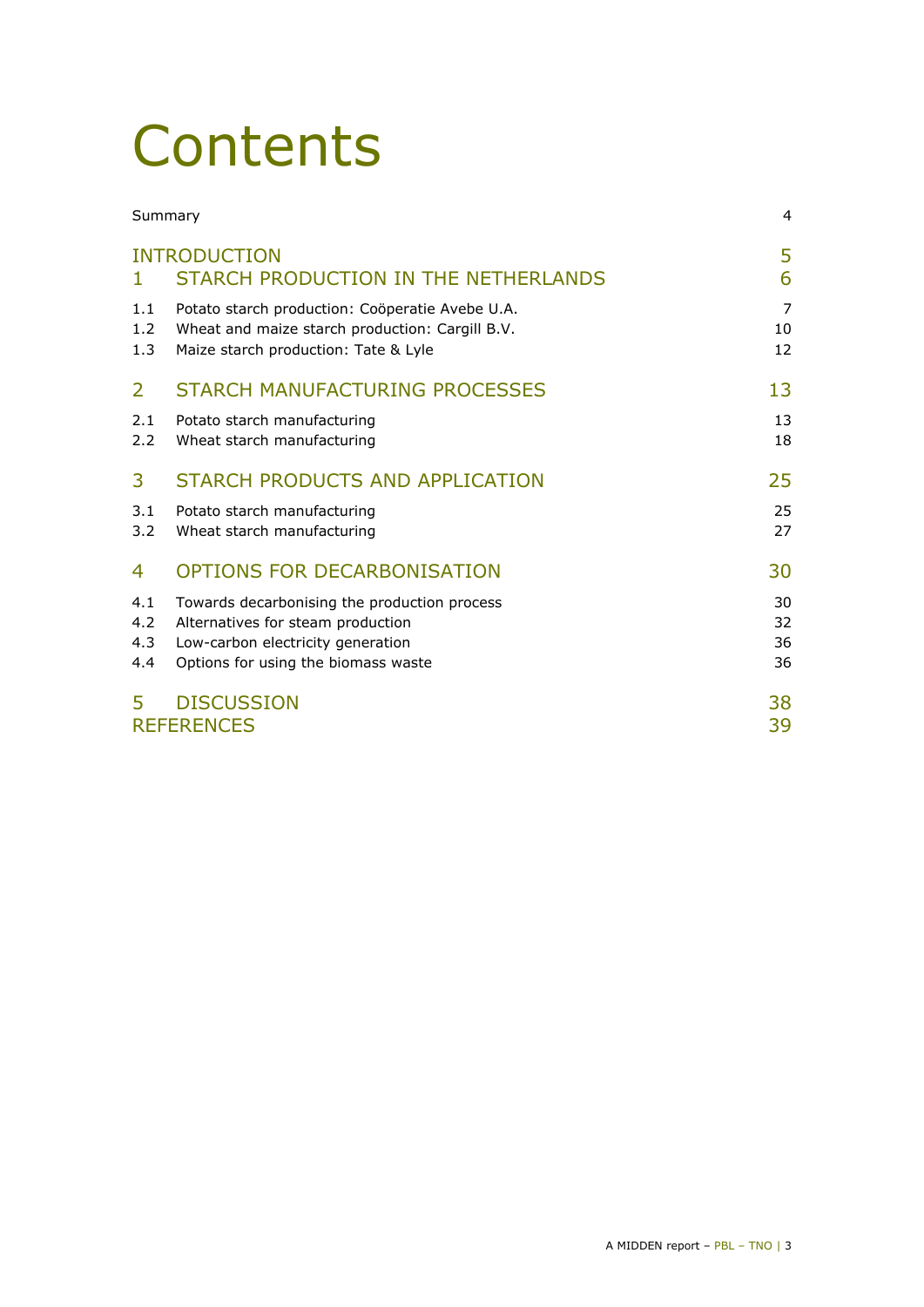## FINDINGS

### <span id="page-3-0"></span>Summary

Starch is a product which is used in numerous applications. Examples of use include food additives (e.g. sweeteners, thickeners, and other) and non-food applications (e.g. adhesives in the paper and textile industry).

In The Netherlands, three companies are representative for the starch production industry: Avebe, Cargill and Tate & Lyle. These three companies are registered by the Dutch Emission Authority (NEa) for a total of about 506 kilotonnes (kt) of direct (scope 1) CO<sub>2</sub> emissions (2019). The three companies manufacture three types of starch. Avebe manufactures potato starch, Cargill manufactures starch from wheat and maize, and Tate & Lyle manufactures maize starch. This report discusses only the production of starch from potatoes and from wheat in detail. In this respect, Avebe operates two locations in the northeast of The Netherlands and Cargill has two locations in the southwest of The Netherlands.

The  $CO<sub>2</sub>$  emissions are caused by the burning of natural gas in combined heat and power plants (CHPs) or steam boilers to create heat, which is mainly used for dewatering and drying steps in the manufacturing processes. In particular, for potato starch most of the energy is used for evaporation of water to obtain native starch and Protamylasse. For wheat starch most of the energy is used to evaporate water for obtaining starch, sweeteners and pentosanes.

The decarbonisation options for the starch industry include application of biomass-fired CHPs and boilers, hydrogen boilers, electric boilers, geothermal energy, biogas production, heat pumps, vacuum drum filters, and electro-osmosis dehydration.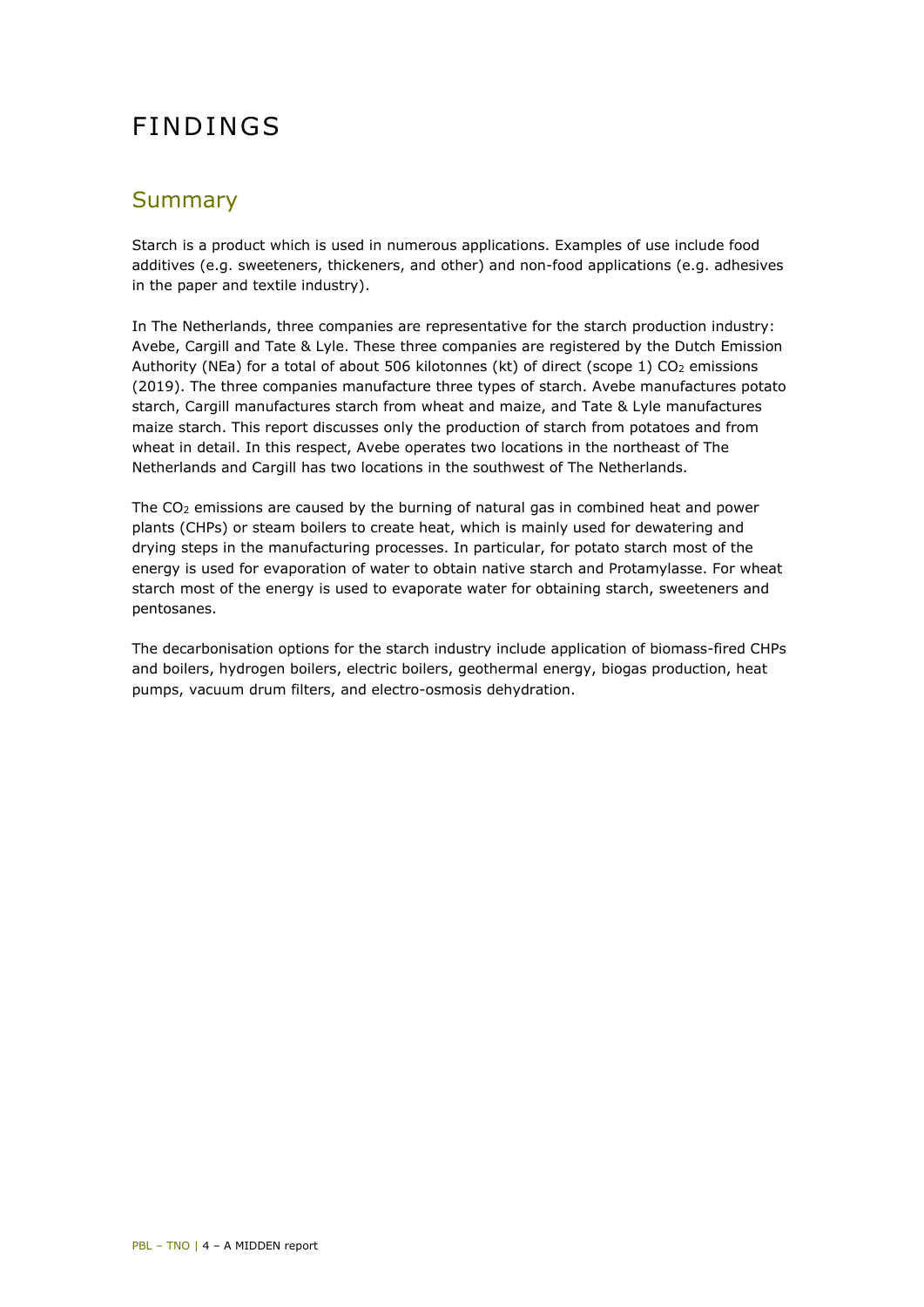## FULL RESULTS

## <span id="page-4-0"></span>Introduction

This report describes the current situation for starch production in the Netherlands and the options and preconditions for its decarbonisation. The study is part of the MIDDEN project (Manufacturing Industry Decarbonisation Data Exchange Network). The MIDDEN project aims to support industry, policymakers, analysts, and the energy sector in their common efforts to achieve deep decarbonisation. The MIDDEN project will update and elaborate further on options in the future, in close connection with the industry.

## **Scope**

This study contributes to MIDDEN by analysing the case of the Dutch starch industry. It provides a general overview for the specific firms registered in the CO<sub>2</sub> emission database of the Dutch emission registration authority NEa (NEa, 2020). We choose reference year 2017 since most energy and emission data is available for that year. Wherever relevant, developments after 2017 are included in this report.

The total CO2 emissions of the 48 companies that encompass the Dutch Food Industry within the emission registered by NEa account for approximately 2.25 Mt of CO<sub>2</sub> emissions per year and 23% of this amount (0.5 Mt) is emitted by the starch industry (2018). The Dutch starch industry is represented by three main companies: Avebe U.A., Cargill, and Tate & Lyle. These companies are specialized in potato starch, wheat and maize starch, and maize starch, respectively. The emissions addressed in the study are those falling under scope 1 (direct emissions on-site) and scope 2 (mostly due to electricity generation).

This study focuses on analysing Avebe and Cargill. Cargill's analysis focuses on the manufacturing of wheat starch as it represents the biggest share of their operations. Avebe manages two potato starch manufacturing plants located in Ter Apelkanaal and Gasselternijveen. The products of the manufacture of potato starch include potato starch, protein, food ingredients and Protamylasse for cattle feed. Cargill operates two plants located in Sas van Gent and Bergen op Zoom. The products of the manufacture of wheat starch include sweeteners, vital gluten, bran, and ethanol.

## Reading guide

The main goal of this report is to map decarbonisation options for the Dutch starch industry, in particular for the potato and wheat starch industry. To do so, this study has been focused on the current and alternative firm-scale production processes within Dutch starch manufacturing. This report proceeds as follows.

Section 1 gives a general introduction to the starch industry production in the Netherlands. Section 2 describes the current situation of the starch production processes implemented in the Netherlands. Section 3 describes the relevant products aligned to the processes described in Section 2. Section 4 presents options for decarbonisation and Section 5 discusses the listed options.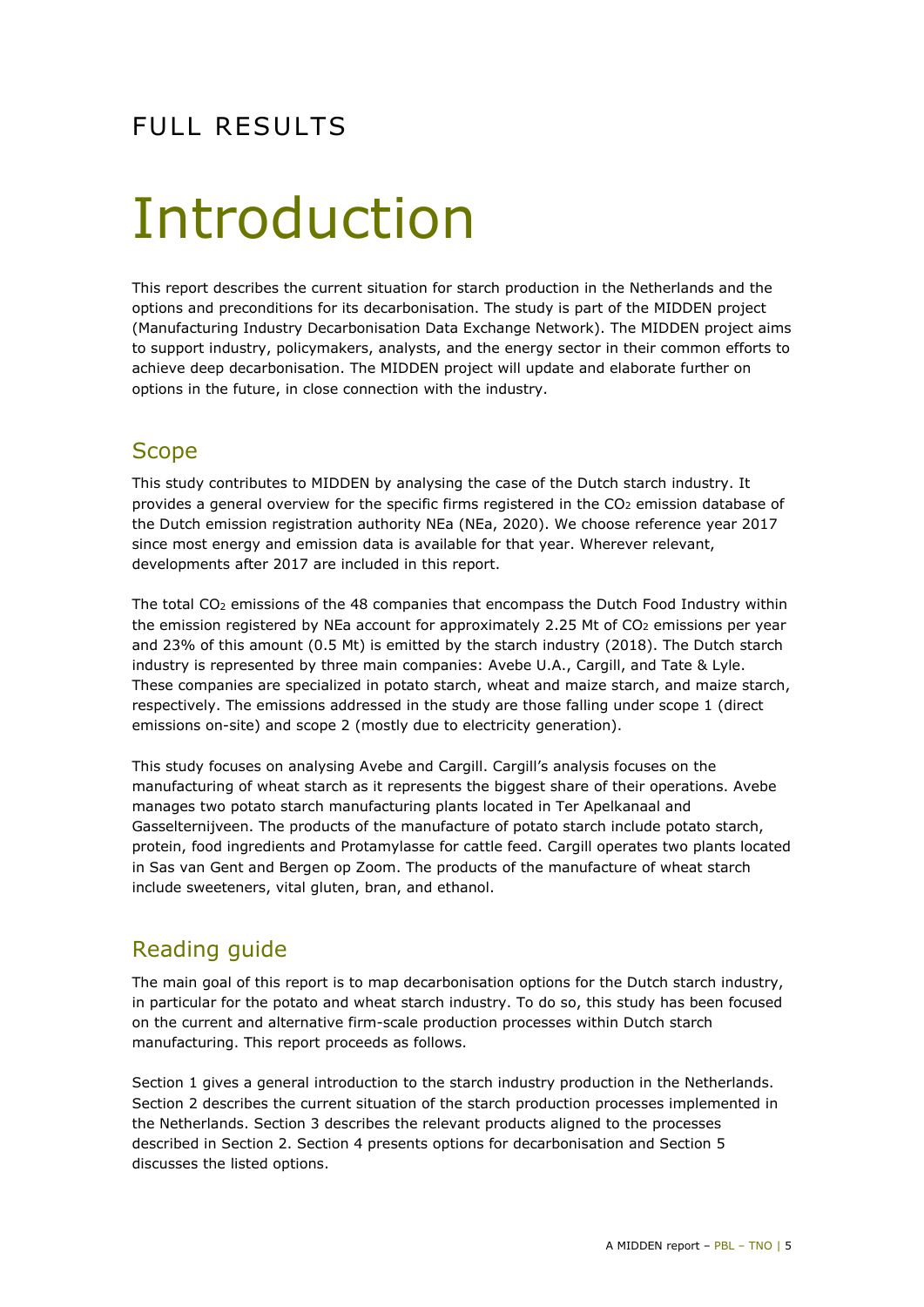# <span id="page-5-0"></span>1 Starch production in the Netherlands

The Dutch starch industry registered with the NEa encompasses three companies: Avebe U.A., Cargill, and Tate & Lyle. Although the overview includes the three companies, this report focuses on the manufacturing processes of Avebe (two plants) and Cargill (two plants). The reason is that the three companies produce starch from different raw materials, in which each manufacturing process is specific and complex. Given the time constraint for this work, we focussed on the processes at Avebe and Cargill, as they represent the biggest share of CO2 emissions within the Dutch starch industry. A map of the EU-ETS starch production locations of starch as registered in the NEa emissions database is shown in [Figure 1.](#page-5-1)



<span id="page-5-1"></span>**Figure 1 Map of the EU-ETS starch production locations registered by the NEa. Brown means potato starch, green means wheat starch and yellow means maize starch.**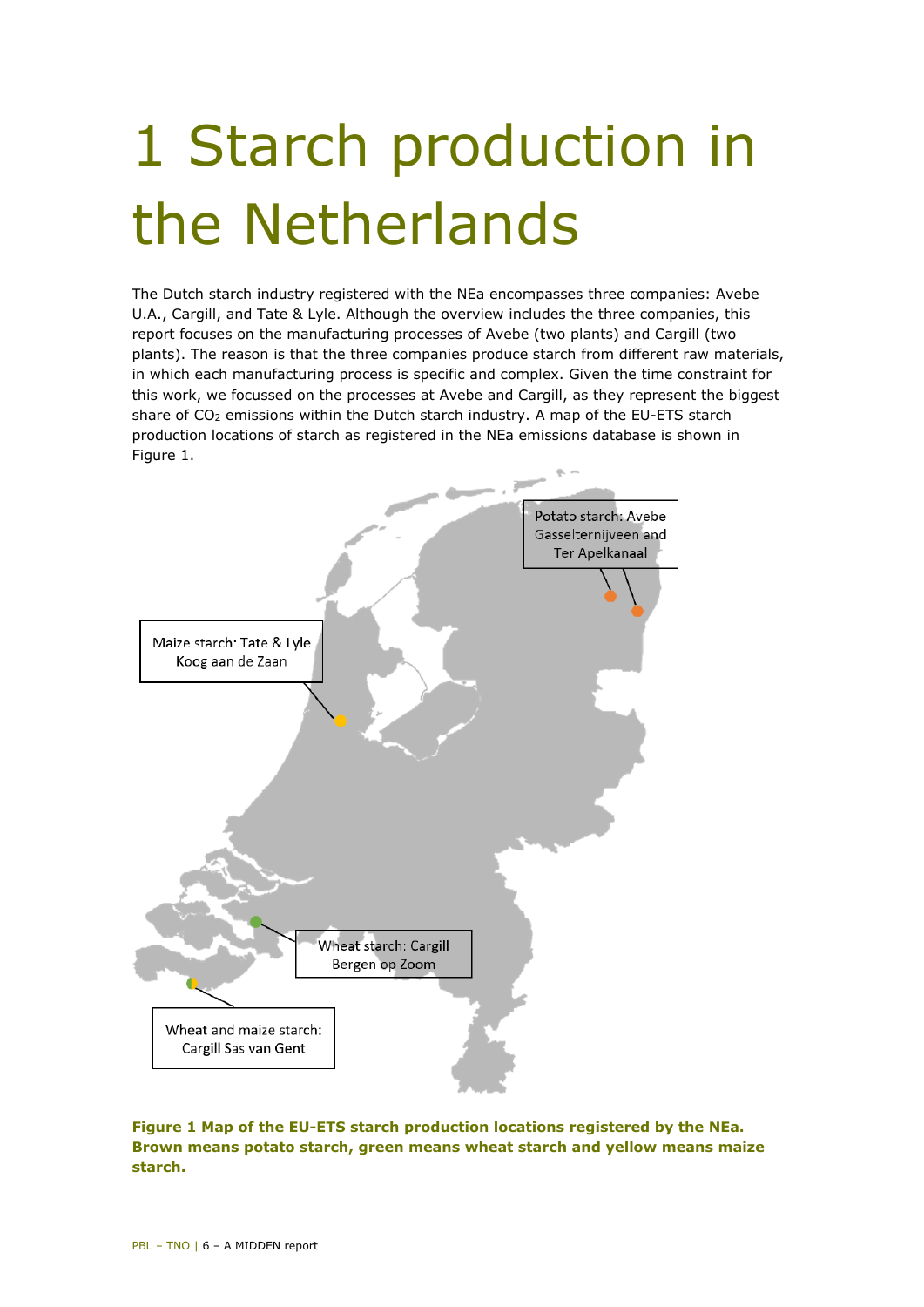## <span id="page-6-0"></span>1.1 Potato starch production: Coöperatie Avebe U.A.

The main producer of potato starch in the Netherlands is Coöperatie Avebe U.A., further abbreviated as Avebe. Avebe is a cooperation of starch-potato growers focused on extracting starch and proteins from starch potatoes. It started its operations in 1919 as a potato sales agency arranging the sales for several independent cooperatives. Currently, it specialises in selling products for different markets such as food, paper, construction, textiles, adhesives, and animal feed.

Avebe is active throughout the complete supply chain. It is a company without a real profit objective focusing in obtaining the highest price for the raw material of its members, the potato growers. Avebe has production locations in The Netherlands, Germany and Sweden (Avebe, 2020). About 25% of the potatoes harvested in The Netherlands are used for the production of starch, as is shown in [Figure 2.](#page-6-1) The total amount of harvested starch potatoes in The Netherlands in recent years has fluctuated between 1.89 million tonnes in 2017 and 1.55 million tonnes in 2018 (CBS Statline, 2020).



#### <span id="page-6-1"></span>**Figure 2 Annual gross yield of starch potatoes and other potatoes (consumption and seed potatoes). 2019 numbers are preliminary (CBS Statline, 2020)**

Avebe has its headquarters in Veendam, and manufactures potato starch at two plants within the Netherlands. Avebe also owns a factory in Foxhol (Avebe, 2019b) which used to be an EU-ETS registered site, but no potatoes are processed there anymore. There is only a factory for non-food starch derivatives left in Foxhol.

Avebe reports its GHG emissions in the Integrated Annual Report, but these include the two plants in Germany and one in Sweden (Avebe, 2019c). Therefore, we use the emissions report by NEa (NEa, 2020). The emission development per location is shown in [Figure 3](#page-7-0) and [Table 1.](#page-7-1)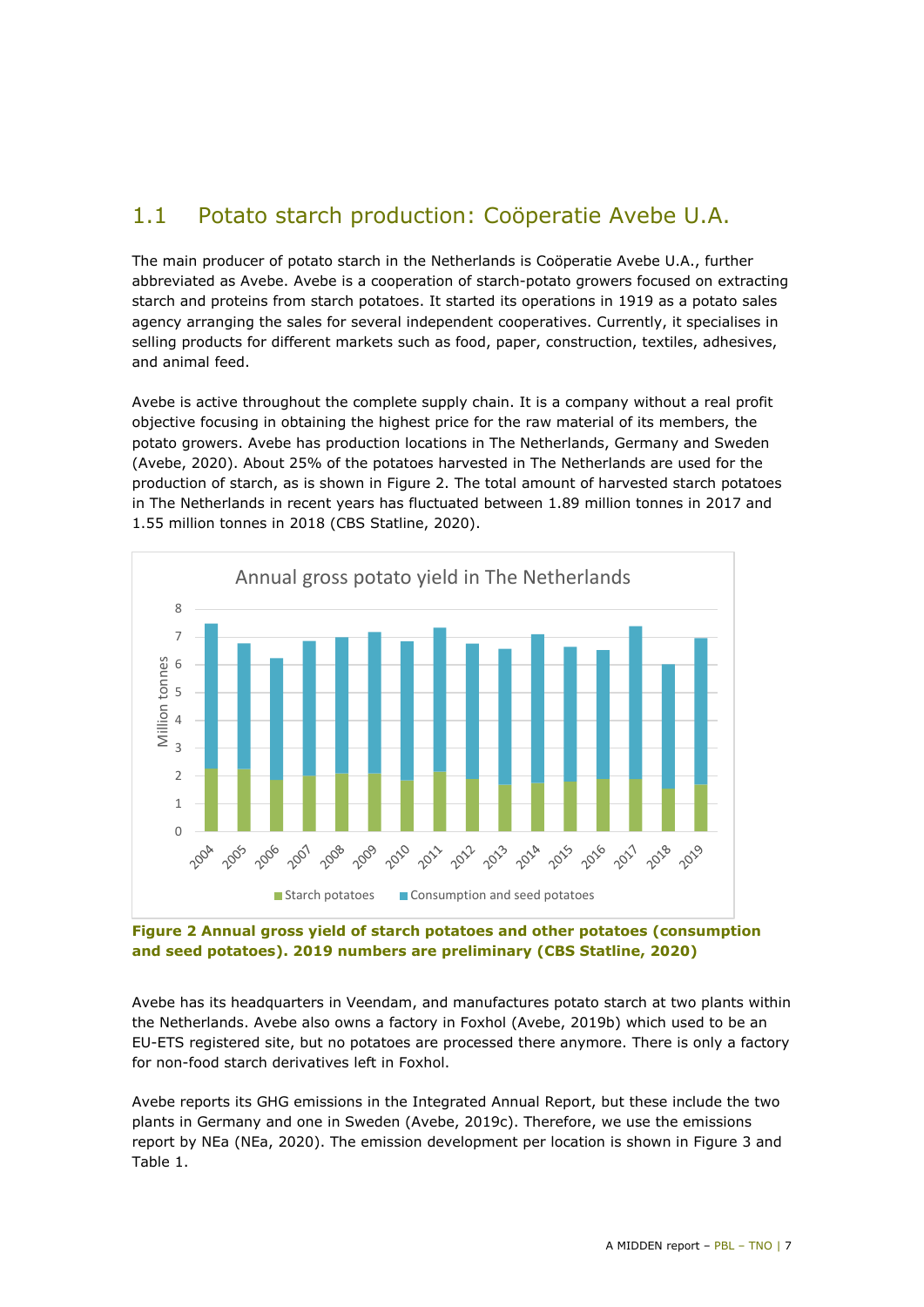

<span id="page-7-0"></span>**Figure 3 Emission development Avebe per location (NEa, 2020)**

| CO <sub>2</sub> emissions (tonnes) |         |         |         |         |         |         |        |  |
|------------------------------------|---------|---------|---------|---------|---------|---------|--------|--|
|                                    | 2013    | 2014    | 2015    | 2016    | 2017    | 2018    | 2019   |  |
| Avebe Ter Apelkanaal               | 117,382 | 116,471 | 115,800 | 119,805 | 116,642 | 114,262 | 85,212 |  |
| Avebe Gasselternijveen             | 75,164  | 72.620  | 71,855  | 78,802  | 81.842  | 97,350  | 86,081 |  |
| Avebe Foxhol                       | 29,225  | 25,560  | 23,402  | 17,279  | 15,241  | 1.602   |        |  |

<span id="page-7-1"></span>

|  |  | Table 1 CO <sub>2</sub> emissions of the Avebe locations (NEa, 2020) |  |  |  |  |  |
|--|--|----------------------------------------------------------------------|--|--|--|--|--|
|--|--|----------------------------------------------------------------------|--|--|--|--|--|

#### 1.1.1 Avebe plant Ter Apelkanaal

The plant in Ter Apelkanaal is Avebe's biggest plant in terms of potato processing capacity. Ter Apelkanaal processed about 1,000 kt potatoes in 2012 (Bruinenberg, 2012), but has a capacity of about 1,200 kt potatoes in 2019 (Avebe, 2019a). This facility manufactures potato starch, food ingredients, feed protein and dextrines. The CO<sub>2</sub> emissions of this plant are shown in [Table 1.](#page-7-1)

Avebe Ter Apelkanaal receives some of its required heat from a combined heat and power plant (CHP) which is nowadays owned by Avebe and previously known as Dobbestroom VOF (ACM, 2014). The CHP is integrated in Avebe's operations and includes three GT10 gas turbines with waste heat boiler ('afgassenketel') and a steam turbine (EEA, 2019). According to Bruinenberg (2012), Avebe delivers all their generated electricity to the grid and rebuys the necessary amount for its operations. This is because natural gas used for electricity production within a CHP is exempted from energy taxes as long as the installations have an electrical efficiency of at least 30% (CODE2, 2014). The CHP in Ter Apelkanaal operates during the whole year, although its production is lower outside the potato campaign.

The total emission according to NEa is  $116.6$  kt CO<sub>2</sub> in 2017; assuming a natural gas emission factor of 56.6 kg/GJ, this amounts to 2.1 PJ natural gas consumption. Based on the European Large Combustion Plants (LCP) database (EEA, 2019), the CHP natural gas input of the CHP was 1.0 PJ in 2017, resulting in a steam or heat output of 0.5 PJ and an electricity output of 0.3 PJ (efficiencies estimated according to the PBL SAVE model (Van Hout, Wetzels, & Daniels, 2019)).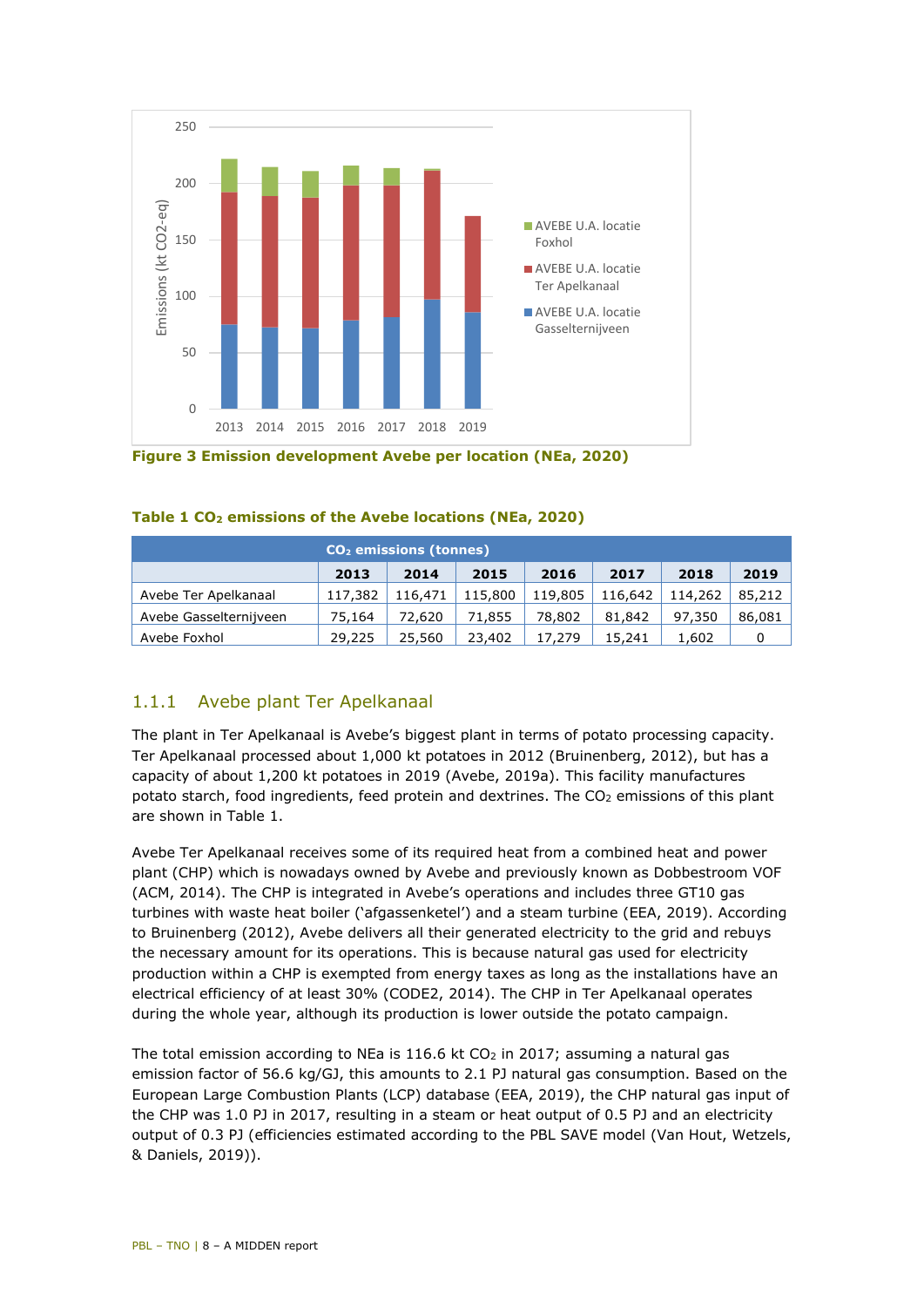<span id="page-8-0"></span>The remaining natural gas is used for boilers and dryers, assuming a boiler efficiency of 90% this results in additional steam and heat production of  $(2.1\t{-}1.0)*90\% = 0.95$  $(2.1\t{-}1.0)*90\% = 0.95$  $(2.1\t{-}1.0)*90\% = 0.95$  PJ<sup>1</sup>. The total steam and heat consumption is thus estimated at about (0.95+0.5=) 1.5 PJ.

From the rate between heat and electricity (Section [3.1\)](#page-24-1) as published by Avebe (Avebe, 2019c), we estimate the electricity use of Avebe Ter Apelkanaal to be about 0.5 PJ.

#### 1.1.2 Avebe plant Gasselternijveen

The Avebe plant Gasselternijveen has a capacity of 1,200 kt of potatoes (Avebe, 2019). This facility manufactures potato starch as well as proteins for food and feed use. The  $CO<sub>2</sub>$ emissions of this plant are shown in [Table 1.](#page-7-1)

Avebe Gasselternijveen receives its required heat from a CHP which is nowadays owned by Avebe and was previously known as Hunzestroom VOF (ACM, 2014a). The CHP is a gas turbine with waste heat boiler (EEA, 2019). Similar to the location of Ter Apelkanaal and following the same exemption of energy taxes, this plant delivers all of its generated electricity to the grid and rebuys the necessary amount for its operations. The CHP in Gasselternijveen only operates during the potato campaign.

The total emission according to NEa amounts to 81.8 kt  $CO<sub>2</sub>$  in 2017; assuming a natural gas emission factor of 56.6 kg/GJ, this amounts to 1.4 PJ natural gas consumption. Based on LCP data (EEA, 2019), the CHP natural gas input was 1.2 PJ in 2017, resulting in a steam or heat output of 0.64 PJ and an electricity output of 0.45 PJ (efficiency estimated according to the PBL SAVE model (Van Hout, Wetzels, & Daniels, 2019)).

The remaining natural gas is used for boilers and dryers, assuming a boiler efficiency of 90% this results in additional steam and heat production of  $(1.4-1.2)*90\% = 0.22$  PJ<sup>1</sup>. The total steam and heat consumption is thus estimated at about  $(0.64+0.22=)$  0.86 PJ.

From the rate between heat and electricity (Section [3.1\)](#page-24-1) as published by Avebe (Avebe, 2019c), we estimate the electricity use of Avebe Gasselternijveen to be about 0.3 PJ.

#### 1.1.3 Production Avebe

The total amount of consumed heat for the two sites is estimated to be 2.3 PJ. Using heat consumption per tonne of product (as calculated in Section 3.1), the total production can be estimated from this number.

If heat losses and processes not described in the report are not taken into account, the production would amount to about 0.8-0.9 million tonnes of starch, which means that 3-4 million tonnes of potato were processed. The actual amounts are lower. Avebe itself indicates that about 2.5 million tonnes potatoes are processed annually (Nieuwe Oogst, 2018), including the Avebe sites abroad. This would mean on average a starch production of about 550 to 600 kt.

Avebe aims for lowering the carbon footprint of its products (including growth and transport of potatoes) by 12% from 2018 to 2023 (Avebe, 2019d), at least by implementing innovations to its production process (more in Chapter 4).

<span id="page-8-1"></span>i, <sup>1</sup> All numbers are rounded.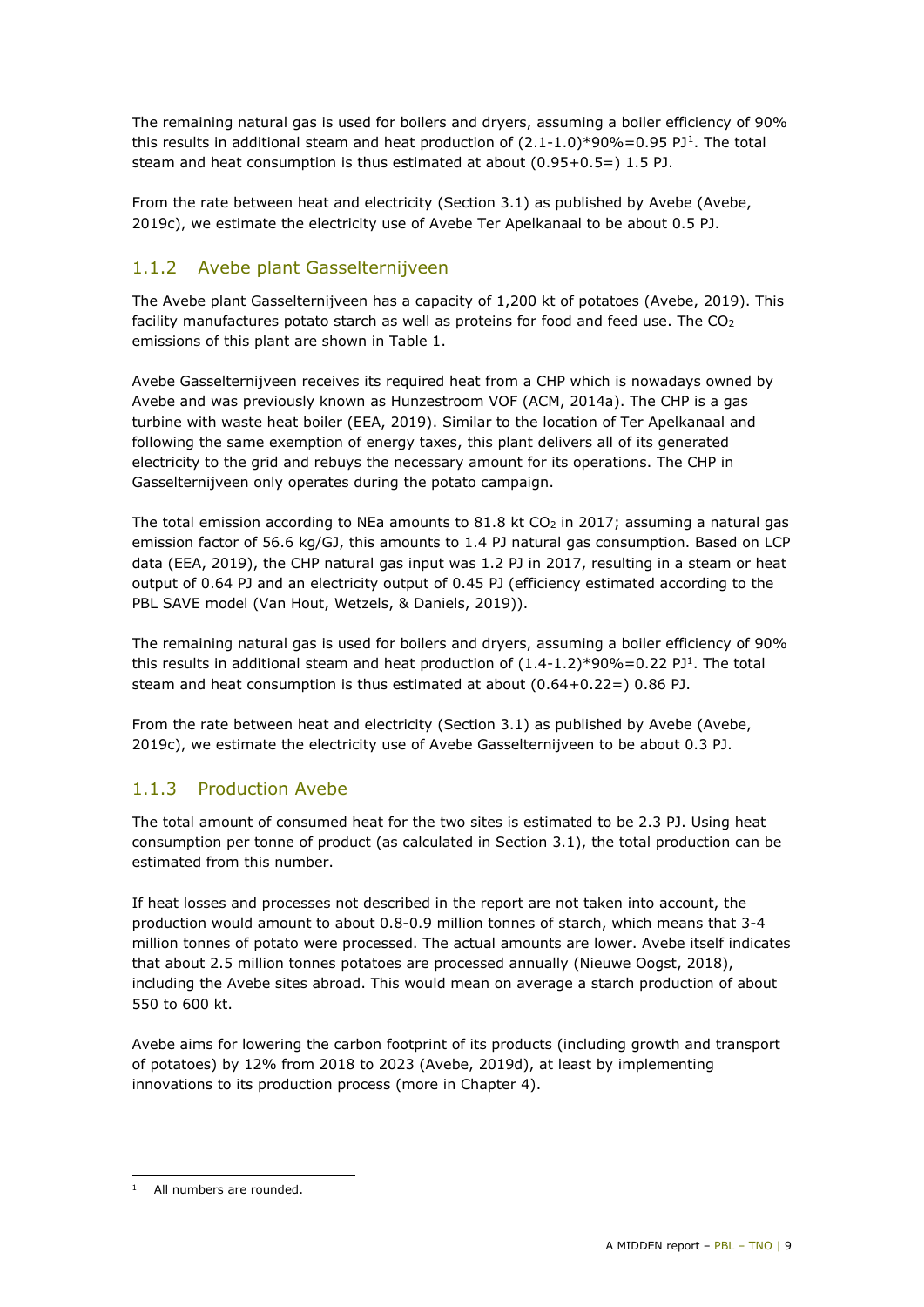## <span id="page-9-0"></span>1.2 Wheat and maize starch production: Cargill B.V.

The main producer of wheat starch in the Netherlands is Cargill. This firm is an international corporation of U.S. origin with 155,000 employees in 70 countries. Cargill has different lines of production specializing in food ingredients, bio-industrial, animal nutrition, protein and salt, agricultural supply chain, and metals and shipping. Its major businesses are trading, purchasing, and distributing grain and other agricultural commodities. In the Netherlands, Cargill has its headquarters in Amsterdam and owns 8 plants. These are committed to the production of sweeteners, malt, cocoa and chocolate, oils, and texturizing solutions (Cargill, About Cargill, 2020). Cargill started operations in the Netherlands in 1959. Nowadays, Cargill Netherlands has approximately 2,200 employees and its two plants dedicated to the production of sweeteners are the only ones involving the starch manufacturing process. The Cargill starch plant in Bergen op Zoom started in 1979. Cargill acquired Cerestar (starch and starch derivatives manufacturer) in 2002. Cerestar included the plant in Sas van Gent.



The emission development per starch manufacturing location is shown in [Figure 4](#page-9-1) and [Table 2.](#page-9-2)

<span id="page-9-1"></span>**Figure 4 Emission development per Cargill starch manufacturing location (NEa, 2020)** 

#### <span id="page-9-2"></span>**Table 2 CO2 emissions of Cargill per location (NEa, 2020)**

| CO <sub>2</sub> emissions (tonnes) |         |         |         |         |         |         |         |  |
|------------------------------------|---------|---------|---------|---------|---------|---------|---------|--|
|                                    | 2013    | 2014    | 2015    | 2016    | 2017    | 2018    | 2019    |  |
| Cargill Sas van Gent               | 200,881 | 184,177 | 195,185 | 190,930 | 192,518 | 182,022 | 192,968 |  |
| Cargill Bergen op Zoom             |         |         |         |         |         |         |         |  |
| BKG 1                              | 5707    | 9348    | 11,519  | 42,410  | 39,606  | 34,405  | 34,892  |  |
| Cargill Bergen op Zoom             |         |         |         |         |         |         |         |  |
| BKG <sub>2</sub>                   | 12,981  | 9475    | 9619    | 5461    | 31,513  | 33,131  | 33,246  |  |

#### 1.2.1 Cargill Plant Sas van Gent

The plant at Sas van Gent is Cargill's biggest plant in terms of wheat and maize processing capacity. It processes an annual average of 230,000 and 500,000 tonnes of maize and wheat, respectively (Cargill, 2018). This report only discusses the manufacture of wheat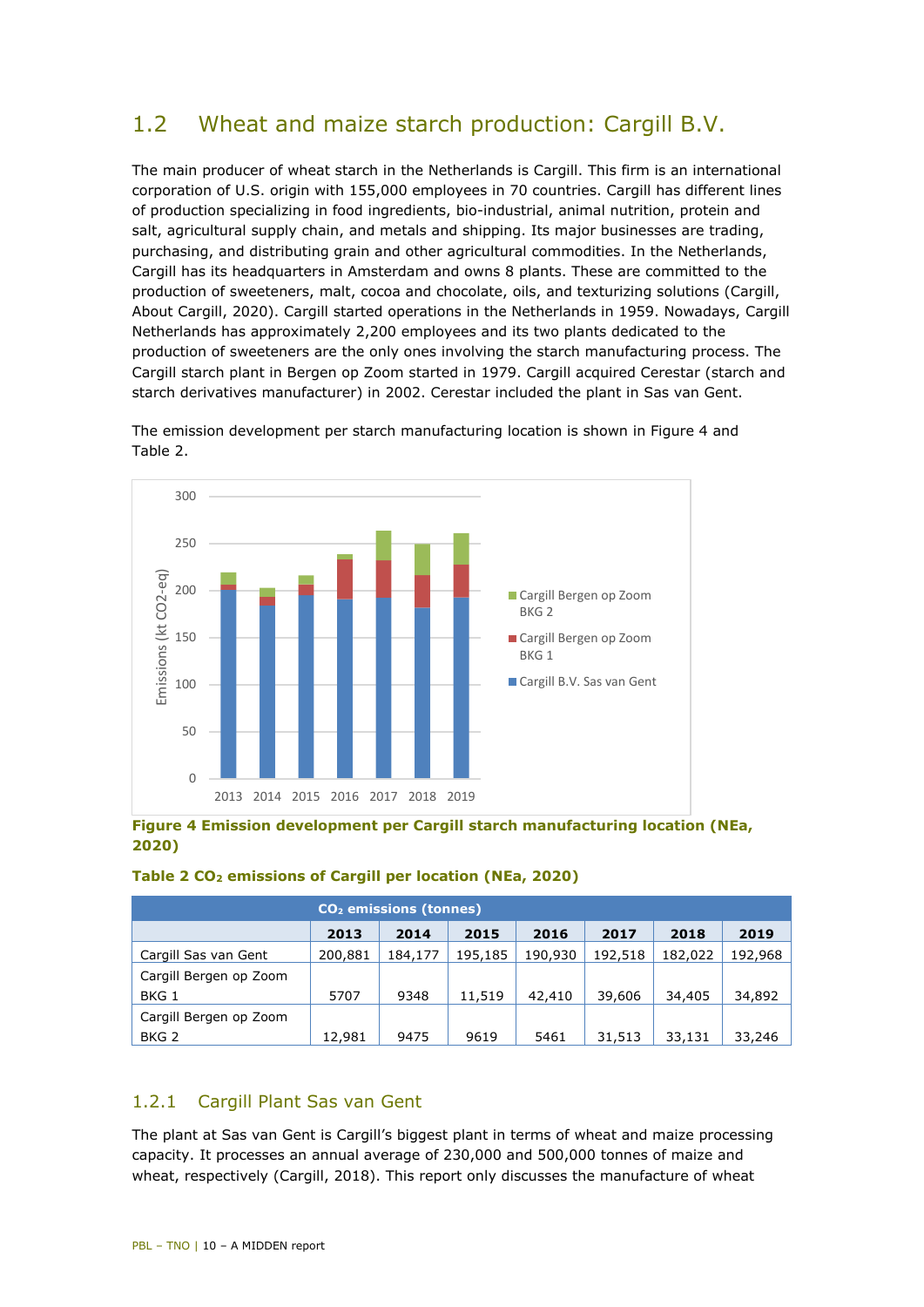starch for this location. The main products include wheat and maize starch. The co-products differ according to the raw material. The manufacture of wheat starch produces also sweeteners, vital gluten, bran, and ethanol. The manufacture of maize starch produces also bran, gluten feed, gluten meal, ethanol, and germ's oil and meal. The CO<sub>2</sub> emissions of this plant are shown in [Table 2.](#page-9-2)

Cargill Sas van Gent receives some of its required energy from four combined heat and power plants (CHP) with a total electric capacity of 26 MW (10+6+5+5) (Cargill, 2018). Following the same exemption of energy taxes as Avebe, this plant delivers 30% of its generated electricity to the grid and rebuys the necessary amount for its operations. The electricity delivered to the grid amounts to 6-11 MWe (average 10 MWe). 11 MWe is the maximum defined by the grid connection (Cargill, 2018).

The overall CHP efficiency is 95% (30% electric, 65% thermal) which is high due to the recirculation of heat gases. There is a high ratio of heat recovery as the exhaust gases (absence of oxygen due to combustion of natural gas) from the CHP are used to dry the starch to avoid the risk of explosions. 95% of the natural gas is used for energy production. The remaining 5% is used within gas boilers as a support for heating air in the units of operation that require drying. The pressure ranges between 40 bar and 0.7 bar. Likewise the temperature ranges between 60 °C and 220 °C. The average maximum temperature accounts for 225 °C with medium pressure. Cargill utilizes a high-pressure system that serves as a storage system for energy. They can release or store whenever they need depending on the capacity (Cargill, 2018).

The total emission according to NEa amounts to 192.5 kt  $CO<sub>2</sub>$  in 2017; assuming a natural gas emission factor of 56.6 kg/GJ, this amounts to 3.5 PJ natural gas consumption. Based on LCP data (EEA, 2019), the CHP natural gas input was 1.0 PJ in 2017, resulting in a steam or heat output of 0.65 PJ and an electricity output of 0.30 PJ (corresponding to about 17 kt of emissions or 9% of the emissions of this site).

The remaining natural gas is likely used for boilers and dryers, assuming a boiler efficiency of 90% this results in additional steam and heat production of (3.5-1.0)\*90%=2.2 PJ. The total steam and heat consumption is thus estimated at about 2.9 PJ (2017).

#### 1.2.2 Cargill Plant Bergen op Zoom

The Bergen op Zoom plant processes an annual average of 600 kt of wheat. Its main product is native wheat starch and the co-products include sweeteners, vital gluten, bran, and ethanol. In 2012 a dedicated bio-ethanol factory was opened in Bergen op Zoom, which produces 40,000  $\text{m}^3$  (32 kt) ethanol per year from the starch waste (Persson, 2012). The CO2 emissions of the plant in Bergen op Zoom are shown in [Table 2.](#page-9-2)

The two different registrations of Bergen op Zoom (BKG 1 and BKG 2) at the NEa have no distinction on plant level. The division was made due to administrative reasons and as a measure to obtain more  $CO<sub>2</sub>$  allocations for further use in Sas van Gent (Cargill, 2018).

Cargill Bergen op Zoom employs a gas-fired steam boiler and also receives energy in the form of steam (45 tonnes per hour) from a nearby plant owned by Sabic Innovative Plastics. This accounts for an annual average of 30 kt of indirect (scope 2)  $CO<sub>2</sub>$  emissions (RegioinBedrijf, 2014).

The emissions registered at NEa in 2017 correspond to 1.3 PJ of natural gas (assuming a natural gas emission factor of 56.6 kg/GJ). Together with the heat from Sabic, we assume that the plant consumes 1.6 PJ of heat (assuming a 90% boiler efficiency).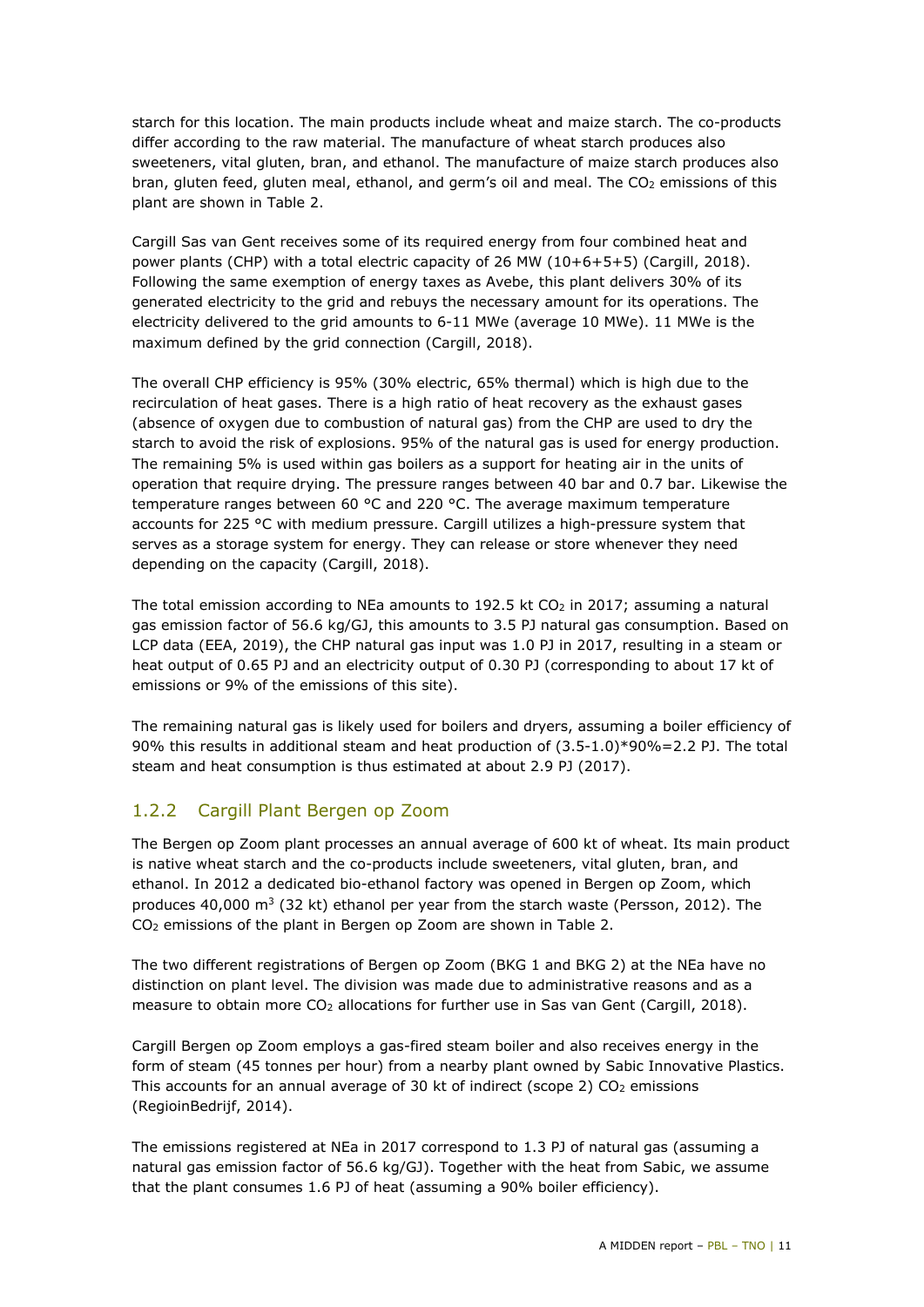Cargill Bergen op Zoom used to employ a CHP, but not anymore. The plant receives part of its steam from nearby facilities such as Sabic. Nonetheless, the boilers could be unplugged anytime as Cargill is aiming to once again use the CHP located onsite (Cargill, 2018).

### <span id="page-11-0"></span>1.3 Maize starch production: Tate & Lyle

Although the production of maize starch at Tate & Lyle Netherlands B.V. in Koog aan de Zaan is not discussed in detail in this report, we have listed their  $CO<sub>2</sub>$ -emissions in [Table 3](#page-11-1) and depicted the development in [Figure 5.](#page-11-2)

#### <span id="page-11-1"></span>**Table 3 CO2 emissions of Tate and Lyle**

|        | $CO2$ emissions (tonnes)* |      |      |                     |        |  |  |  |
|--------|---------------------------|------|------|---------------------|--------|--|--|--|
| 2014   | 2015                      | 2016 | 2017 | 2018                | 2019   |  |  |  |
| 73.067 | 71,379                    |      |      | 76.519              | 73.439 |  |  |  |
|        | 77.679                    |      |      | 74,075 l<br> 75.128 |        |  |  |  |

\* Annual CO2 emissions according to NEa.

The site in Koog aan de Zaan was established in 1867 and employs 240 people. Tate & Lyle Netherlands produces polydextrose, functional starch and sweeteners (Tate & Lyle, 2018). The facility is capable of processing about 1500 tonnes of maize per day, or 550,000 tonnes per year (Welink, 2015, p. 16; Provincie Noord-Holland, 2011).

The emissions at Tate & Lyle in 2018 correspond to the use of about 1.3 PJ of natural gas (assuming a natural gas emission factor of 56.6 kg/GJ).



<span id="page-11-2"></span>**Figure 5 Development of emissions at Tate & Lyle Netherlands B.V. (NEa, 2020)**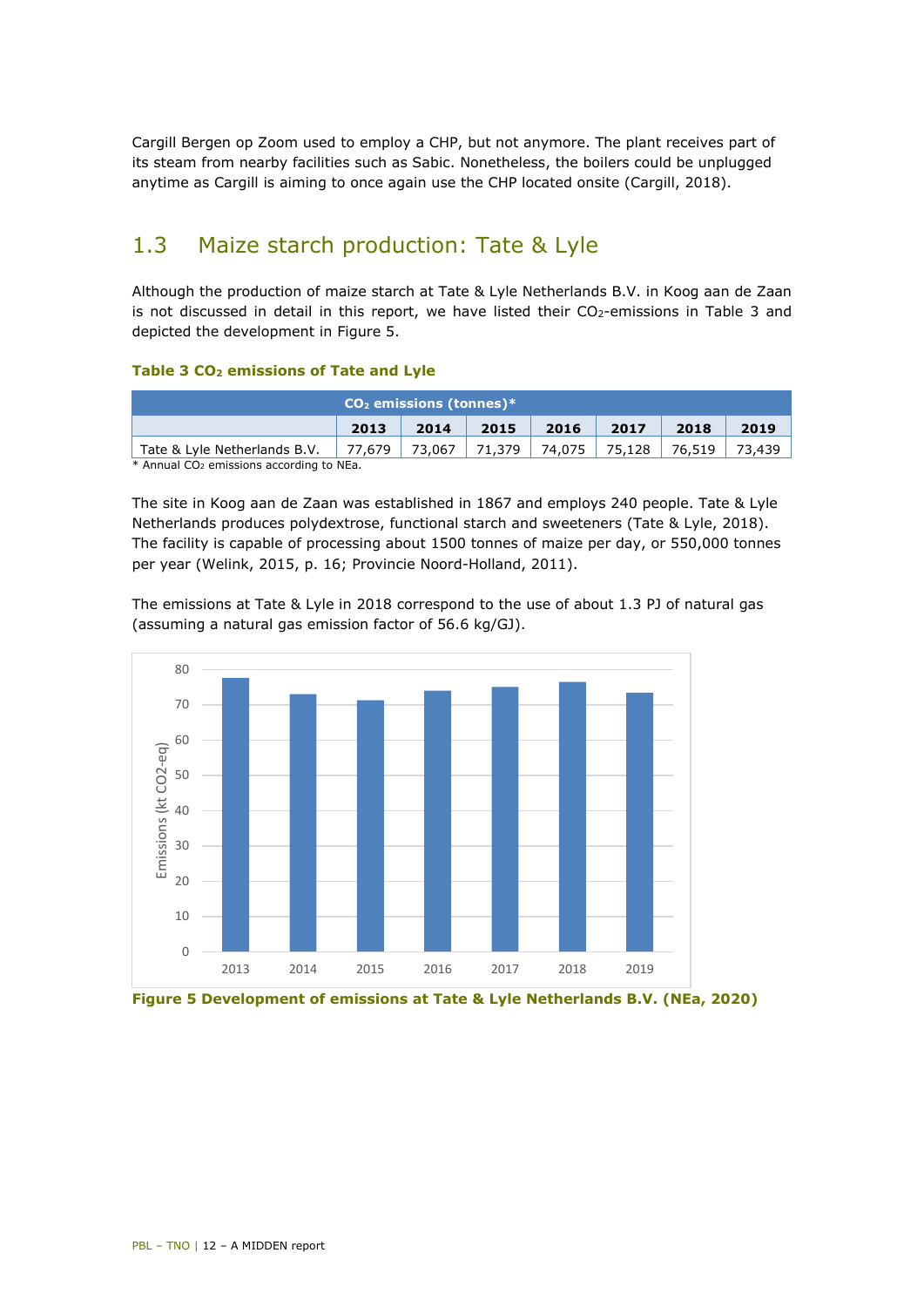# <span id="page-12-0"></span>2 Starch manufacturing processes

<span id="page-12-1"></span>To understand the processes related to the starch production, a general description of the manufacture processes per specific crop is presented in this chapter.

## 2.1 Potato starch manufacturing

The potato starch manufacturing process is based on publicly available sources and may therefore deviate from the specific process in use at the Avebe facilities.

The authors rely on Avebe's public information. Generic and industry average data are also used. Data from the European Starch Industry Association (Starch Europe, 2018), the Reference Document on Best Available Techniques in the Food, Drink and Milk Industries (European Commission, 2019), scientific literature, industry organisations and commercial suppliers of process technology for the potato starch industry were utilised.

In comparison to cereals, potatoes cannot be stored for a long period of time. Therefore, the starch potato processing timespan is short running a few months a year depending on the potato season (European Commission, 2019). Avebe operates during a typical potato processing campaign that runs from August to April/May (Zwijnenberg et al., 2002).

The manufacturing process of potato starch is characterised by mechanical separation of the starch from the remaining components within the potato. Following the separation, there are three separate, parallel process parts; one relates to the starch extraction, one to the protein extraction (with Protamylasse as by-product) and one to the pulp drying. The outline of the process is seen in [Figure 6.](#page-13-0) This detailed outline is based on public sources and, although it can be seen as a typical or average starch production process, does not represent the process at Avebe at full detail. Also, the processes at different Avebe locations are not identical. The processes at the Avebe locations are integrated with the CHPs, which results in a more complicated situation that the one described below.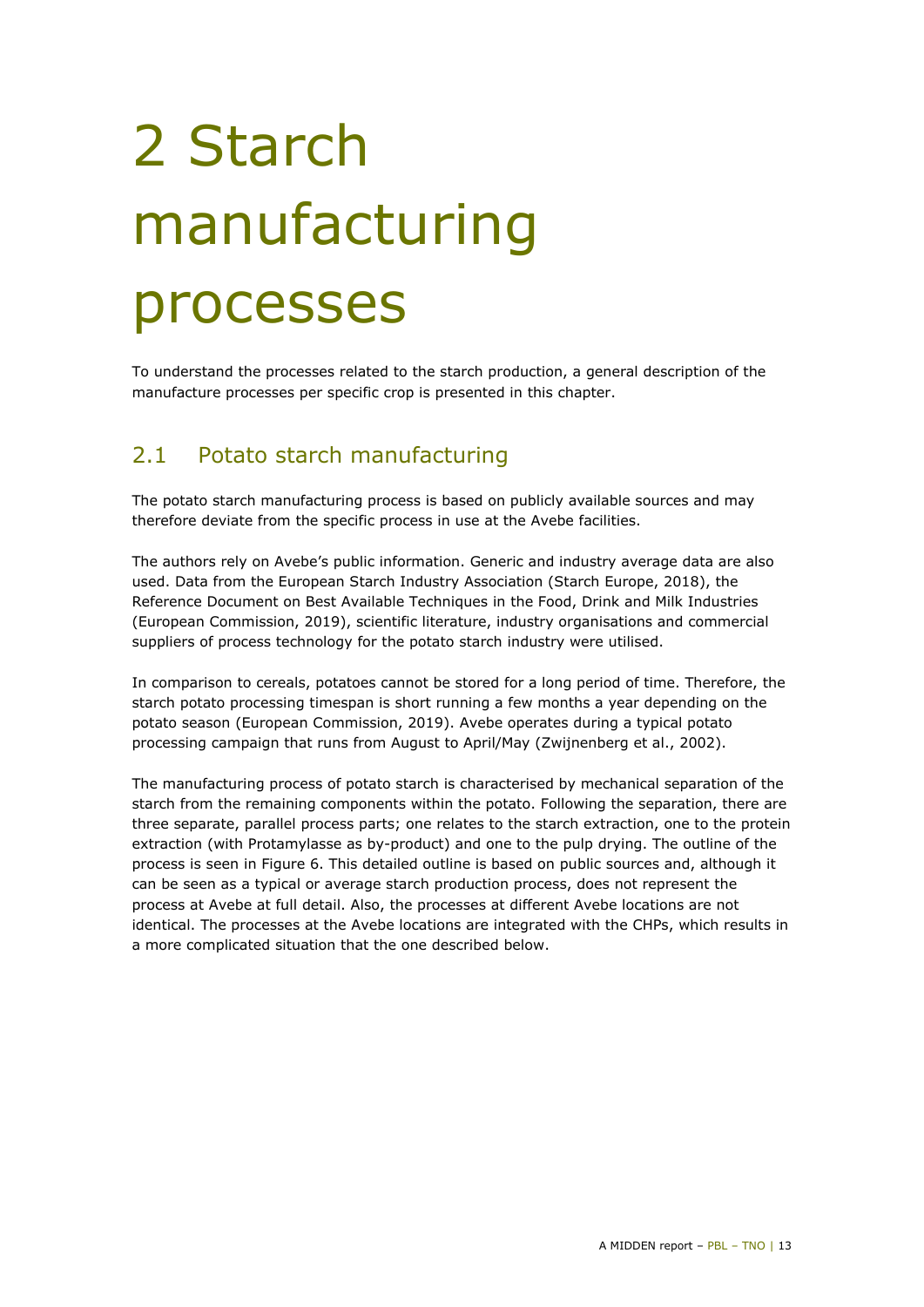

#### <span id="page-13-0"></span>**Figure 6 Diagram of the starch production process (European Commission, 2019; Starch Europe, 2018)**

The production process divided in five main phases based on the main obtained products and co-products, which have been described below.

#### 2.1.1 Phase 1 - Potato milling

The manufacturing process of potato starch starts with a quality evaluation of the received potatoes. The samples with suitable sizes for the overall process are separated through automatic sampling systems. Then, the starch content is calculated by measuring the socalled under water weight. In addition, there is an estimation of dirt load and identification of possible impurities such as stones (Bergthaller, 1999), amount of rotting, hollow heart and greening. In comparison to cereals, potatoes cannot be stored for a long period of time. Potatoes consume their starch slowly and proper storage is thus very important.

The stones are removed via traps. This follows a counter current process to the potato flow. The potatoes are moved through a stone trap that uses the difference of weights between stones and potatoes. As the potatoes are carried over the stone trap, the heavier stones are collected on a stone conveyor (ISI, 2018). Likewise, floating impurities such as rotted potatoes, pumice and coke are also removed through specific devices. Generally, this process is followed by rotary drum washers. This machine is a drum with an internal helix to tumble and convey the parts forward through one or more cleaning stages.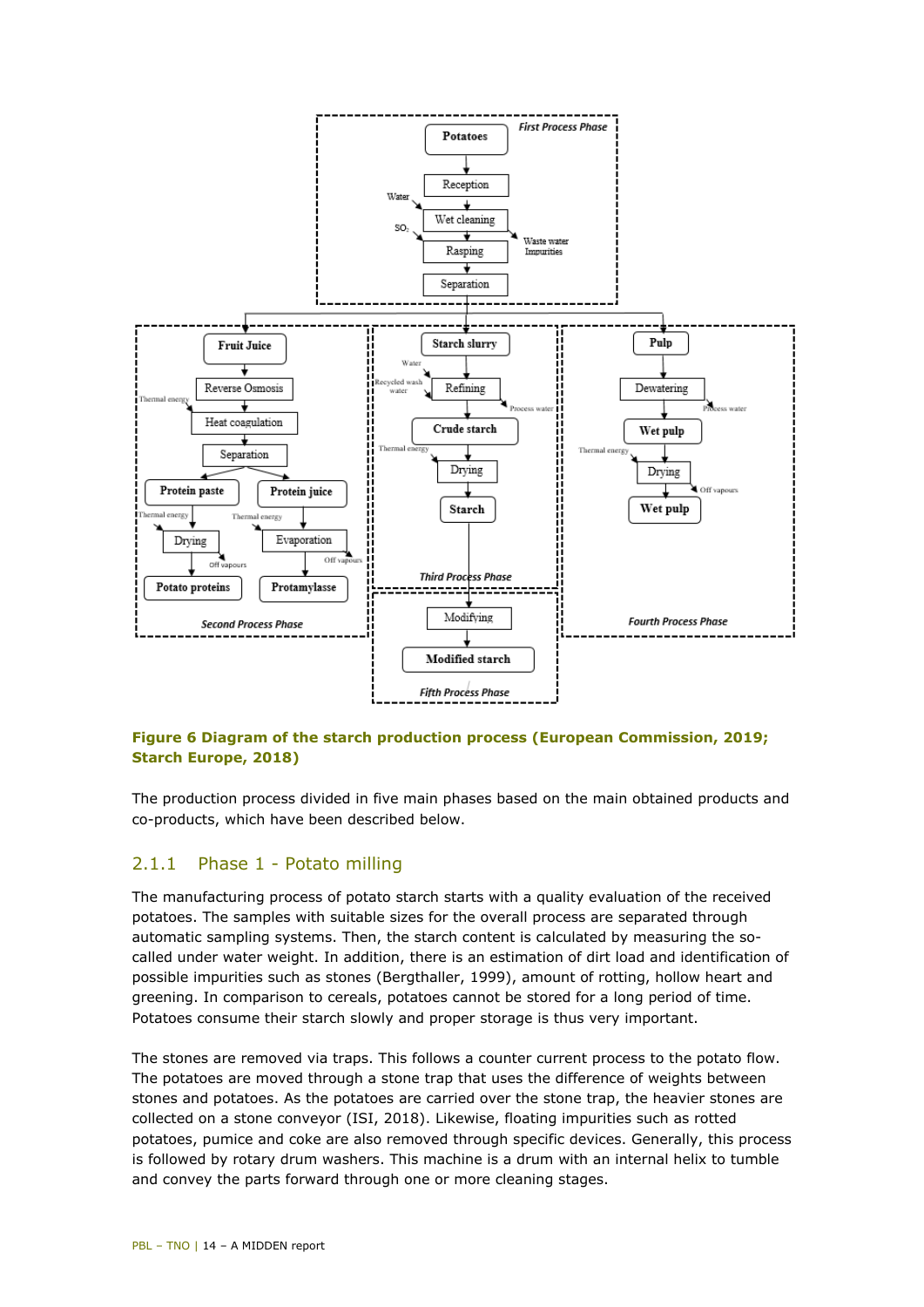The washing technical systems are selected according to local needs and the soil's properties of the production area. Sandy soils require a light treatment while heavy loamy soils need sophisticated washing systems. Following the rotary drum washer, the potatoes are carried to a washing drum. The resulting stream of waste water is characterized by typical amounts of 15 kg of stone and sand, 40 kg of soil, 10 litres of straw and floating material and 300 l of washing water per tonne of washed potatoes (ISI, 2018).

The washed potatoes are transported to a buffer bin that feeds a rasper or grater. Starch is made accessible by carefully grinding the potato and opening a maximum of potato pulp (ISI, 2018). A common rasping method is a saw-tooth grater that is fitted with saw blades mounted in the periphery of a rotating steel cylinder. The potato is rasped within a periphery section between the rasp blades and rasp block (SiccaDania, 2020). This is a one-pass operation only if high-efficiency graters are being used. The freed starch granules by the rasping are equal to 98% of the total content of starch. Moreover, 0.1 kg of sulphur dioxide or sodium bisulfite is added per tonne of processed potato during the rasping process to exclude oxidation and to prevent the discoloration of rasped potatoes. The obtained product after the grinding is called slurry (semi-liquid mixture) (Bergthaller, 1999).

The slurry obtained from the potato rasping process is a semi-liquid mixture of pulp, potato juice (proteinaceous water) and starch. These components need to be separated either through powerful washing and rotating conical sieves, or decanters and /or hydrocyclones. Basically, the purpose is to separate solids (starch and fibres) from the juice containing valuable proteins through many different variants and combinations of the techniques mentioned. Solids may be separated by sieves and/or hydrocyclones, starches are washed with pure water, dewatered and dried. Fibres are dewatered by press filters. The potato juice enters the protein factories. Starch granules are extracted from the pulp by using centrifugal conical sieves or jet extractors (ISI, 2018). Nonetheless, the final starch slurry contains approximately 1.2% of the total input of kg of fibre (Grommers & van der Krogt, 2009). The rotating sieve permits the starch to pass but not the pulp because of their particles sizes difference. The starch granules diameters are usually between 1 and 120 μm while the pulp has an average diameter between 80 and 500 μm (Grommers & van der Krogt, 2009). The extracted pulp contains approximately a 95% moisture content (Lisinska & Leszczynski, 1989). Starch is then discharged along with potato juice. This stream is generally separated in a closed system by a decanter centrifuge (ISI, 2018). A decanter centrifuge separates solid materials from liquids based on their different densities via the centrifugal force of a high rotational speed. The average density of starch granules is 1.6 kg/l while the potato juice has a density of 1 kg/l (Grommers & van der Krogt, 2009). The stream of potato juice obtained as output has a mass fraction of total protein up to 3% in a wet basis (Zwijnenberg et al., 2002). The obtained streams are known as crude starch milk (suspension of starch with minor impurities), wet pulp and potato juice (proteinaceous water).

#### 2.1.2 Phase 2 - Production of proteins and protamylasse

The potato juice stream is sometimes treated via membranes filtration such as a reverse osmosis (RO) and ultrafiltration (UF). UF removes a large majority of contaminants from the stream by pushing it under pressure through a semi-permeable membrane. The process of reverse osmosis works by using a high pressure pump to increase the pressure of the potato juice passing across a semi-permeable membrane. The applied pressure should be higher than the natural occurring osmotic pressure (OP). OP is the pressure that would have to be applied to a pure solvent to prevent it from passing into a given solution by the effect of osmosis. The RO divides the original stream of potato juice into a stream with the majority of the solids and a pure water stream. The first one is known as concentrate whilst the second one is called permeate or product water. The treated potato juice is divided approximately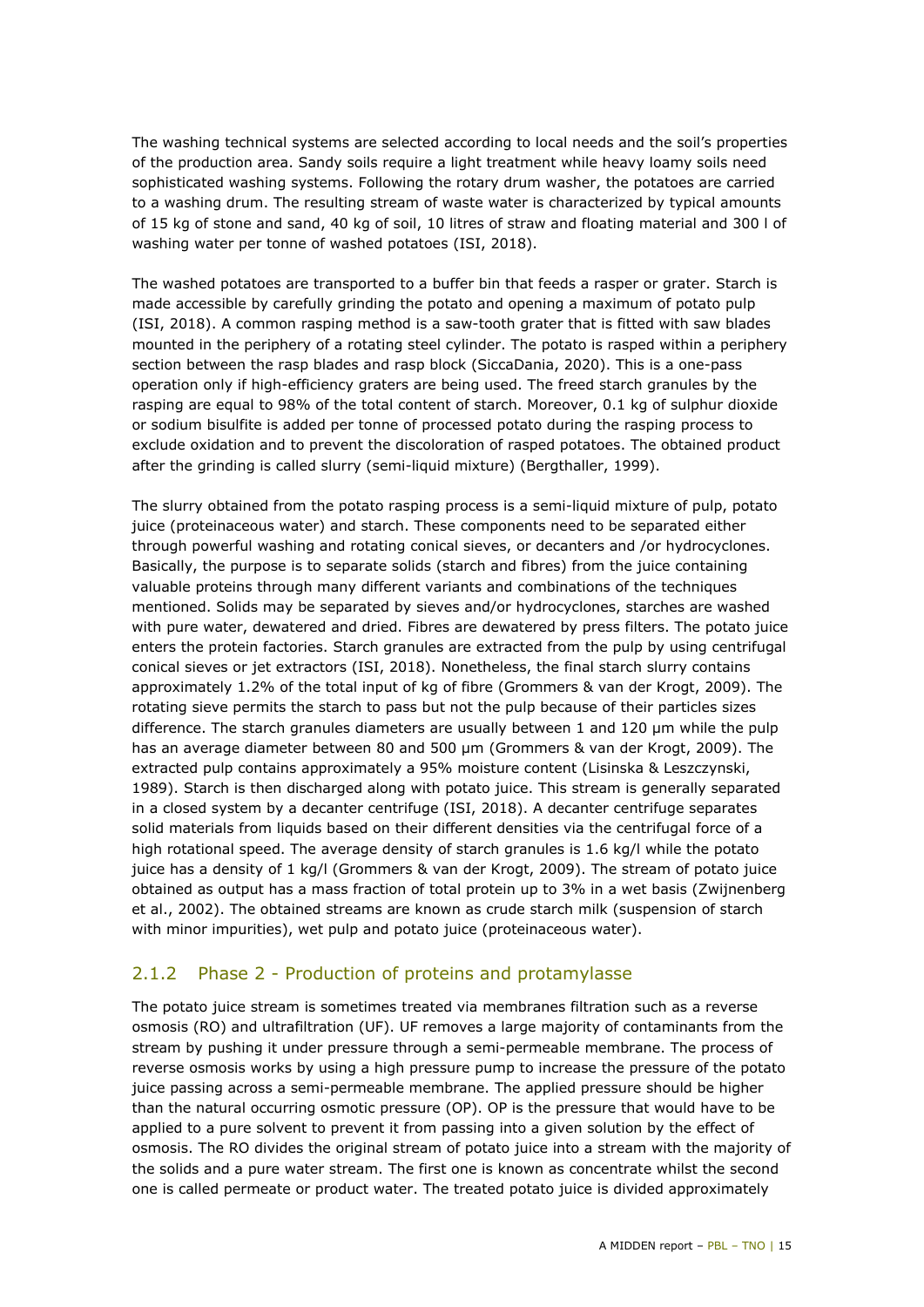equally in permeate and concentrate (Wang, Chen, Hung, & Shammas, 2011, p. 256). The permeate can be for other purposes such as cleaning the potatoes. The amount of pressure required depends on the concentration of solids within the water to be treated. Nonetheless, more pressure is required if the concentration is higher. Likewise, the energy consumption of a RO plant depends on the solid's content. In average this type of plant requires 3600 kJ of electricity per cubic meter of water treated (GlobalGreenhouseWarming, 2020).

The concentrate stream can be processed through a direct heat steam injection (Kemme-Kroonsberg et al., 1997). This is a type of heat exchanger that injects precisely metered amounts of steam into the potato juice that needs to be heated. The injection of steam to the concentrate stream causes then proteins to coagulate and precipitate at different temperatures. This coagulation produces a high yield with lower quality having discoloration and off-flavour produced by the harsh-treatment. The initial temperature is in the average of 22 °C whilst the final one is approximately 115 °C. These values are within the average range used in the method of heat coagulation for protein extraction (Lokra & Straetkvern, 2009). Generally, the protein obtained from this method is used as feed ingredient for animal consumption (Lokra & Straetkvern, 2009).

The coagulated potato juice stream is separated in two main streams by a decanter centrifuge (Kemme-Kroonsberg et al., 1997). The coagulated flocculent potato protein material is separated from the remaining liquid phase (Zwijnenberg et al., 2002). The separated protein contains 70-90% protein, 3-10% lipids, 2-4% carbohydrates and 1-3% inorganic components (dry matter). Moreover, the final stream of protein contains 40-80% by weight of moisture (Kemme-Kroonsberg et al., 1997). The coagulated stream of proteins is dried to a value between 5 and 15% moisture. This step requires the use of a pneumatic flash dryer. This type of dryer uses elevated temperatures around 105 to 120 °C in which the flashing off of surface moisture instantly cools the drying without noticeably increasing the product temperature which may damage its quality. The protein stream is dispersed into a heat stream that conveys it through a drying duct. The protein dries as it is conveyed to be separated using cyclones, and/or bag filters (GEA, 2018).

The deproteinated juice is concentrated via water evaporation to obtain an average of 58% dry matter and is called Protamylasse<sup>TM</sup> (Zwijnenberg et al., 2002). A mechanical vapour recompression (MVR) heat pump was installed as early as 1990 at Avebe Ter Apelkanaal in the first phase of a three phase evaporator, which reduces the required steam. The heat pump runs 5000-6000 hours per year in 65% load (IEA Industrial Energy-Heated Technologies and Systems (IETS), 2014, pp. 10-209). At Avebe, the production process does not use boiling of the potato juice to  $100$  °C.

#### 2.1.3 Phase 3 - Production of Native Starch

The crude starch milk is purified from all residues and impurities. This step focuses on a continuous dilution and concentration of starch until it is introduced to a combination of hydro-cyclone and centrifuge. An amount of about 2 tonne of water is used per tonne of refined starch (Fecske, 1983).

The dewatering and drying of starch are designed to avoid the use of high temperatures. These could provoke the starch gelatinisation<sup>[2](#page-15-0)</sup> which destroys the starch's granular structure and thus quality (AlfaLaval, 2010). The crude starch milk is conveyed to a rotary vacuum dryer to be dewatered (ISI, 2018). A rotary vacuum dryer is a cylindrical jacketed vessel with a central agitator having specially designed blades. The blades sweep the entire internal

<span id="page-15-0"></span>i, <sup>2</sup> A process that breaks down the intermolecular bonds of starch molecules in the presence of water and heat. This irreversibly dissolves the starch's granule in water (Wang et al., 2016).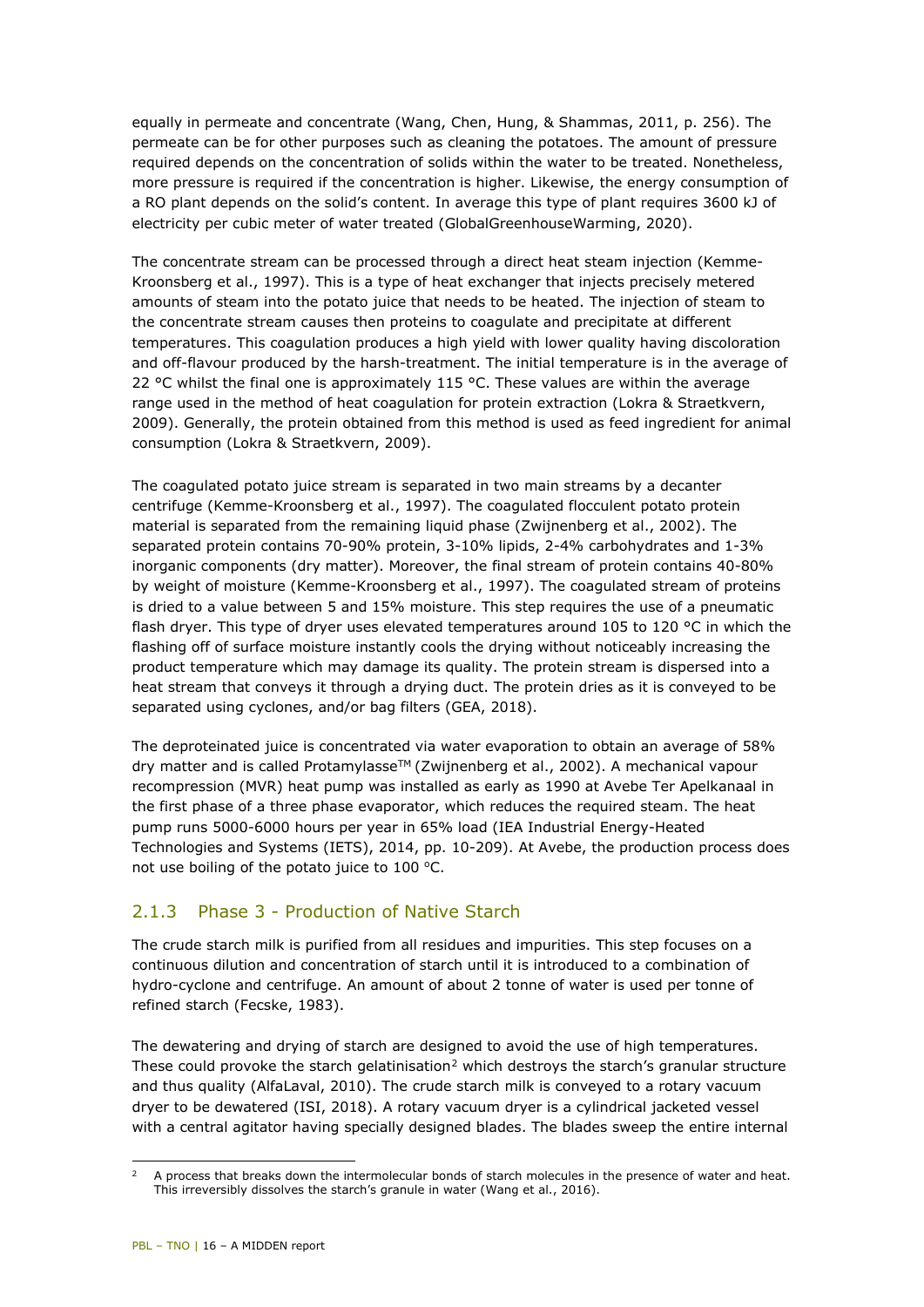surface. The vacuum helps control the atmospheric pressure which can reduce the boiling point (or vaporisation temperature) required for removing the liquid (Fuller & Abbe, 2011). The dewatered starch is conveyed to a pneumatic flash dryer type following similar conditions to the protein's production. The moisture of the starch is dried to a 20% content. This is the necessary amount to comply with commercial standards (ISI, 2018).

#### 2.1.4 Phase 4 - Production of wet pulp

The stream of pulp is dewatered through a roller press. This machine uses pressure via two cylindrical rolls with a small gap between them through which the pulp is transported. This process presses out the water. This method is preferred over other technological options as it has a comparatively low energy use and the equipment is simple and cheap to produce. The dewatered pulp can be conveyed to a pneumatic flash dryer type to be dried further. At Avebe most of the pulp is sold as cattle feed before being dried (completely) (Avebe, 2020a).

#### 2.1.5 Phase 5 - Production of modified starch

Some of the starch both in dried and wet form is being modified, in order to produce starch derivatives which specific properties. There are many different modifications of potato starch known (Grommers & van der Krogt, 2009). The use of modified starch is divided in food additives (e.g. thickeners, texturisers, and others) and non-food applications (e.g. adhesive, paper and textile industry).

#### 2.1.6 Energy consumption: potato starch manufacturing

Potato starch production is associated with high heat consumption (mainly during drying the starch, protein isolation and Protamylasse production). Furthermore, the energy consumption varies according to three main factors. First, the amount of processed potatoes per year. Second, the starch and water content within the potato. Third, the length of the seasonal processing campaign. Furthermore, the energy consumption depends whether or not starch derivatisation is included in the starch factories. Considering these factors, it is realised that the energy consumption of starch production sites varies significantly. Annual variations in supply and market demand lead to many variants of set up of starch plants.

According to Van Zeist et al. (2012) in the report "LCI data for the calculation tool Feedprint for greenhouse gas emissions of feed production and utilization: wet milling industry", the manufacture of potato starch requires between 0.32 and 1.27 MJ of natural gas as fuel per kg of processed potatoes, and 0.04-0.08 kWh electricity. According to Van Zeist et al., the processing of a kilogram of potato produces 0.238 kg of starch. These numbers correspond to 1.2-4.8 GJ steam and 0.6-1.2 GJ electricity per tonne starch. These numbers includes estimations for the Dutch industry obtained from Avebe.

Avebe itself has published information about the energy consumption of its production. The amount of electricity consumed during production according to Avebe is 0.25-0.28 MWh per tonne of product (0.90-1.00 GJ/t) and the amount of natural gas (HHV) 0.85-0.92 MWh/t (2.8-3.0 GJ/t (LHV)) (Avebe, Integrated Annual Report 2018/2019, 2019c). These numbers exclude the natural gas used for generation of electricity by the CHPs. Assuming a steam generation efficiency of 90%, we obtain 2.5-2.7 GJ steam per tonne of product.

The energy values are summarised in [Table 4](#page-17-1) below.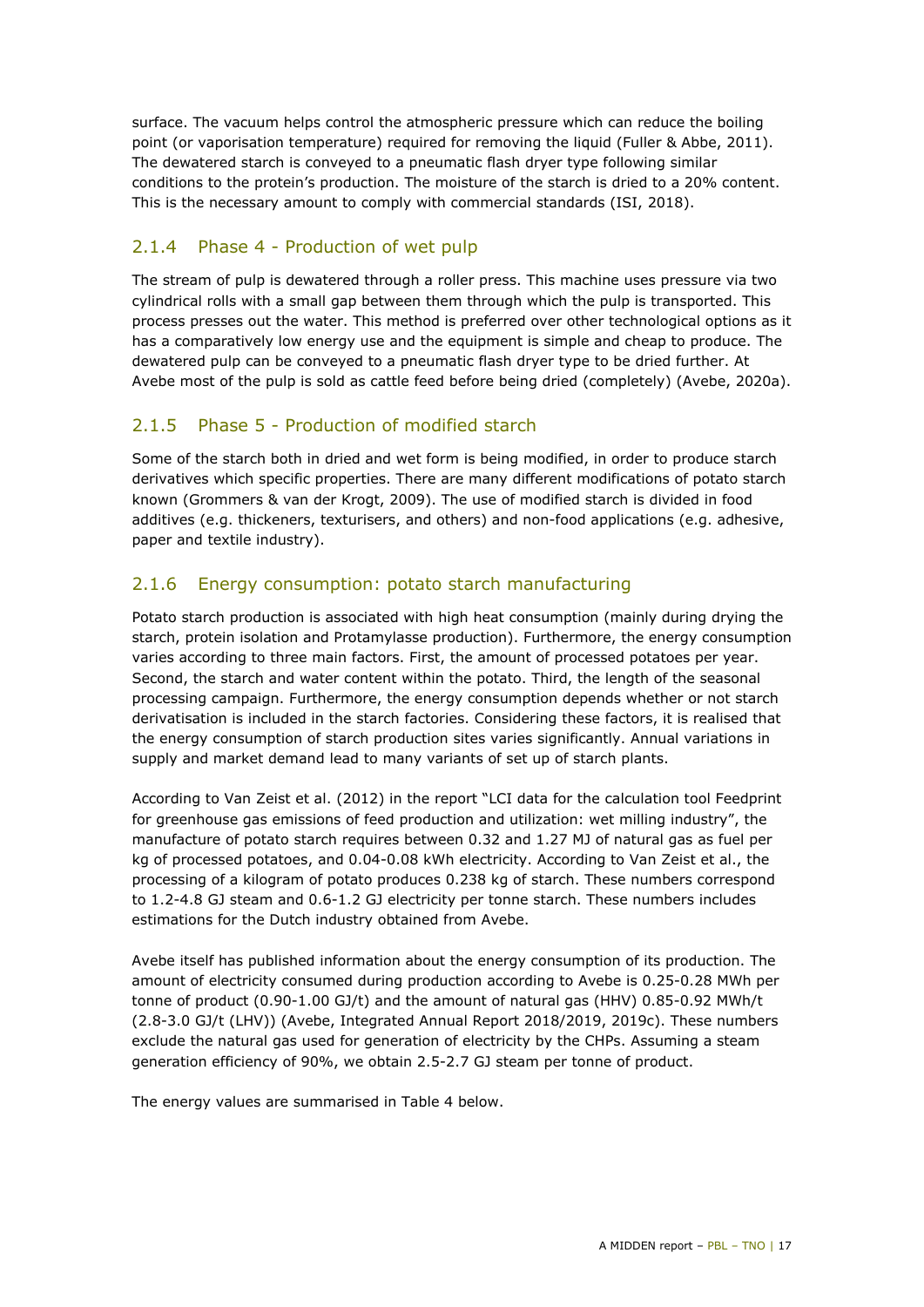| $\sqrt{GJ/t}$ | Total | <b>Steam</b> |             |     |     | <b>Electricity</b> |            |
|---------------|-------|--------------|-------------|-----|-----|--------------------|------------|
|               |       | Min          | <b>Best</b> | Max | Min | <b>Best</b>        | <b>Max</b> |
| Avebe, 2019c  | 3.5   | 2.5          | 2.6         | 2.7 | 0.9 | 1.0                | 1.0        |
| Van Zeist et  | 3.1   | 1.2          | 1.9         | 4.8 | 0.6 | 1.2                | 1.2        |
| al., 2012     |       |              |             |     |     |                    |            |

#### <span id="page-17-1"></span>**Table 4 Comparison of energy use in GJ/t starch produced**

## <span id="page-17-0"></span>2.2 Wheat starch manufacturing

The wheat starch processing season runs during the whole year. As specified in the introduction chapter, Cargill processes maize and wheat into starch. This part of the report is focused on the manufacture of wheat starch. This involves all the technical methods for wet milling the wheat kernel and separating its components into the desired products. As seen in [Figure 7,](#page-17-2) the current manufacturing process of wheat starch produces starch and sweeteners as the main products. In addition, there are three co-products: vital gluten, ethanol and bran.



#### <span id="page-17-2"></span>**Figure 7 Simplified manufacturing process of wheat starch**

As previously mentioned, the main producer of wheat starch in the Netherlands is Cargill. Each of its two Dutch plants follow different manufacturing processes. The process is described based on Cargill's primary data and public information, as well as specific information obtained from Cargill Sas van Gent. The collected data is used to provide estimates for Cargill's processes at the remaining plant in Bergen op Zoom. Like the potato starch manufacture, generic and industry average data are also considered. Data from the European Starch Industry Association (Starch Europe, 2018), the Reference Document on Best Available Techniques in the Food, Drink and Milk Industries (European Commission, 2019) and commercial suppliers of process technology for the wheat starch industry were addressed.

The manufacturing process of wheat starch is characterized by mechanical separation of the starch from the remaining components within the wheat followed by a chemical process to obtain sweeteners and ethanol. Cargill's manufacturing process follows a single pass operation to avoid the risk of dust explosions (Cargill, 2018). Moreover, the quality of the material for food applications is improved.

An outline of the production process for wheat starch is seen in [Figure 8.](#page-18-0)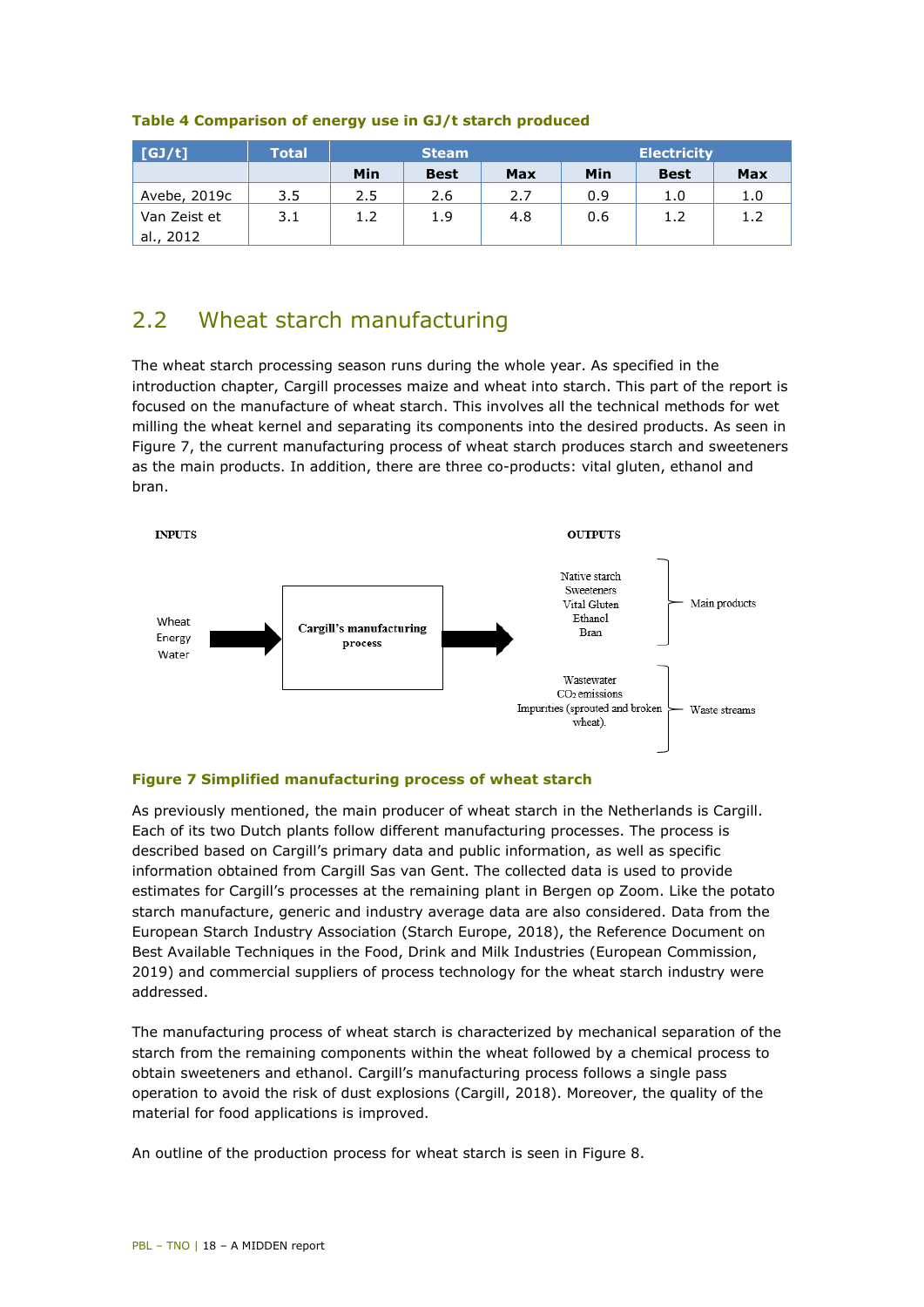

#### <span id="page-18-0"></span>**Figure 8 Diagram of the wheat starch production process (European Commission, 2019; Starch Europe, 2018; Cargill, 2018).**

The operations are divided in five main phases according to the main obtained products and co-products, which have been described below.

#### 2.2.1 Phase 1 - Wheat wet milling

The imported wheat has a 10% moisture content (Cargill, 2018). The kernels are cleaned throughout an equipment that separates them from seeds and other grains, eliminates foreign materials such as metal, sticks, stones and straw; and scours each kernel of wheat. Typically this process can include up to the following six specific steps (Hashmi, 2011). First, a magnetic separator is used to remove iron and metal particles that could be mixed with the received wheat kernel. Second, a separator removes bits of wood, straw and bigger and smaller particles than an average wheat kernel through vibrating screens. Third, an aspirator removes dust and lighter impurities by using air currents. Fourth, a de-stoner separates the heavier particles such as stones that have a similar size than wheat kernels. Its basic operation is based on gravity and thus the cleaning occurs due to the difference of weights between the stones and wheat kernels. Fifth, a cockle cylinder identifies the shape of the kernels and rejects any particle that differs from it. Sixth, a scourer removes outer husks, crease dirt and polish the outer surface with an intense scouring action. The loosened impurities are taken out by currents of air. After the cleaning, the obtained wheat is known as whole pure wheat. Dry cleaning is mainly used in large flour milling enterprises due to its smaller water consumption and small pollution (Zheng & Chen, 2015). Generally a 6% of the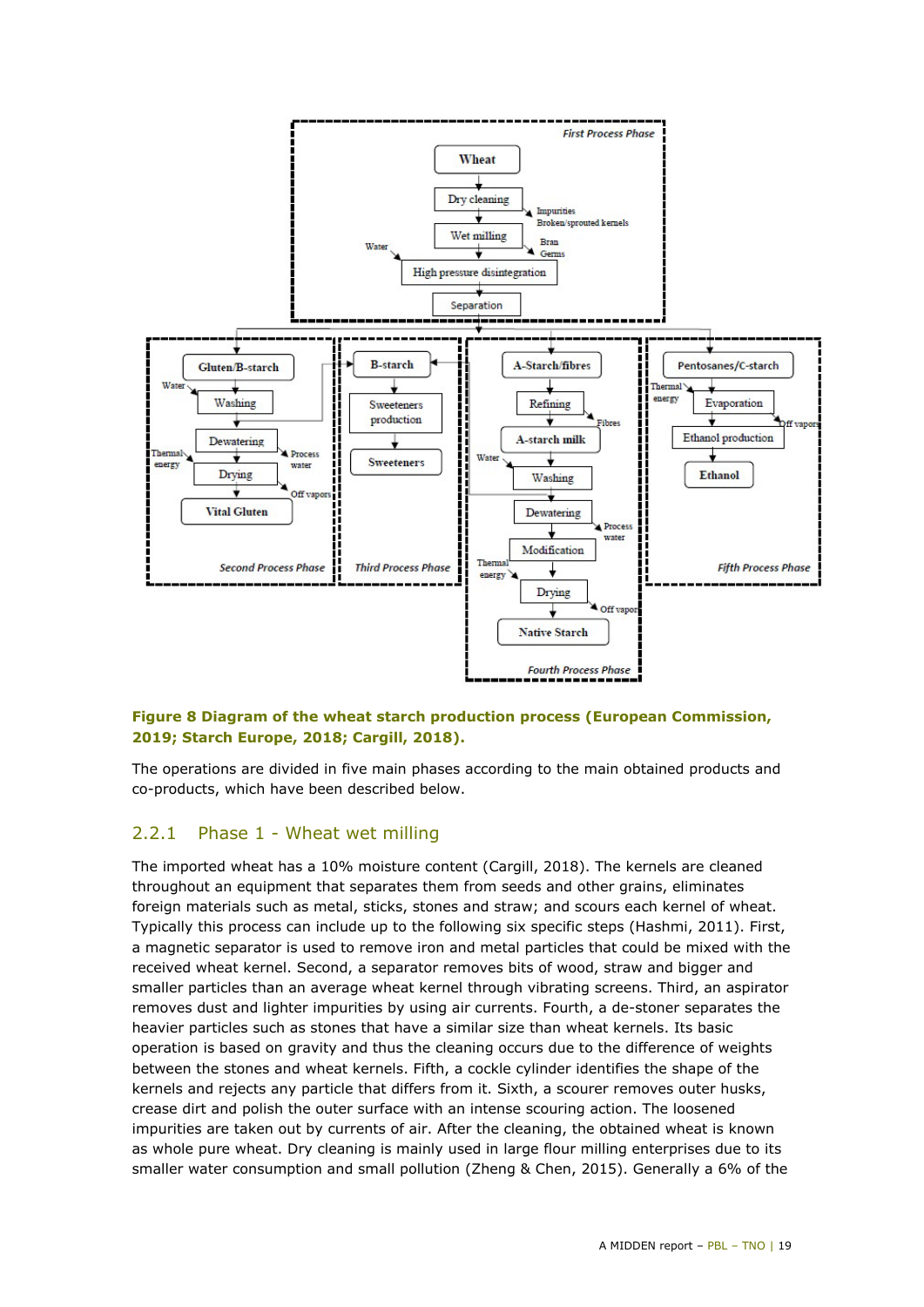received wheat kernels is defined as sprouted and broken kernels (Posner & Hibbs, 2004). About 2% of the weight of the remaining wheat kernels is considered as sand and smaller particles and thus removed. The use of the previous machines is specific to the plant's operations and thus a general value for electrify consumption is addressed within a Dutch context. The energy requirements of these machines are based on the book "The chemistry and technology of edible oils and fats and their high fat products" (Hoffmann, 1989). The total electrical consumption for processing 1 tonne of wheat is about 6.2 MJ of electricity.

The whole pure wheat is further treated by wet milling. The wheat kernels are gradually reduced in size by a process that involves successive passing of tempered wheat kernel through a system of break rolls, reduction rolls, sifters and purifiers to produce flour (Patwa, 2016). The first-break opens the wheat kernel and releases the endosperm. The endosperm is separated from the bran and germ layers. These are totally extracted. The endosperm is then reduced in a uniform particle size to be used as flour (Posner & Hibbs, 2004). The kernel is tempered to toughen the bran layer. The wet bran holds together rather than creating bran powder that could affect the quality of the flour. In addition, mellowing the endosperm requires a lower power consumption by the roller mills to break the kernels. Nonetheless, different wheat types require varying moisture contents. The soft wheat type requires a 15% moisture content to be successfully treated by wet milling. A soft type wheat kernel with a moisture content of 15% will have an average hardness and mass of 19.4 and 36.2 mg respectively (Patwa, 2016). Moreover, the energy requirements of this step are focused on the operation of breaking and reducing rolls. Their working principle is based on compressive and shearing forces as well as the specific grinding energy. Generally, the rolls' gap accounts for about 0.76 mm (Patwa, 2016). Additionally, the fast roll speed is 240 rpm and the speed differential is 2.5 m/s (Patwa, 2016).

The wheat flour is disintegrated by a combination of four steps: a flour dosing system, dough mixing, agglomeration and a maturation tank (GEA, 2018). Nonetheless, the dough mixing and agglomeration are the main focus as these activities are responsible for the highest energy consumption. The dough mixing mixes the wheat flour with water by 0.85 to 0.95 parts at approximately 35° Celsius (Rosicka-Kaczmarek et al., 2017). The basic principle of the dough mixing is that the powerful spiral mixing increase the water absorption by the dough. A continuous dough mixer achieves a smooth batter type mixture. This mixture is then treated by a high pressure homogenization process. This machine follows a purely mechanical process evoked by forcing the wet wheat flour (batter) through a narrow gap at high pressure called the homogenizing nozzle. Typical pressures are up to 100 kPa for high pressure and between 350 and 400 MPa for ultra-high pressure. The high shear forces help release the starch granules from the hydrated endosperm particles and cause the gluten threads to agglomerate into micrometre-sized particles. A high shearing force is vital to achieve high yields of quality starch and gluten with low freshwater usage in the process (Bemiller & Whistler, 2009). Typically, the final slurry has approximately 47% solids (wet basis) (Rosicka-Kaczmarek et al., 2017).

The sheared batter from the high-pressure pump is fed into a three-phase decanter centrifuge or tricanter. This machine works through a three-phase separation of two liquid phases from one solid phase at the same time based on density differentiation. A tricanter centrifuge share the same technical background of mechanical separation achieved by high velocities (3650 rpm) as a decanter centrifuge. The liquid phases are divided in a heavy phase (higher density and discharged under pressure) and a light phase (lower density and discharged without pressure) (Flottweg, 2018).

The obtained streams consists of different mixtures of A-starch, B-starch, C-starch, pentosanes, fibres, gluten and the rest of the components as it can be seen in [Table 5.](#page-20-0) The A-starch is concentrated and separated in a high-dense stream including fibres. The gluten is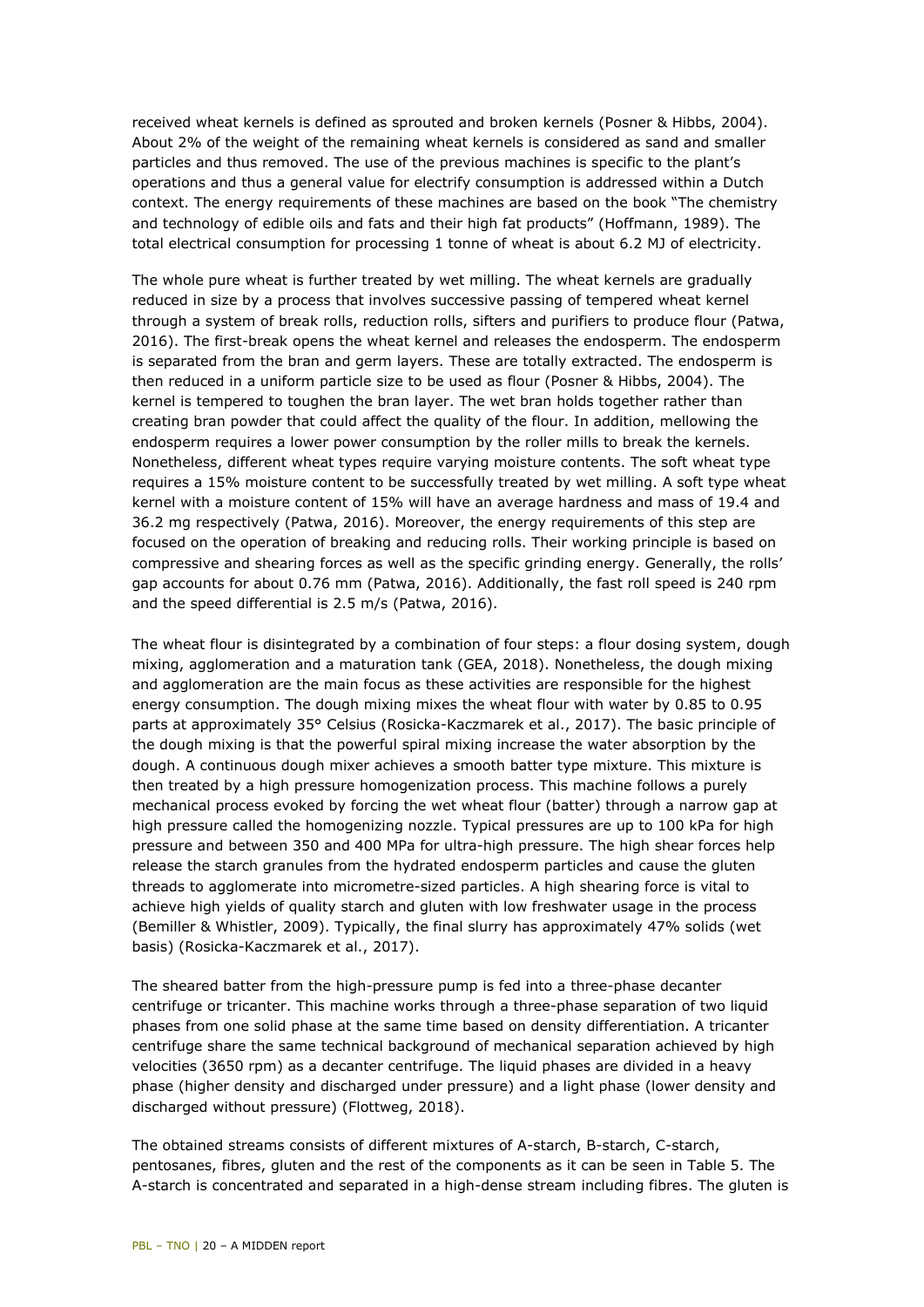separated in a medium density stream including B-starch. The viscous pentosanes and other solubles including C-starch are separated in the least dense and top-flow fraction stream (Bemiller & Whistler, 2009).

#### <span id="page-20-0"></span>**Table 5 Composition of the main components within the streams processed by the separation step**

| <b>Stream</b>                            | <b>Composition</b>                     | <b>Source</b>        |
|------------------------------------------|----------------------------------------|----------------------|
| Water                                    |                                        |                      |
| Water that is mixed with A-starch/Fibre  | 30% of the total water in the dough    | (van der Zalm, 2011) |
| Water that is mixed with gluten/B-starch | 20% of the total water in the dough    |                      |
| Water that is mixed with rest (soluble)  | 50% of the total water in the dough    |                      |
| <b>Protein</b>                           |                                        |                      |
| Proteins in gluten/B-starch              | 95% of the total proteins in the dough | (GEA, 2018)          |
| Proteins in soluble                      | 5% of the total proteins in the dough  |                      |
| <b>Starch</b>                            |                                        |                      |
| A-starch mixed with gluten/B-starch      | 5% of the total A-starch in the dough  | (GEA, 2018)          |
| A-starch mixed with A-starch/fibre       | 95% of the total A-starch in the dough |                      |
| B-starch mixed with A-starch/fibre       | 10% of the total B-starch in the dough |                      |
| B-starch mixed with gluten/B-starch      | 90% of the total B-starch in the dough |                      |
| <b>Fibre</b>                             |                                        |                      |
| Fibre mixed with A-starch                | 90% of the total fibre in the dough    | (GEA, 2018)          |
| Fibre mixed with gluten/B-starch         | 10% of the total fibre in the dough    |                      |
| <b>Fat</b>                               |                                        |                      |
| Fat mixed with gluten/B-starch           | 90% of the total fats in the dough     | (GEA, 2018)          |
| Fat mixed with soluble                   | 10% of the total fats in the dough     |                      |

\* This amount addresses the fact that gluten is formed by the proteins within the flour. The amount of proteins in commercial gluten is up to 80% (GEA, 2018).

#### 2.2.2 Phase 2 - Production of vital gluten

The stream of gluten including B-starch is washed in a gluten finisher. This machine ruptures the gluten once again and washes it with water to remove the last starch granules. Nevertheless, this machine is specific to the process as it could use plates and knifes for an efficient cell rupture (GEA, 2018). Therefore, the washing of gluten is defined to be done by a hydro-cyclone with an average speed of 1000 rpm (Herbold, 2013). The principle of the gluten finisher is the similar to a hydro-cyclone as both use water to separate the main stream in two. As a result, a higher protein content is obtained. The gluten stream is further processed in this phase whilst the B-starch is conveyed to another phase. Approximately, 80% of input water is mixed with the washed B-starch (Serna-Saldivar, 2010). The gluten stream is fed to bent screens and a roller press for dewatering. The roller press squeezes and extrudes the gluten allowing final traces of water to be separated over a screen. The amount of moisture content in the gluten is reduced by a 65%. Moreover, it is defined that the gluten has a temperature increase of  $1 °C$ . The protein is then extruded in a continuous film to the drying section (GEA, 2018). The dewatered gluten is dried in a pneumatic flash dryer to a 7% moisture powder (Cargill, 2018).

#### 2.2.3 Phase 3 - Production of sweeteners

The production of sweeteners is defined through a black box approach. Starch-based sweeteners are produced either by a chemical or acid-enzymatic hydrolysis reaction. This reaction breaks the chemical bonds linking the glucose molecules of starch. The glucose units' breakdown might require an initial hydrolysis reaction or combination of these. The degree of starch hydrolysis is described by the product's dextrose equivalence (DE) which measures the percentage of glucosidic bonds hydrolysed. The acid-catalysed hydrolysis is the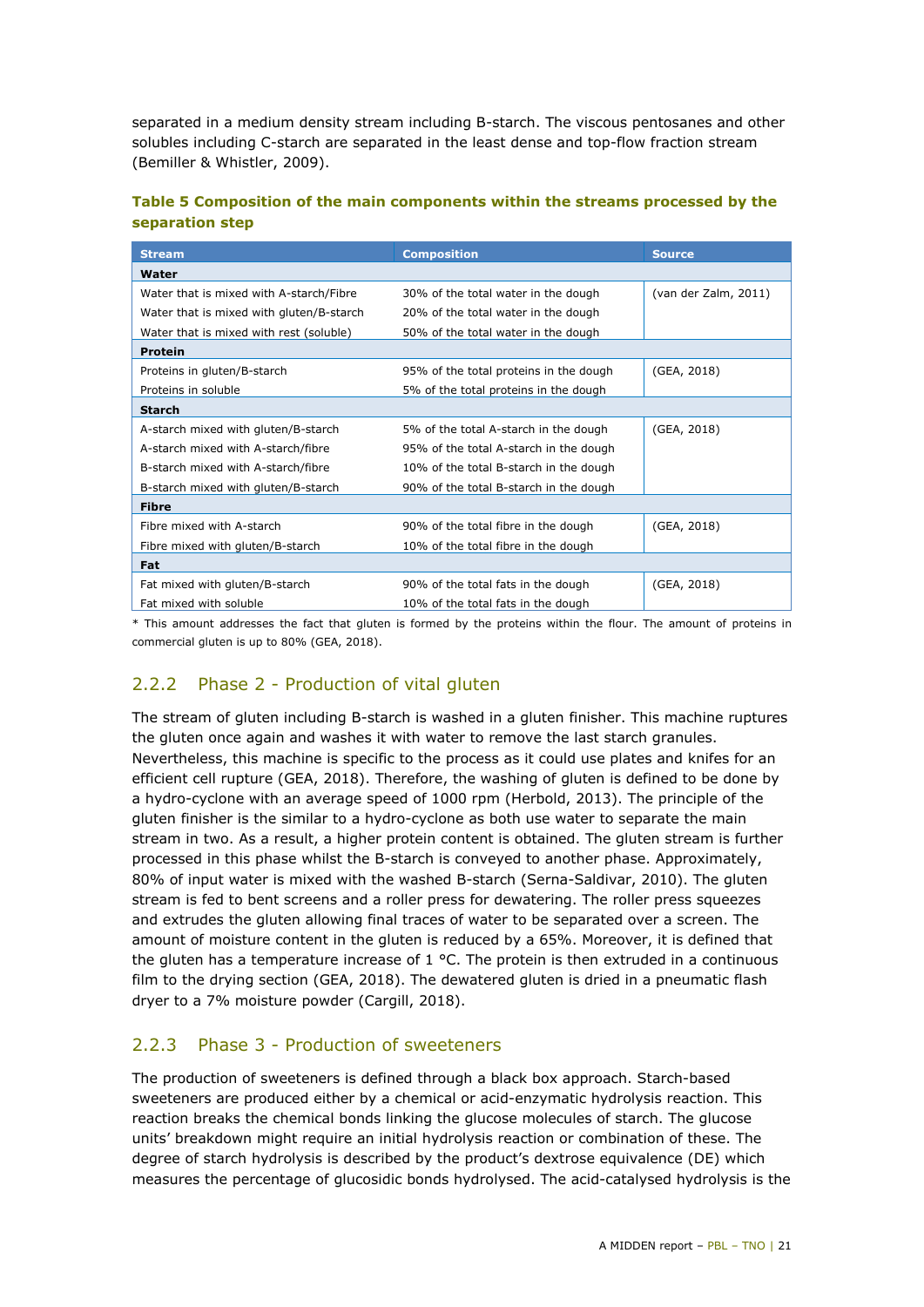most traditional method for producing sweeteners. The hydrolysis can be divided in the steps of liquefaction and saccharification to produce glucose. The first one is the partial hydrolysis of starch whilst the second one is the production of glucose and maltose by further hydrolysis (breaking into its sugar molecules) (Chaplin, 2014). The slurry containing 35-45% starch solids is acidified to a pH of 2.0 which produces a syrup in the 25 to 45 DE range. A further conversion up to a desired DE level can be carried out by the use of enzymes. This is known as an acid-enzyme process (Hobbs & Thomas, 2009). It is defined that Cargill uses an acid-enzyme process. In it, the hydrolysis uses the enzymes α-amylase and glucoamylase under high temperature (50-90 °C) conditions. During its liquefaction, starch is gelatinized and then liquefied to dextrin and small molecules by α-amylase at a temperature of 95-105 °C and a pH of 6-6.5. During its saccharification, the liquefied slurry is cooled and the pH is adjusted to 4-4.5 (Xu, Yan, & Feng, 2016). A mixture of A-type (75% of the total A-starch extracted from the wheat) and B-type (100% of all the B-starch extracted from the wheat) starch is used for the production of sweeteners (Cargill, 2018). In many plants the refined Astarch slurry is not dried into native starch but further processed into starch sweeteners (ISI, 2018). The following chemical reaction is defined for the steps of liquefaction and saccharification to produce glucose:

> $(C_6H_{10}O_5)_n + (H_2O)_n \rightarrow (C_6H_{12}O_6)_n$  $Start + Water \rightarrow Glucose$

where n refers to the number of glucose residues in the starch. The energy balance is based on the amount of energy used to convert wheat grain to ethanol. According to the European Commission report "Assessing GHG default emissions from biofuels in EU legislation" (Edwards et al., 2011), 1.45 MJ and 9.75 MJ per produced kilogram of ethanol are needed in the form of electricity and steam respectively. Moreover, the energy input for starch liquefaction and saccharification represents a 40% of the total energy used during starchbased ethanol production (Xu, Yan, & Feng, 2016).

#### 2.2.4 Phase 4 - Production of starch

The stream of A-starch/Fibre is refined in a centrifugal conical sieve. The fibres and small impurities are separated from the A-starch due to the particle size differences based on the action of the centrifugal force (GEA, 2018). A kilogram of water is added per kilogram of Astarch refined. This accomplishes a 65% moisture content at the A-starch output (Tomasik, 2003). The total weight of fibres are washed out by the action of screening. A decanter centrifuge with an average speed of 3600 rpm is used for dewatering the fibres stream up to a 40% moisture content (Cargill, 2018). The stream of A-starch is known as starch milk and it is further processed whilst the fibres are treated as a waste stream.

The starch milk is washed by a hybrid method combining a nozzle separator and a hydrocyclone. The nozzle separator can operate in one, two or three phases. A two-phase type is a vertical centrifuge with a disc stack as clarification area, nozzles for discharging the concentrate and the discharge of the overflow with an installed centripetal pump. The starch milk is distributed to the outer area of the disk stack by means of centrifugal acceleration. Therefore, the starch granules are separated from the liquid phase to be discharged passing the fitted nozzles (Witt & Goldau, 2000). The quality and value of the starch-end product is determined in high extent by the effectiveness of this step. A high quality A-starch can only be obtained if the remaining small fibre fragments, lipids, proteins, and dissolved substances are efficiently washed out by using water. The water required equals to 2600  $\text{m}^3$  per tonne of starch (GEA, 2018). Generally, the moisture content in the A-starch output is equal to 60% (Tomasik, 2003). The washing effect helps to recover a portion of B-starch which is processed in phase three (GEA, 2018). A 75% of the washed A-starch is destined to the production of sweeteners. The remaining 25% of starch milk is conveyed to a rotary vacuum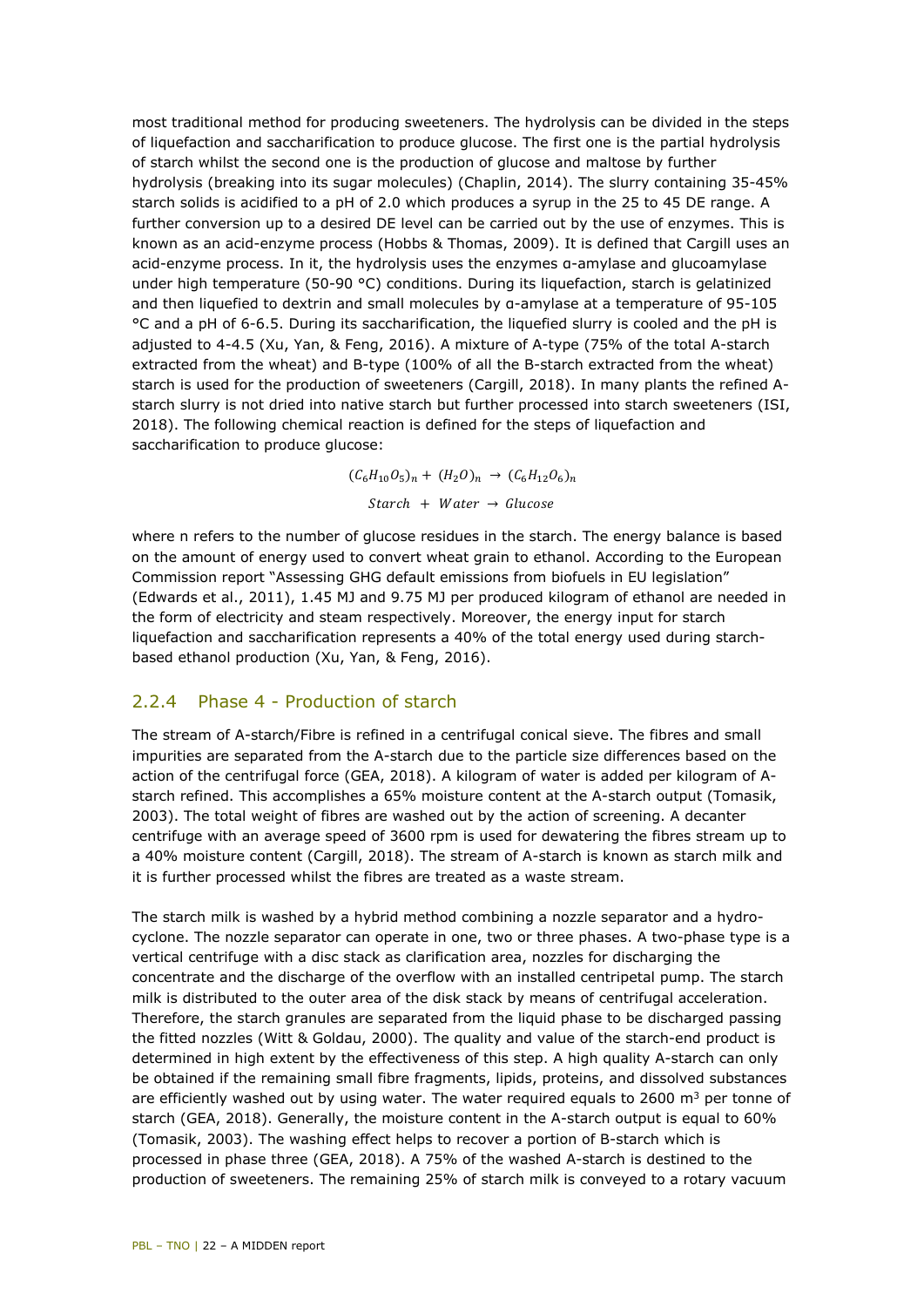dryer to be dewatered (GEA, 2018). The A-starch is dewatered to an average of 40% moisture content (Cargill, 2018). The initial temperature is defined as 20 °C. The vacuum pressure equals to 96.35 KPa (Tomasik, 2003). Therefore, 33°C is considered as the saturation temperature. The native starch modification occurs before the unit of operation of drying. Nonetheless, this requires a small amount of energy as it corresponds to the addition of chemicals and enzymes. This is done to increase the added value of the final product. Starch is divided by batches in order to be treated by different chemicals and enzymes to fulfil different industrial aims (Cargill, 2018). The dewatered starch milk is introduced to a pneumatic flash dryer. The A-starch is dried to an average of 12% moisture content to comply with commercial standards (GEA, 2018).

#### 2.2.5 Phase 5 - Production of ethanol

The stream of pentosanes is concentrated via water evaporation to obtain an average of 40% dry matter (GEA, 2018). The ethanol production from the stream of pentosanes and Cstarch is defined through a black box approach. Cargill uses the C-starch within the pentosanes' stream as feedstock for its ethanol plants. The conventional process for transforming the C-starch into ethanol in industry encompasses the energy-intensive use of enzymes in starch hydrolysis (Xu, Yan, & Feng, 2016). This involves the steps of liquefaction and saccharification previously explained in the sweeteners production. Nonetheless, the obtained product is further processed by fermentation. This is a metabolic process that consumes the sugar molecules in the absence of oxygen to produce alcohol by using a type of yeast (Xu, Yan, & Feng, 2016). The same chemical reaction for the steps of liquefaction and saccharification in the sweeteners production is considered. The following chemical reaction is defined for the step of fermentation to produce ethanol:

> $C_6H_{12}O_6 \rightarrow 2(C_2H_5OH) + 2(CO_2)$  $Glucose \rightarrow Ethanol + Carbon dioxide$

Therefore and according to the molecular weights, the amount of ethanol and carbon dioxide produced from 1 kilogram of glucose are 0.51 kilograms and 0.49 kilograms respectively. The energy balance is based on the amount of energy used to convert wheat grain to ethanol. 1.45 MJ and 9.75 MJ per produced kilogram of ethanol is needed in the form of electricity and steam respectively (Edwards et al., 2011).

The CO2 generated from this process is biogenic and therefore not considered in the total GHG emissions.

#### 2.2.6 Energy consumption: wheat starch manufacturing

Wheat starch production is associated with high heat consumption (mainly during the step of sweeteners and ethanol production). Similar to the case of potato starch, the energy consumption at Cargill's plants vary according to two main factors. First, the amount of processed wheat and maize per year. Second, the moisture content of the received wheat. There was no information found of the energy consumption per phase level or in a complete manufacture overview. The energy requirements are too specific as Cargill is using C-starch to produce ethanol and converting a defined amount of starch into sweeteners. Therefore, calculations of the minimum theoretical energy requirements were done. These consider the previous information and are assumed to represent the minimum energy required for the manufacture of wheat starch.

[Table 6](#page-23-0) offers an overview of the energy requirements per phase. The results were briefly reviewed by Cargill and thus modified accordingly to the context of Sas van Gent. The BAT Reference report describes a range of between 0.4-1.75 MWh per tonne of maize/wheat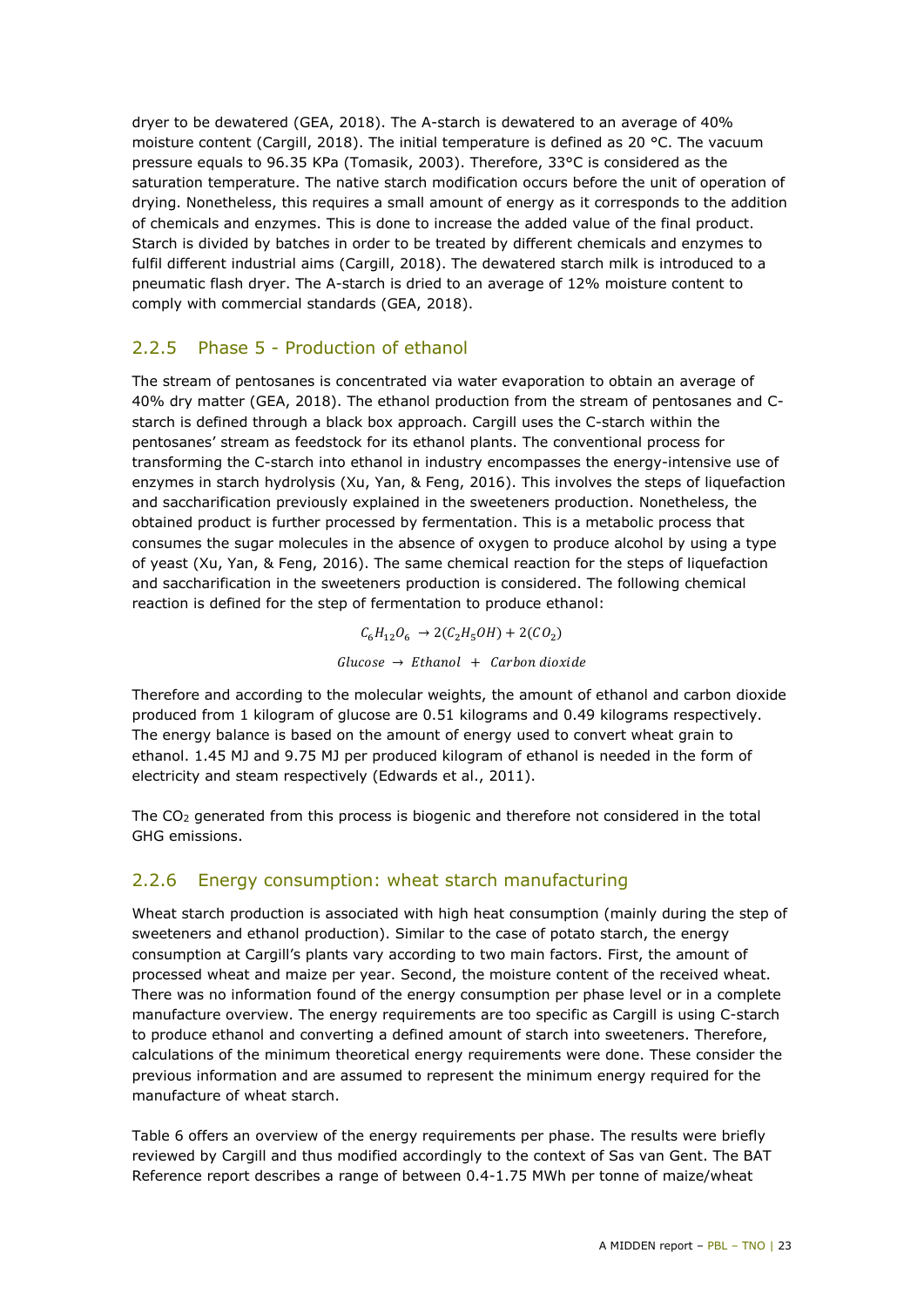(European Commission, 2019), which corresponds to 12-51 GJ/t of native starch produced. The value in [Table 6](#page-23-0) is well within this range.

The calculations based on the information above data were validated by comparing them to the total emissions of  $CO<sub>2</sub>$  registered in the NEa for each plant. In the case of Sas van Gent, Cargill generates the required heat onsite mainly using a CHP and thus there are no indirect heat-related emissions to be addressed. In contrast, Cargill Bergen op Zoom utilises steam boilers and offsite steam generation to fulfil its energy requirements.

#### <span id="page-23-0"></span>**Table 6 Overview of the energy required per tonne of native wheat starch generated, including production of by-products (additions may deviate because of rounding)**

|                 |                                   | <b>Energy per tonne of native starch</b> |           |  |  |
|-----------------|-----------------------------------|------------------------------------------|-----------|--|--|
| Phase           | Unit of operation                 | Electricity (GJ)                         | Heat (GJ) |  |  |
| 1               | Dry cleaning                      | 0.05                                     |           |  |  |
|                 | Wet milling                       | 0.034                                    |           |  |  |
|                 | High pressure disintegration      | 0.1                                      |           |  |  |
|                 | Separation                        | 0.1                                      |           |  |  |
| 2               | Gluten washing                    | 0.002                                    |           |  |  |
|                 | Gluten dewatering                 | 0.03                                     |           |  |  |
|                 | Gluten drying                     |                                          | 0.45      |  |  |
| 3               | Sweeteners production             | 1.1                                      | 7.4       |  |  |
| 4               | A-starch Refining                 | 0.006                                    |           |  |  |
|                 | A-starch Washing                  | 0.05                                     |           |  |  |
|                 | A-starch Dewatering               |                                          | 1.9       |  |  |
|                 | A-starch Drying                   |                                          | 1.1       |  |  |
| 5               | Pentosanes Evaporation            |                                          | 6.3       |  |  |
|                 | Ethanol production (Hydrolysis)   | 0.04                                     | 0.3       |  |  |
|                 | Ethanol production (Fermentation) | 0.06                                     | 0.4       |  |  |
| <b>SUBTOTAL</b> |                                   | 1.6                                      | 17.9      |  |  |
| <b>TOTAL</b>    |                                   | 19                                       |           |  |  |

For Sas van Gent, the wheat starch production according to the analysis above covers 50% of the emissions registered by the NEa (2017). The energy required for the maize starch production can be estimated based on the average specific energy consumption for maize starch reported in the BAT Reference Document for Food, Drink and Milk Industries (European Commission, 2019, p. 578). This document shows and average consumption of 3.2 GJ per tonne maize (ranging between 1.4 to 6.3 GJ/t). Based on this number, processing 230,000 tonnes of maize into starch and its co-products is responsible for 33% of the total generated CO2 emissions. If added to the 50%, the total covered emissions at Sas van Gent correspond to 83% of the emissions registered at NEa. The electricity production by the CHP also leads to emissions included in the NEa data, but is not included in the analysis above. This is estimated to be about 9% in 2017 (see Section 1.2.1), which explains most of the difference.

For Bergen op Zoom, the results from the analysis related to wheat starch above covers 82% from the emissions reported by the NEa (imported steam from Sabic included).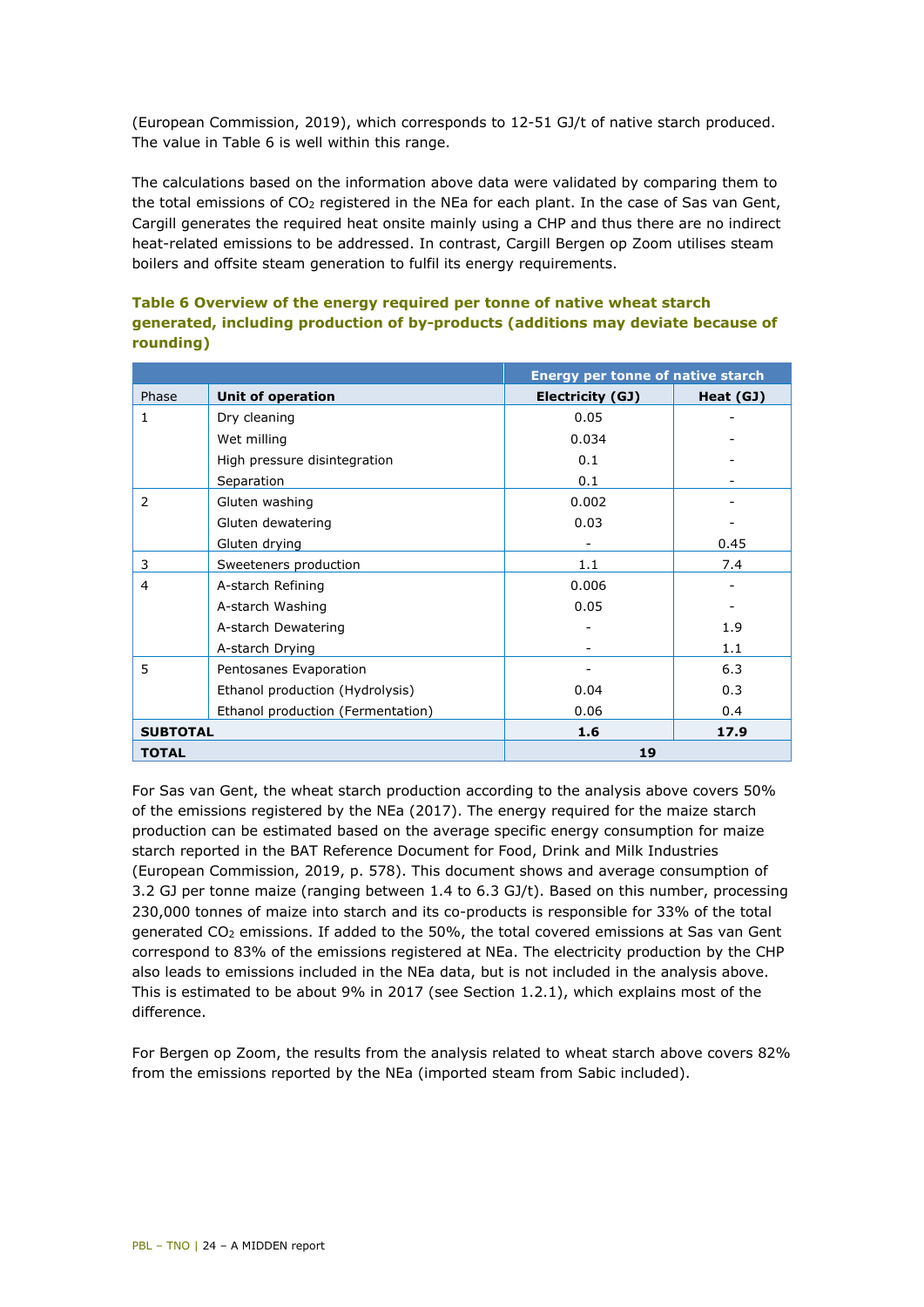# <span id="page-24-0"></span>3 Starch products and application

The manufacture of starch addresses significant differences based on the selected raw material. Therefore different inputs and co-products are respectively needed and obtained depending on the processed crop.

## <span id="page-24-1"></span>3.1 Potato starch manufacturing

The main inputs in the manufacture of potato starch are potatoes, fresh water and sulphur dioxide (SO2). The Dutch potato crop is divided in fresh or ware potatoes for processing  $(46.3%)$ , potato for starch extraction  $(27.3%)$ , and potatoes for seed  $(26.4%)$  (CBS, 2018). The composition of the starch potatoes (as far as harvested by Avebe) is shown in [Table 7.](#page-24-2)

| <b>Component</b>      | $\frac{0}{0}$ |
|-----------------------|---------------|
| Water                 | 75            |
| Starch                | 20            |
| Protein               | 2             |
| Fibres                |               |
| Sugars                | ${<}1$        |
| Nitrates, amino acids |               |
| Organic acids         |               |

<span id="page-24-2"></span>**Table 7 Typical composition of Avebe's potatoes (Bruinenberg, 2019)**

The specific products obtained when processing potato starch potatoes are the following:

- Native potato starch
- Potato proteins and Protamylasse
- Wet pulp.

#### **Native potato starch**

Potato starch is a functional biopolymer for food and materials science due to its specific chemical properties. Beside small granules potato starch these include very large and smooth granules, a high content of covalently linked phosphate, long amylopectin chains, and highmolecular weight amylose giving potato starch specific valuable properties in comparison with other starches. It has a low gelatinization temperature and a high paste consistency. Processed potato starch is considered to be pure. This is the most important parameter for being competitive (ISI, 2018). This type of starch has a higher quality in comparison to the rest of starch types. The applications are in the food, paper, adhesives and textile industries. The food industry prefers this type of starch as its pastes have a good clarity and a neutral flavour. They are widely implemented in the field of texturing food systems and are particularly suited for clear soups, meat, Asian style noodles, confections, fillings and extruded snacks (Semeijn & Buwalda, 2018). The paper industry prefers this starch because of its purity, good solubility and high amylopectin and amylose molecular weight. The textile industry prefers this starch due to its film properties, paste penetration depth and adhesive power. The adhesive industry prefers this starch because of its good remoisten ability and a desirable rheology resulting in a perfect direct tack (Grommers & van der Krogt, 2009).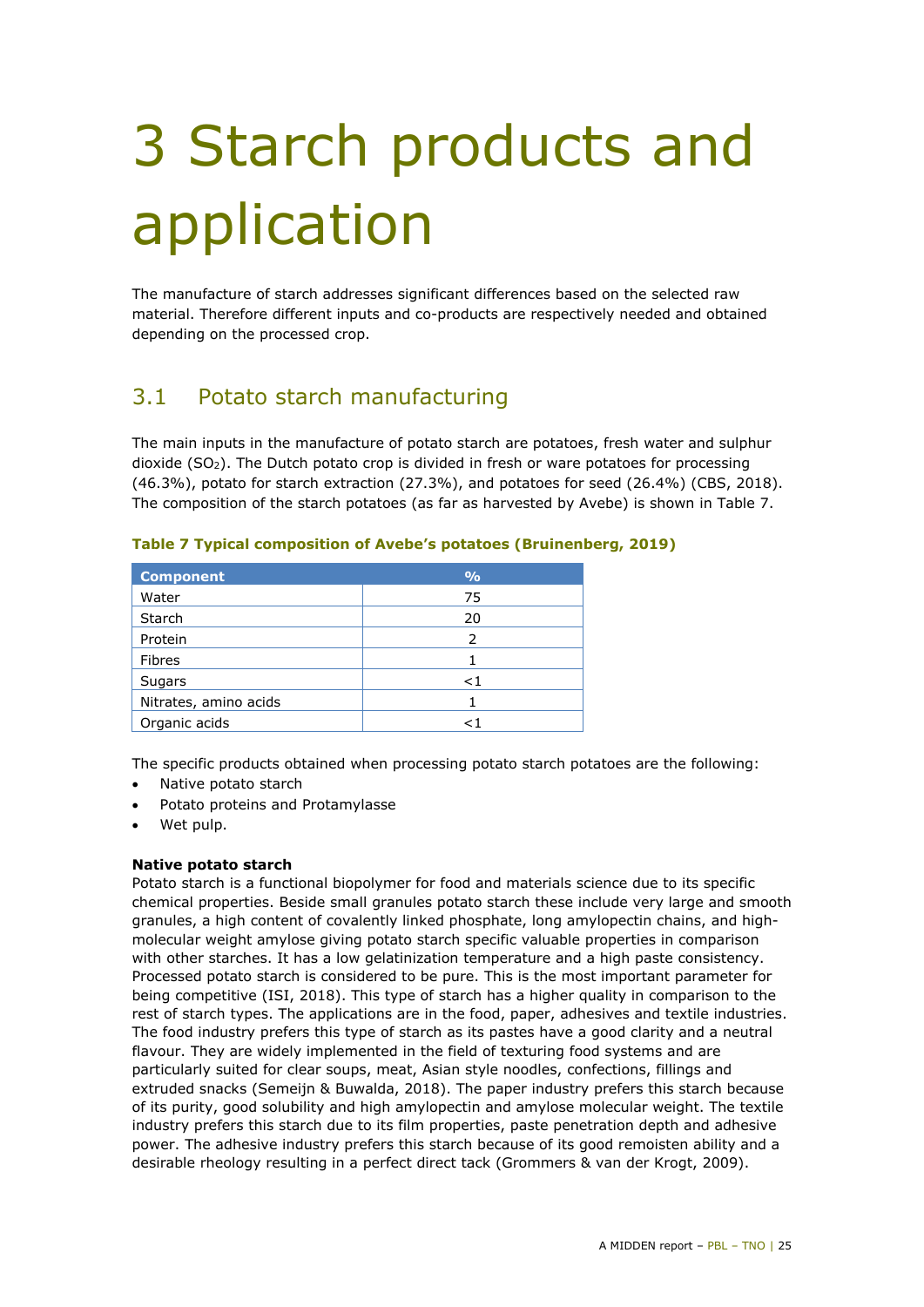#### **Potato proteins and Protamylasse**

The juice stream is of high value known as a proteinaceous water or potato juice. This is further processed in order to obtain the co-product of potato proteins. The amount of potato juice obtained per tonne of processed potatoes depends on the technology used. Potato juice is a complex mixture making it a challenging feedstock for protein isolation. In average, undiluted potato juice contains up to 5% dry matter and approximately 20 to 25% of it corresponds to protein. The processing strategy determines whether a protein can be utilized for feed or for food. A gentle isolation method can preserve functional properties crucial for food use whereas protein intended for cattle feed can be often isolated by harsher and less expensive methods (Lokra & Straetkvern, 2009).

The processing of potato juice into proteins produces a second co-product known as Protamylasse. This is considered to be a residual compound containing a variety of nutrients. It is used for various feed applications and bioenergy, and is known as fertiliser because of its high potassium content.

#### **Wet pulp**

Another co-product of potato starch manufacturing is potato pulp. This consists of cellulose, hemicellulose, starch (loss due to grinding efficiency), pectin, and a very high moisture content (up to 90% of the mass) (Klingspohn, Papsupuleti, & Schuegerl, 1993). This is a product available through the normal campaign of potato starch processing (approximately from August to April/May). It is mainly sold as wet or sometimes partially dried pulp to feed cattle (Avebe, 2020a). The pulp may be dried up to 20%.

The production volume of the previous co-products is highly dependent on the unit of operations at each of the assessed plants. [Table 8](#page-25-0) offers an overview of the amount of coproducts that are obtained from the processing of a tonne of potatoes.

#### <span id="page-25-0"></span>**Table 8 Amount of co-products that are obtained from a tonne of potatoes processed and estimated production by potato starch producers, based on the processes described in Chapter 2**

| <b>Main products and co-products</b> | $t/t$ potatoes | <b>Estimated production by potato</b><br>starch producers in The Netherlands<br>$(kt)^3$ |
|--------------------------------------|----------------|------------------------------------------------------------------------------------------|
| Native starch (0% moisture)          | 0.19           | 4804                                                                                     |
| Wet pulp (20% moisture)              | 0.02           | 40                                                                                       |
| Protamylasse (42% moisture)          | 0.01           | 20                                                                                       |
| Protein (10% moisture)               | 0.02           | 40                                                                                       |

[Table 9](#page-25-1) shows approximate commercial prices of each of the co-products.

#### <span id="page-25-1"></span>**Table 9 Approximate commercial value of the different (co-)products of potato starch manufacturing**

|                                 | <b>Commercial price</b>                | <b>Source</b>                   |
|---------------------------------|----------------------------------------|---------------------------------|
| Starch                          | 600 EUR per tonne (2017, export price) | (Eurostat, 2019)                |
| Pulp (cattle feed)              | 10 EUR per tonne (2009)                | (Meyer, Dam, &<br>Laerke, 2009) |
| Potato Protein<br>(animal feed) | 800 EUR per tonne (2013)               | (Mulder, 2013)                  |
| Potato Protein (food)           | 3000 EUR per tonne (2013)              | (Mulder, 2013)                  |

<span id="page-25-2"></span><sup>3</sup> Estimate uses 2.5 Mt of potatoes processed. Rounded to nearest value multiple of 10 kt.

i,

<span id="page-25-3"></span><sup>4</sup> 600 kt starch with on average 20% moisture content.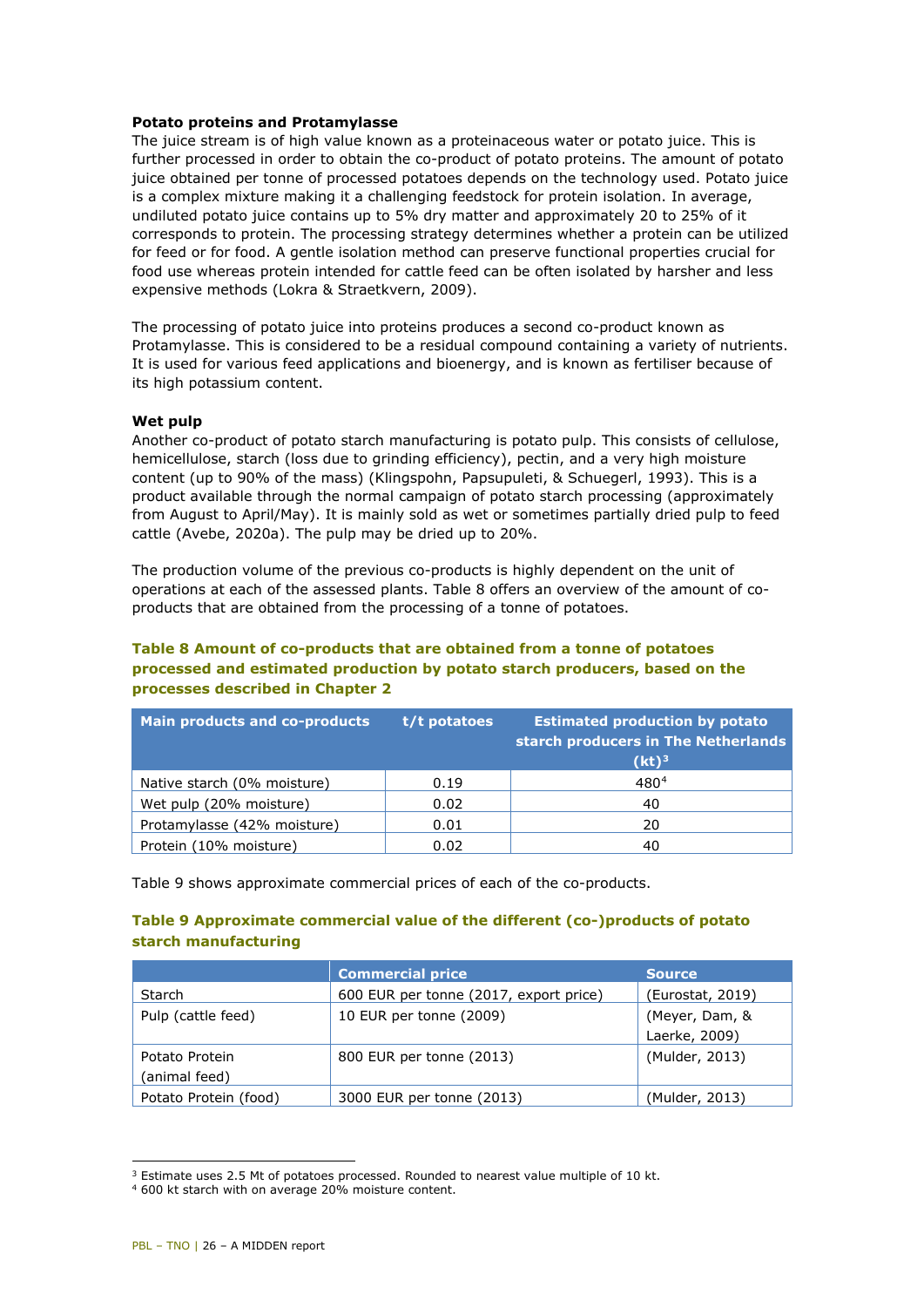## <span id="page-26-0"></span>3.2 Wheat starch manufacturing

The main inputs in the manufacture of wheat starch are wheat kernels and freshwater. In contrast to potato starch, there is no specially grown wheat crop for starch extraction in the Netherlands. Approximately 1 million tonnes of wheat is produced per year in the Netherlands (CBS, 2018). Of this, 20% of national production is used by milling companies to produce flour for bread, 55% is used in the production of animal feed, and the remaining 25% is destined for the starch and bio-ethanol industry. In addition to the domestic production of wheat, the Netherlands imports it. Almost 80% of the imports are from Germany and France (Trejo, 2015). Cargill imports wheat kernel to produce wheat starch (Cargill, 2018). Its composition is described in [Table 10.](#page-26-1)

| <b>Wheat Kernel composition</b><br>(Cargill, 2018), (Hashmi,<br>2011) |               | <b>Endosperm composition</b><br>(Rosicka-Kaczmarek et al.,<br>2017 |      | <b>Starch composition</b><br>(Rosicka-Kaczmarek et al.,<br>2017) |               |
|-----------------------------------------------------------------------|---------------|--------------------------------------------------------------------|------|------------------------------------------------------------------|---------------|
| <b>Component</b>                                                      | %             | <b>Component</b>                                                   | %    | Component                                                        | $\frac{9}{0}$ |
| Endosperm                                                             | 72            | <b>Starch</b>                                                      | 79.9 | A-type                                                           | 87            |
| <b>Bran</b>                                                           | 13            | Protein                                                            | 13   | B-type                                                           | 10            |
| Germ                                                                  | $0 - 3$       | Fat (lipids)                                                       | 2.3  | C-type                                                           | 3             |
| Water                                                                 | 10            | Fibre                                                              | 2.8  | $\overline{\phantom{a}}$                                         |               |
| Impurities                                                            | $\mathcal{P}$ | Ash (non-starch<br>polysaccharide)                                 | 2    | $\overline{\phantom{a}}$                                         |               |
| <b>Total</b>                                                          | 100           | Total                                                              | 100  | Total                                                            | 100           |

#### <span id="page-26-1"></span>**Table 10 Breakdown of the composition of wheat kernel, endosperm and starch used for the manufacture of wheat starch**

The products obtained at the manufacture of wheat starch are the following:

- Native wheat starch
- Bran and germs
- Vital gluten
- **Sweeteners**
- **Fthanol**
- Fibres.

#### **Native wheat starch**

This type of starch have almost the same characteristics as the potato starch. Therefore its uses also include the food and non-food industry. This type is mostly used as thickener, filler, and texturizer, among others (van der Zalm, 2011).

#### **Bran and germs**

Bran is produced as co-product in the milling of grains. Bran is composed by fibre and fatty acids containing starch, protein, vitamins and dietary minerals. It is removed from the grain in order to prevent the rancidity of the kernel. Bran is mainly used to enrich breads and breakfast cereals due to its dietary fibres' composition. The germs are the part of the wheat that sprouts and grows into a new plant. It has a high content of vitamin and mineral and thus is used as a source of fibre (Kretschmer, 2018). Nonetheless, Cargill does not produce wheat germs as a commercial co-product (Cargill, 2018). In comparison to the manufacture of maize into starch, the wheat's germ is removed from the endosperm during the dry milling. Therefore, it is not a co-product from the industrial wet milling of wheat (ISI, 2018).

#### **Vital gluten**

Gluten is a cohesive, visco-elastic proteinaceous material prepared as a by-product of the isolation of starch from wheat flour (Day, Augustin, Batey, & Wrigley, 2006). The albumins,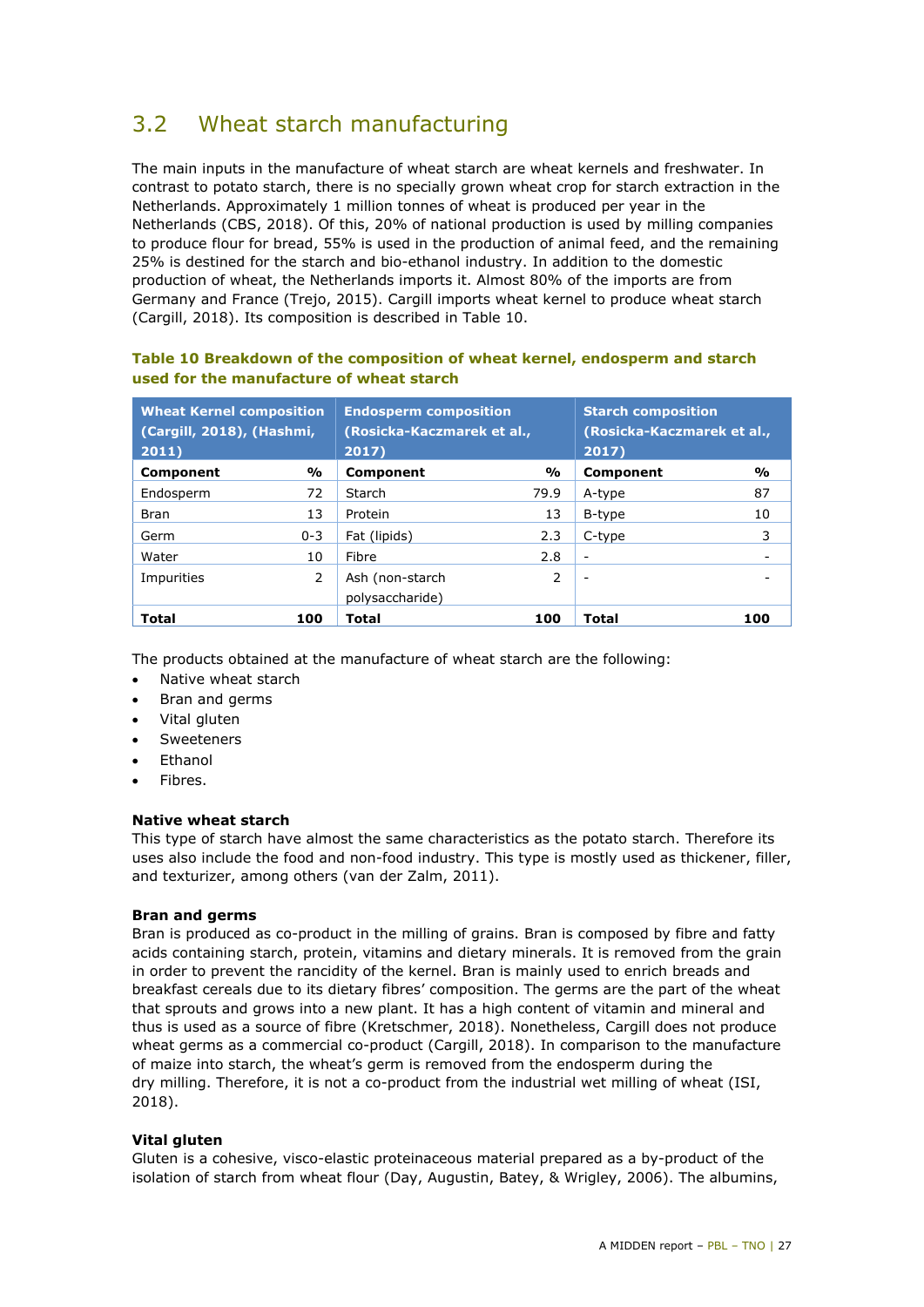glabulins, and major proteins of the gluten (glutenins and gliadins) are included in the protein and fat's components of the endosperm. These form the gluten at the dough mixing within the manufacturing process (Ortolan & Steel, 2017). Gluten is commercially traded in a dried state known as Vital Wheat Gluten. It is mostly sold as a protein; however, dry gluten usually contains an average of 75% protein, up to 8% moisture, and varying amounts of starch, lipid and fibres. The most common use of gluten is in baked goods. Nevertheless due to its properties, it can also be used in flour fortification, breakfast cereals, noodles, sausages, pet food, and other (Day, Augustin, Batey, & Wrigley, 2006).

#### **Sweeteners**

The sweeteners include glucose, syrups, fructose, dextrose, maltodextrins, saccharides and other (Hobbs & Thomas, 2009). These are chemical substances used as sugar substitutes with a low energy-value. These provide a sweet taste without the calories of carbohydrates or the cariogenic or glycernic effects (Favaro-Trindade, Rocha-Selmi, & dos Santos, 2015). Sweeteners are divided in two classes based on their sweetness level compared to sucrose: intense or alternative (higher level) and bulk (lower level) sweeteners. The first type is produced by chemical synthesis and used in processed foods (e.g. carbonated beverages, powdered drink, candy, jelly and other). The second type are used as filler in food products (e.g. desserts, ice cream, sweets, and other). These are commonly produced via hydrolysis and enzymatic isomerization. These methods convert part of the glucose into fructose and can be divided in low or high conversion. A low conversion type requires less manufacturing steps than a high conversion type. The selection of sweeteners for food applications is driven by cost, availability and consideration of the functional properties (Hobbs & Thomas, 2009).

#### **Ethanol**

Ethanol is a liquid alcohol manufactured by the fermentation of a wide variety of biological materials. Corn and starch-based crops are the most common medium used in ethanol production. Ethanol is used as a transport fuel, but is also used as a solvent for many substances and in making perfumes, paints, lacquer and fuels (Chemical Safety Facts, 2020). Cargill produces bio-ethanol from C-starch, which is considered to be a waste stream of their manufacturing process of wheat starch.

#### **Fibres**

The fibres resulting from processing wheat are exported to France with a 40% moisture content to feed pigs (Cargill, 2018).

The production volume of the previous (co-)products is highly dependent on the unit of operations at each of Cargill's assessed plants. [Table 11](#page-27-0) offers an overview of the amount of (co-)products that are obtained from the processing of a tonne of wheat.

#### <span id="page-27-0"></span>**Table 11 Amount of (co-)products that are obtained from a tonne of wheat processed and estimated annual production by wheat starch producers in The Netherlands.**

| <b>Main products</b><br>and co-products | t/t wheat processed* | <b>Production wheat starch</b><br>producers in The<br>Netherlands (kt) ** |
|-----------------------------------------|----------------------|---------------------------------------------------------------------------|
| Native starch (10% moisture)            | 0.12                 | 140                                                                       |
| Sweeteners                              | 0.46                 | 500                                                                       |
| Ethanol                                 | 0.009                | 375                                                                       |
| Vital gluten (7% moisture)              | 0.11                 | 120                                                                       |
| <b>Bran</b>                             | 0.12                 | 140                                                                       |

Amounts based on the calculations in Chapter 2.

\*\* Estimate uses 1.2 Mt of wheat processed.

<span id="page-27-1"></span>i, 5 Cargill Bergen op Zoom already produces 32 kt ethanol (Persson, 2012). The amount for Cargill Sas van Gent is estimated based on the mass ratio in this table.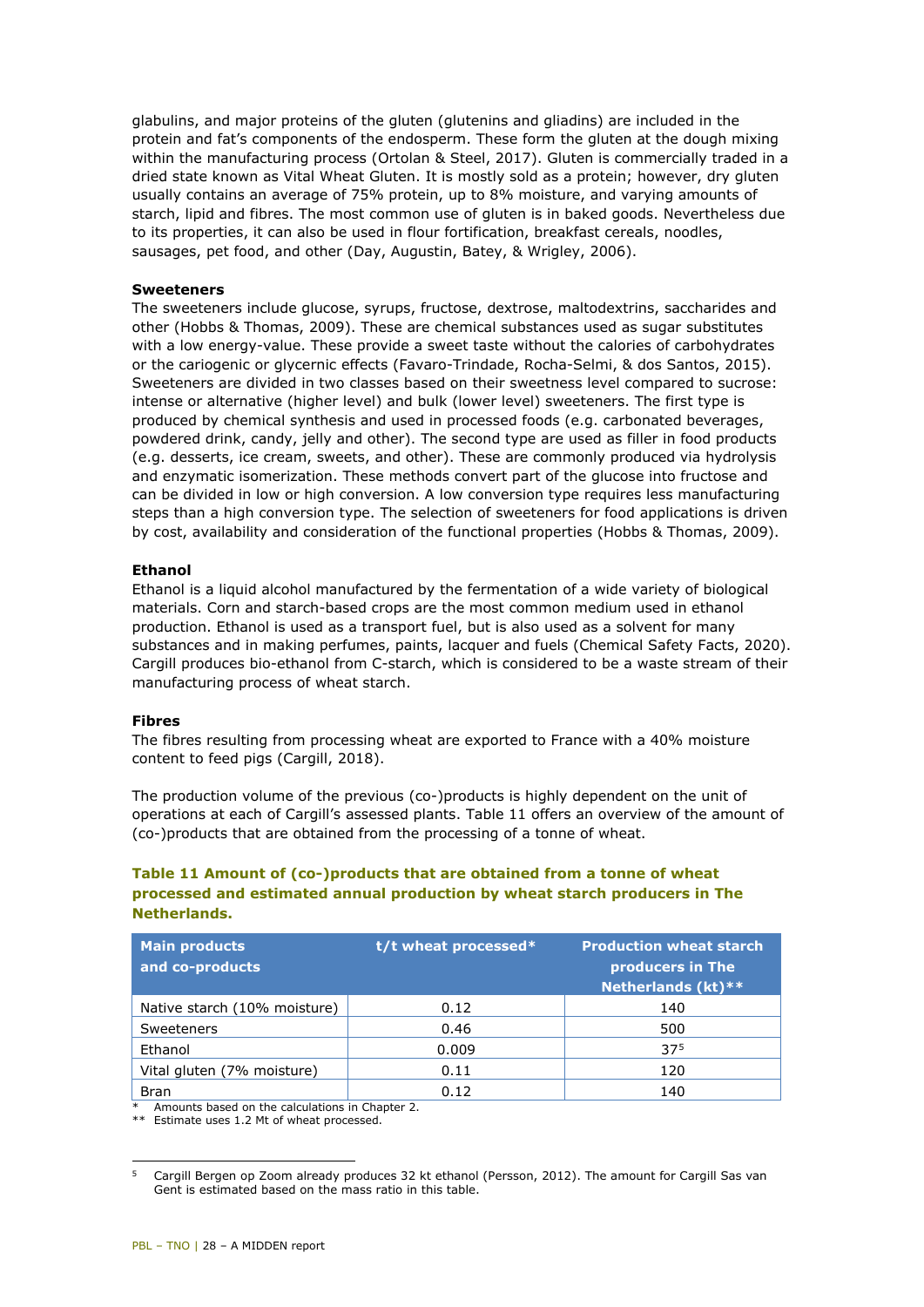Approximate commercial prices of each of the co-products can be seen in [Table 12.](#page-28-0)

|               | <b>Commercial price</b>       | <b>Source</b>                       |
|---------------|-------------------------------|-------------------------------------|
| Native Starch | 250 EUR/t (2012)              | (van Zeist, et al., 2012)           |
| Vital Gluten  | 850 EUR/t (2012)              | (van Zeist, et al., 2012)           |
| <b>Bran</b>   | 116 EUR/t (2012)              | (van Zeist, et al., 2012)           |
| Sweeteners    | 414 EUR/t (2018)              | For glucose (Globe News Wire, 2019) |
| Bio-ethanol   | 748 EUR/t <sup>6</sup> (2019) | (European Commission, 2019a, p.     |
|               |                               | 81                                  |

#### <span id="page-28-0"></span>**Table 12 Commercial value of the different (co-)products of wheat starch manufacturing**

<span id="page-28-1"></span>i, <sup>6</sup> 59 EUR per hl, assuming 78.9 kg per hl.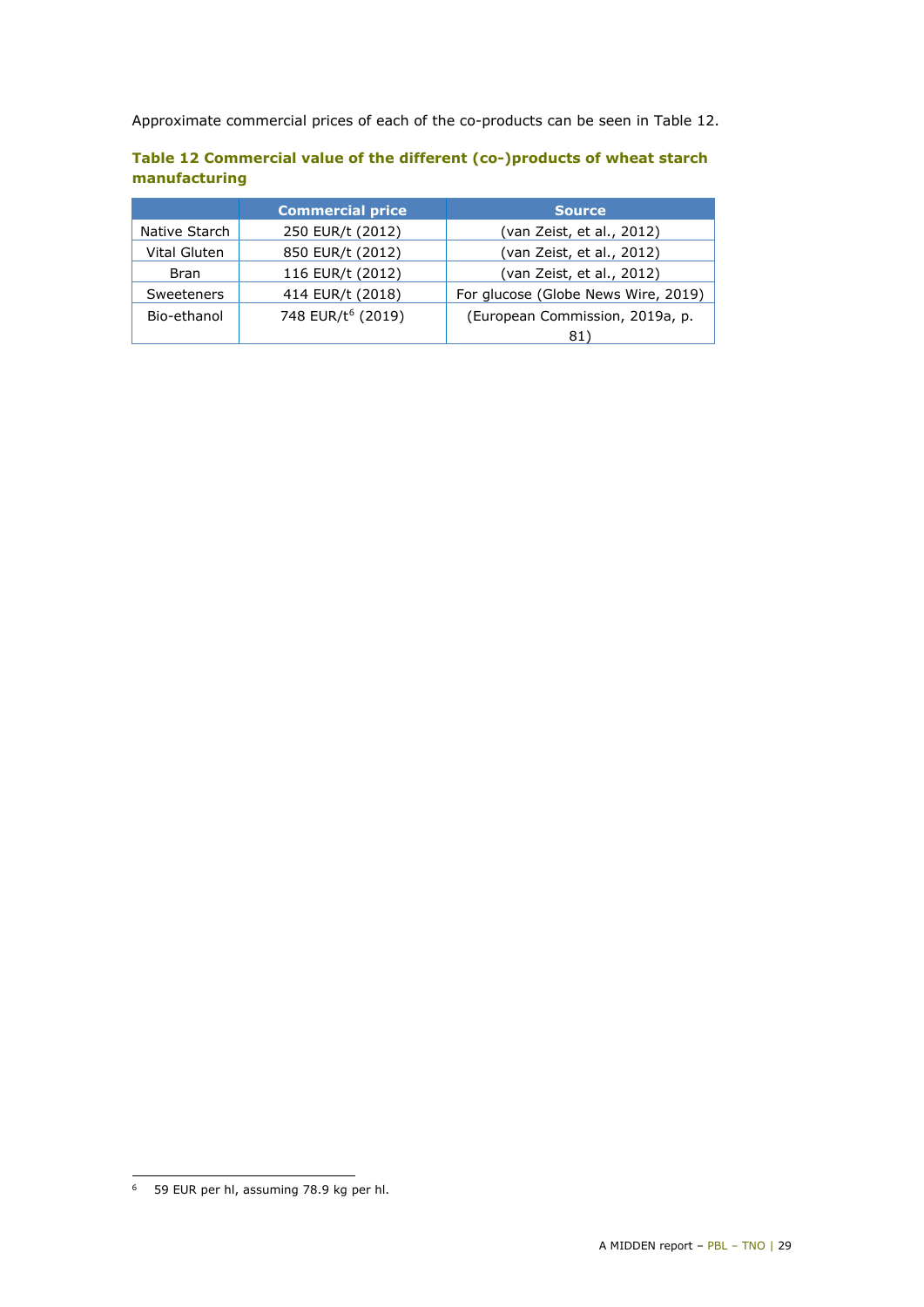# <span id="page-29-0"></span>4 Options for decarbonisation

This chapter presents the potential technologies that can reduce the  $CO<sub>2</sub>$  emissions and eventually decarbonise the current Dutch starch industry. The Dutch starch manufacturers are already active in reducing energy consumption: the three companies participate in the government's MEE covenant related to 'other industry' (Meerjarenafspraken Energie-Efficientie Overige Industrie) (RVO, 2020), in which they commit to increasing energy efficiency.

The decarbonisation options for mitigating the scope  $1 \text{ CO}_2$  emissions (i.e. direct emissions from the industrial plant) of the Dutch starch industry can be divided in two types: process related and energy source related. The first type is based on finding an alternative to the operations that consume the largest amount of energy. This encompasses the high amounts of thermal energy required to dewater and dry the different commodities obtained in the manufacture of any type of starch. The second is based on the energy carriers used for generating the demanded energy for the manufacture of starch.

It is important to address the innovation process that has been applied behind the operations of both potato and wheat manufacturing. High water consumption is a critical factor in the starch manufacturing process. Therefore, a large part of the technological innovation in the starch industry has been devoted to effectively using and preferably reducing the amount of water. This is outlined in the Best Available Techniques (BAT) document for the manufacture of starch (European Commission, 2019). These describe methods to reduce water consumption and waste water production, especially by recycling the water into the starch manufacturing process after use. Nonetheless, the following options include decarbonisation options beyond focusing on water use reduction.

The first part below address the production process of potato starch and wheat starch specifically. The second part addresses options related to replacing the gas-fired steam generation. Then, some remarks are made on using the waste streams of the production process and on electricity generation.

## <span id="page-29-1"></span>4.1 Towards decarbonising the production process

The decarbonisation options for decarbonising (part of) the production process of either potato or wheat starch are addressed below. The options are addressed in alphabetical order.

#### 4.1.1 Biogas production instead of evaporation

#### *For potato starch*

After protein coagulation, the stream of potato juice is conveyed to an evaporator to be concentrated to a 42% moisture content (Protamylasse) to be sold as cattle feed. According to Filho et al. (2017), an alternative to the current evaporation of potato juice (or heattreated potato liquid, HTPL) is the production of biogas via an expanded granular sludge bed (ESGB) reactor. An EGSB reactor is an improved anaerobic treatment technology based on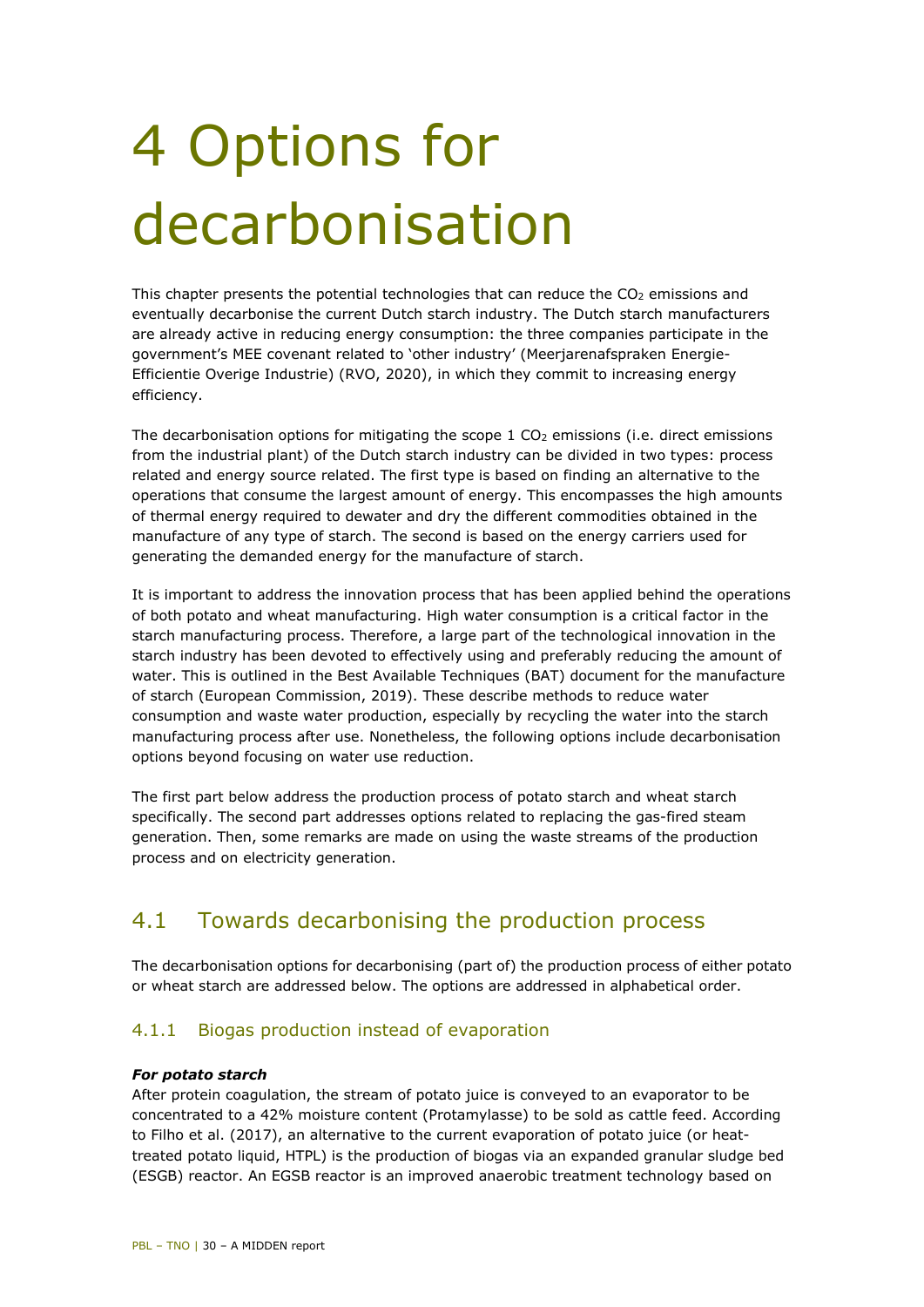an up-flow anaerobic sludge blanket. This technology achieves a breakdown of organic matter in the absence of oxygen. The reactor uses a fluidized bed, which allows an increase in organic load, a decrease in hydraulic retention times, and an increase in cell retention times (Qin et al., 2018). Moreover, this type of reactor uses mechanical agitation to create homogeneous conditions (Filho et al., 2017). An EGSB reactor can be operated continuously and the produced biogas can be directly used in a CHP (Filho et al., 2017).

[Table 13](#page-30-0) presents the data of the EGSB reactor that could potentially substitute an evaporator. Implementation and requirements are strongly dependent on the local processes and circumstances. If the potato juice is not any more used as cattle feed, an alternative use for that application (including its GHG emissions and energy use) should also be taken into account when evaluating this option.

#### <span id="page-30-0"></span>**Table 13 Data specifications for an EGSB reactor for biogas production from potato juice (source: Filho et al., 2017).**

| <b>Technical data</b>                                  | Quantity                                          |
|--------------------------------------------------------|---------------------------------------------------|
| Potato juice initial moisture                          | $90 - 98%$                                        |
| Potato juice final moisture                            | N/A                                               |
| Capacity (t potato juice per hour)                     | 20                                                |
| Energy consumption (GJ/t potato juice)                 | 91 <sup>7</sup>                                   |
| Biogas production                                      | 14 $m3$ of biogas containing 58.8% methane        |
|                                                        | per tonne, or 0.28 GJ/t potato juice <sup>8</sup> |
| Investment cost <sup>9</sup> (MEUR <sub>2017</sub> /t) | 0.72                                              |
| Operation cost (MEUR <sub>2017</sub> /t)               | 0.071                                             |
| Market availability                                    | 2020                                              |
| Lifetime (yr)                                          | 20                                                |
| TRI 10                                                 | $8-9$                                             |

#### *For wheat starch*

Also in the wheat starch production process some of the drying steps may be replaced by biogas production. Although more research is needed, it is noted that biogas production already occurred at Cargill Bergen op Zoom in the 1990s, by anaerobic digestions of organic material in wastewater (Galitsky, Worrell, & Ruth, 2003, p. 24). The biogas was used in the afterburners during the drying of the semi-finished product. At that time, it saved 1 million  $Nm<sup>3</sup>$  of natural gas annually, corresponding to 35 TJ natural gas. It is unknown whether biogas production still occurs at this site, but it illustrates the possibility.

#### 4.1.2 Electro-osmosis dehydrator

Dewatering the **potato** pulp to 75% moisture and dewatering the **wheat** pentosanes to 60% moisture are processes that currently use heat.

An alternative to the current dewatering of pulp and pentosanes is the use of an electroosmosis dehydrator (Elode, 2010). The operation of this machine is based on electrophoresis and electro-osmosis. The stream to be dewatered is fed between an anode drum and a cathode capillary. A three phase alternating current is applied to these parts to create an electric potential difference. As a consequence, the stream's particles migrate to the anode

<sup>-</sup>11.9 MWh/day corresponds to 0.09 GJ/t based on 19.6 t/h.<br>36.6 MWh/day corresponds to 0.28 GJ/t based on 19.6 t/h.

<span id="page-30-3"></span><span id="page-30-2"></span><span id="page-30-1"></span>

<sup>9</sup> The proposed economic values correspond to an EGSB reactor with a capacity to process about 20 tonne/hour of potato juice. In reality, the economic values are not linear and differ in terms of capacity and lines of production. The costs include a pump, EGSB digester, storage tank, water condenser and biogas compressor (Filho et al., 2017).

<span id="page-30-4"></span><sup>&</sup>lt;sup>10</sup> Technology Readiness Level.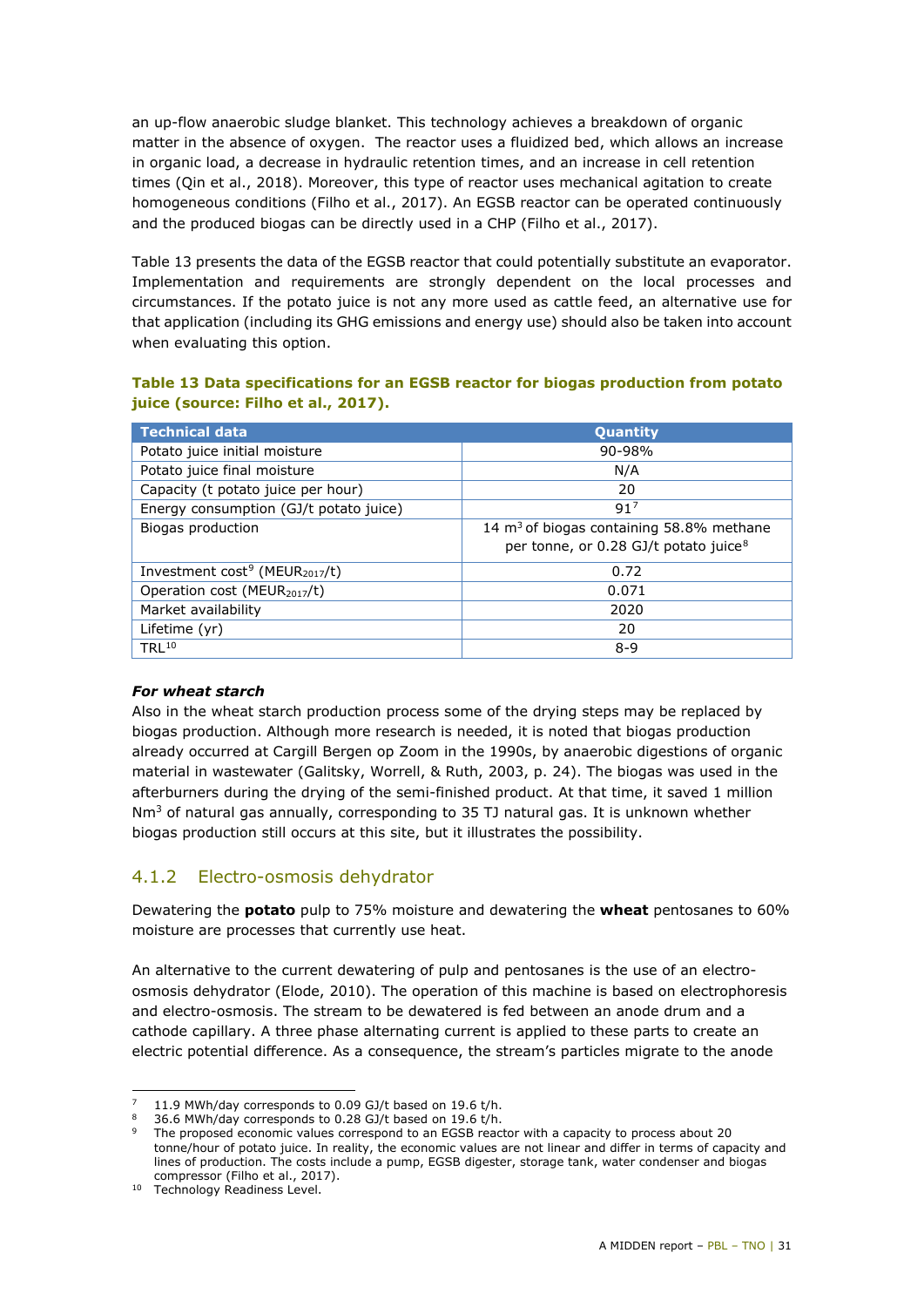drum whilst the water moves to the cathode caterpillar (Elode, 2010). Due to the additional decrease of 25% moisture content in comparison to the 50% limit of the roller press, an electro-osmosis dehydrator substitutes part of the thermal drying for mechanical dewatering powered by electricity.

#### 4.1.3 Membrane technology

The energy consumption of the dewatering of the **potato juice** can be reduced by concentrating the potato juice using membranes (Topsector Energie, 2020) which reduce the potato juice volume to one third by means of ultrafiltration and reverse osmosis. Consequently, only one third of the quantity of potato juice needs to be boiled after the membrane treatment.

This option has been implemented at Avebe Ter Apelkanaal, to be used from 2019 onwards. In this location, the use of membrane technology results in an energy saving of 0.2 PJ per year (heat and electricity) and 0.5 million  $m<sup>3</sup>$  of water which can be used as clean water elsewhere in the process. Assume that the 0.2 PJ is (almost) fully reduction in steam consumption, this amounts to an emission reduction of 13 kt  $CO<sub>2</sub>$  in Ter Apelkanaal only, caused by a reduction in natural gas combustion $11$ .

Avebe has received a 3.2 MEUR subsidy for implementing this option in Ter Apelkanaal. Membrane technology will also be applied in the other Avebe locations, as stated in Avebe's annual report of 2018/2019 (Avebe, 2019c). This technology is referred to as DUCAM ('DUurzaam Concentreren van Aardappelsap met Membranen') by Avebe and technology developer Wafilin Systems B.V. (Wafilin Systems, 2020). Avebe processes around 2 billion litres of potato juice annually (Topsector Energie, 2020).

#### 4.1.4 Vacuum drum filter

In both **potato** and **wheat** starch production process, the stream of starch milk is dewatered by a vacuum drum dryer based on thermal energy to a moisture content of 36-40% prior its subsequent flash drying.

An alternative is the use of a rotary vacuum drum filter powered by electric energy (Hasler, 2020). This machine consists of a large rotating drum covered by a cloth. The drum is partially immersed in a tub of liquid to be filtered. As the drum rotates, a vacuum effect sucks the wet starch milk onto the drum pre-coat surface. The liquid part of the slurry passes through the filter media to the internal part of the drum. The solid part of the slurry adheres to the outside of the drum as cake. This cake is dewatered because the vacuum drum is continuously sucking and extracting the water out of it. In the final step of the separation, a thin layer of these solids are removed by passing through a blade that cut them off to discharge them as solids products. Overall, a vacuum drum filter substitutes the thermal dewatering for mechanical dewatering fed by electricity.

## <span id="page-31-0"></span>4.2 Alternatives for steam production

Presently, the steam used in the wheat and starch production is generated in gas-fired CHPs and steam boilers. This generation may be replaced by biomass or hydrogen fired boilers or electric boilers.

<span id="page-31-1"></span>i, <sup>11</sup> Using 90% efficient steam boiler and natural gas emission factor of 56.6 kg CO<sub>2</sub>/GJ.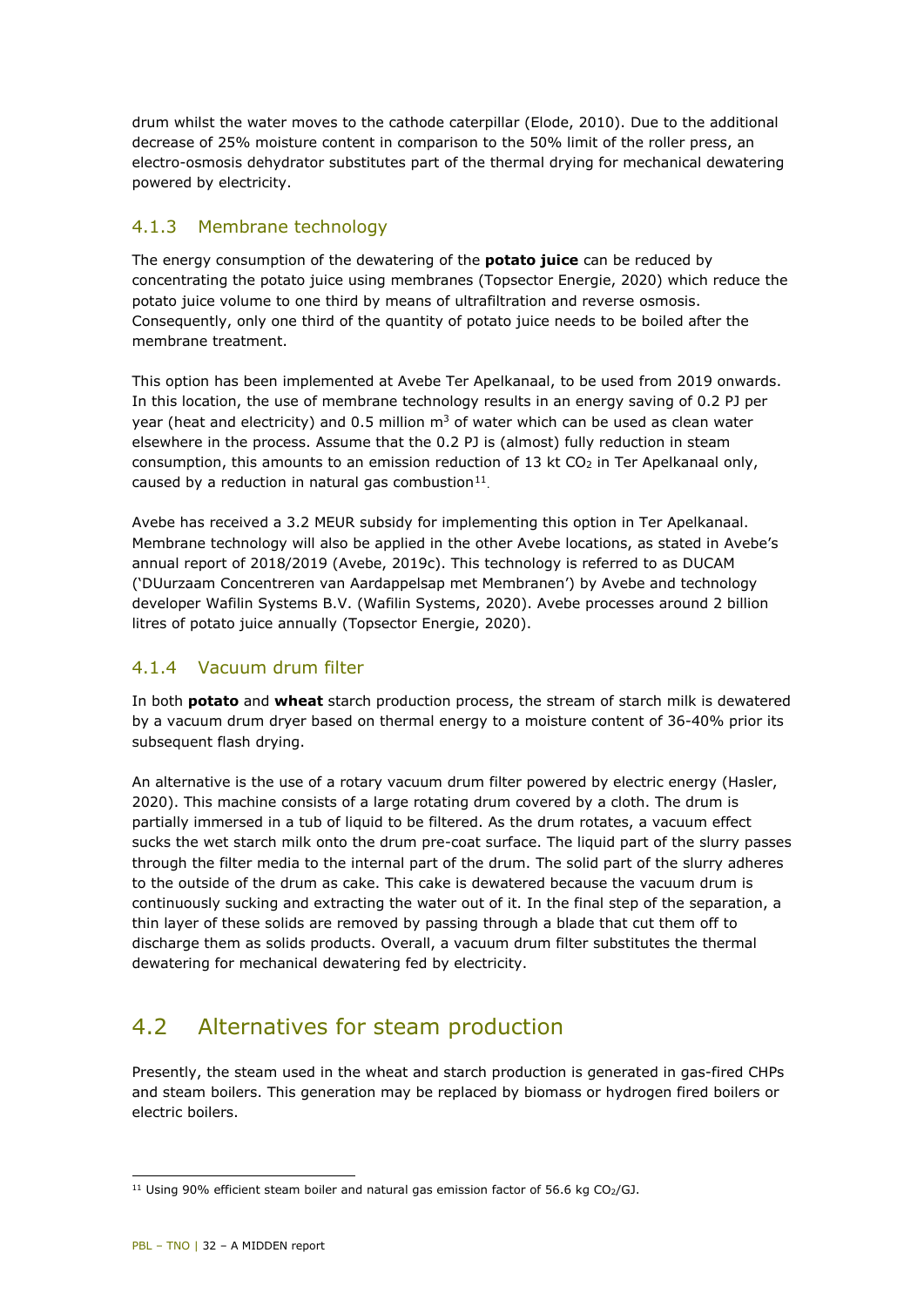#### 4.2.1 Industrial heat pumps

Industrial heat pumps can be used for recycling waste heat in the process, by electrically upgrading the waste heat to a heat of a usable temperature. Characteristics of a heat pump based on mechanical vapour recompression (MVR) are shown in [Table 14.](#page-32-0)

In the **potato** starch production process heat is required for (at least partially) drying the Protamylasse, the starch, the protein and the pulp. Although it is not known which precise temperature are required, heat pumps could possibly be used for reducing the natural gas demand. Avebe Ter Apelkanaal already has a MVR heat pump installed (since 1990) for recovering the heat for evaporating water from the Protamylasse stream (IEA Industrial Energy-Heated Technologies and Systems (IETS), 2014).

In the **wheat** starch production process heat of about 110 °C is needed. After use of the heat, the temperature is about 60 °C. Heat pumps with a Coefficient of Performance (COP) of 3-6 can be implemented to increase the temperature again such that the heat can be reused. Cargill has obtained a subsidy from RVO to implement a COP 3 heat pump at the location in Sas van Gent (Cargill, 2018; Topsector Energie, 2020). This option promises to reduce the emissions of the heat generation by a factor 3. The heat pump can be powered by excess electricity which is generated by the CHP and cannot be delivered to the grid because of infrastructural limitations.

| <b>Characteristics</b>   | <b>Value</b>                                        |
|--------------------------|-----------------------------------------------------|
| Energy source            | Electricity, waste heat                             |
| Capacity                 | 4-20 MW $_{\rm th}$                                 |
| Efficiency               | COP 3-10                                            |
| Lifetime                 | $10-25$ years                                       |
| <b>CAPEX</b>             | $0.26 - 0.6$ MEUR <sub>2018</sub> /MW <sub>th</sub> |
| Fixed OPEX <sup>12</sup> | 8-18 $kEUR_{2018}/MW_{th}$                          |
| TRL                      | 9                                                   |

#### <span id="page-32-0"></span>**Table 14 Characteristics of a MVR heat pump (Marsidi, 2018; Navigant, 2019)**

#### 4.2.2 Biomass-fired steam boiler

The current processing of potato and wheat starch uses natural gas as the energy carrier to produce steam at the CHPs and steam boilers located at Avebe and Cargill. An alternative is the use of a biomass fired steam boiler, or a biomass-fired CHP (steam turbine coupled to the steam boiler). Techno-economic parameters are shown in [Table 15.](#page-33-0)

A biomass boiler works under the operation principle of biomass combustion. This system typically consists of a biomass boiler, fuel storage, chimney, hydronic distribution system for the hot water produced by the boiler, and hydronic discharge systems. Biomass involves plant and animal material, such as wood, forest waste, agricultural waste, aquatic plants, oil plants, city and industrial organic waste, and solid animal waste. Consequently, biomass is renewable and has low sulphur and nitrogen content along nearly zero net  $CO<sub>2</sub>$  emission. The large-scale use of biomass boiler combustion can achieve a high efficiency and it is suitable for industrial production. Nevertheless, the boiler efficiency can be affected by the fuel's components such as ash and moisture. Moreover, while some boilers are designed to take a range of fuels, others are more specific for certain types and thus a regular switching

<span id="page-32-1"></span>i, <sup>12</sup> Excluding energy costs.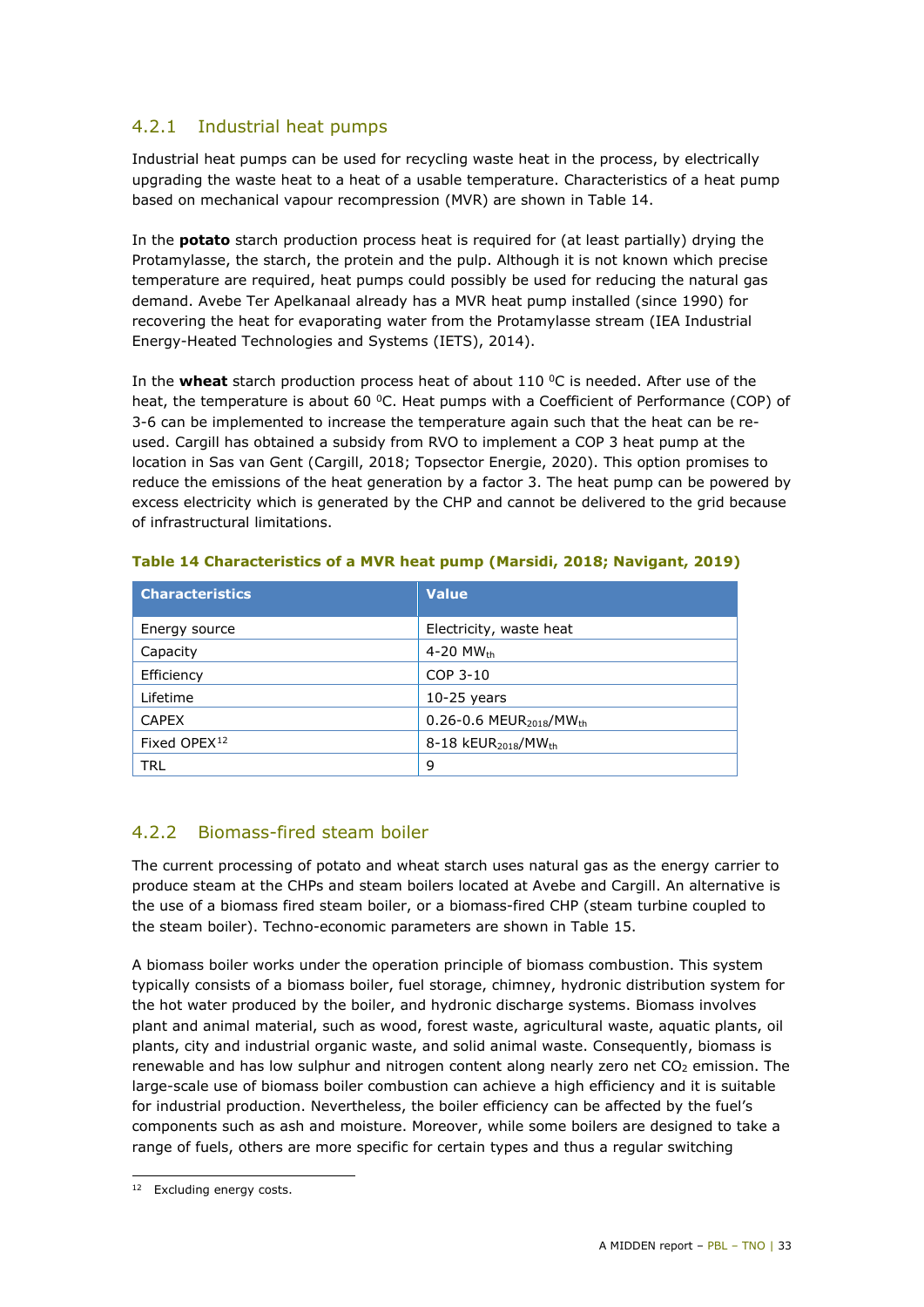between fuels will require to cope different burning characteristics (IEE, 2013). It is intended to substitute the total amount of natural gas for biomass. Biomass combustion emits  $CO<sub>2</sub>$ , but is considered to have zero emission under EU ETS if it meets certain sustainability criteria (European Commision, 2017).

<span id="page-33-0"></span>

| Table 15 Techno-economic parameters for the biomass fired boiler (Lensink, 2020; |  |
|----------------------------------------------------------------------------------|--|
| <b>Abdallas Chikri &amp; Wetzels, 2019)</b>                                      |  |

| <b>Technical data</b> | <b>Quantity</b>                    |
|-----------------------|------------------------------------|
| Type                  | Biomass steam boiler               |
| Ranging capacity      | 20 MW                              |
| Energy efficiency     | 90%                                |
| Investment cost       | $0.66$ MEUR <sub>2019</sub> /MWth  |
| O&M cost              | $0.050$ EUR <sub>2019</sub> /MW/yr |
| Market availability   | 2020                               |
| Lifetime              | 30 years                           |
| TRL                   | 9                                  |

#### 4.2.3 Biogas-fired steam boiler

By replacing the use of natural gas as a fuel in boilers by biogas, the heat supply of the starch production processes can be decarbonised. This option is especially relevant for the starch industry, since biogas can be produced in the process (as described in Section 4.1.1). Biogas can be used as fuel in existing gas boilers when it is upgraded to green gas, which is identical to natural gas, or it may be used in dedicated biogas boilers.

An alternative way of producing green gas or biogas is by thermal gasification of woody biomass, of which the syngas can be converted to methane. The attractiveness of this option is strongly dependent on the availability and costs of biomass, and also on alternative uses for the biomass supply. Depending on the production process, the obtained gas may have a significant amount of impurities and other unwanted substances, which may require additional treatment of the gas.

The costs for a condensing boiler which is suited for biogas are shown in [Table 16.](#page-33-1)

| <b>Technical data</b> | Quantity                 |
|-----------------------|--------------------------|
| Capacity              | 20 (between 0.5-50) MWth |
| Efficiency            | 94-105% (LHV)            |
| Lifetime              | 25 years                 |
| <b>CAPEX</b>          | 60 EUR/kWth              |
| Fixed OPEX            | 2 EUR/kWth/yr            |
| TRL                   | 9                        |

#### <span id="page-33-1"></span>**Table 16 Techno-economic parameters for a condensing boiler suited for biogas (Danish Energy Agency, 2020)**

#### 4.2.4 Electric boiler

An other alternative to gas-fired boilers are electric boilers. In such boilers, electrodes heat the water, resulting in steam production at an efficiency of 95-99.9%. Typical capacities are 0.6-70 MWth (Berenschot, Energy Matters, CE Delft, Industrial Energy Experts, 2017). The economic values of a 20 MW electric boiler are presented in [Table 17.](#page-34-0) The costs of installation and grid connection are included in the figures below. This option is less viable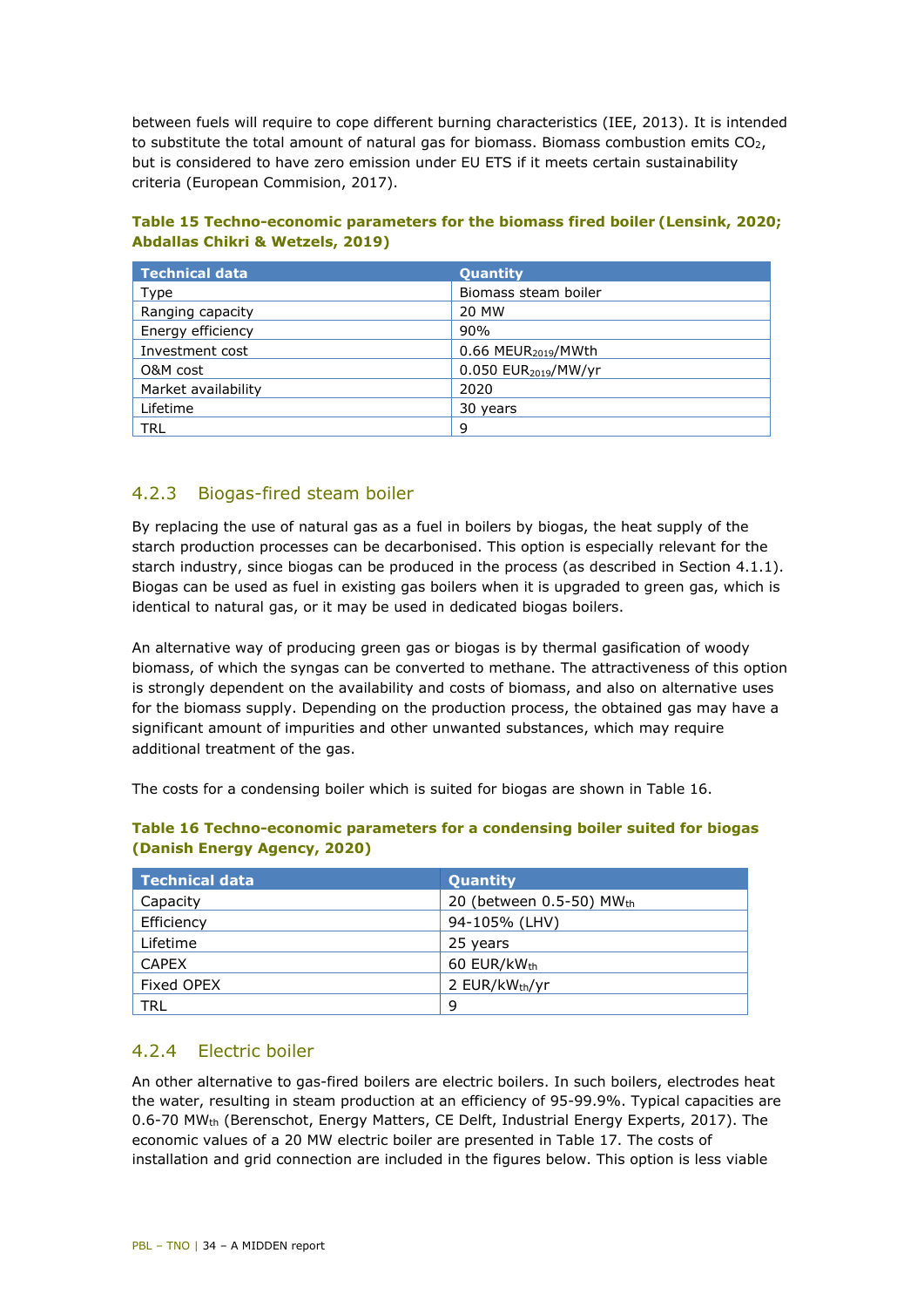and will take more time to implement if the local electricity grid infrastructure needs to be reinforced to cope with the larger power requirements.

Electrification of heat generation leads to zero emissions only if the electricity is generated without the burning of fossil fuels.

<span id="page-34-0"></span>**Table 17 Techno-economic parameters of an electric boiler[13](#page-34-2) (Lensink, 2020, p. 112)**

| <b>20 MW electric boiler</b> | <b>Value</b>                                        |
|------------------------------|-----------------------------------------------------|
| Efficiency                   | 99%                                                 |
| Lifetime                     | 20 <sub>yr</sub>                                    |
| Investment costs             | $0.115 \text{ MEUR}_{2019} / \text{MW}_{\text{th}}$ |
| Fixed O&M                    | $0.049$ MEUR <sub>2019</sub> /MW <sub>th</sub> /yr  |
| Variable O&M                 | 133 $EUR2019/GJ$                                    |
| <b>TRL</b>                   | q                                                   |

#### 4.2.5 Hydrogen boiler

Hydrogen ('green' hydrogen produced by water-electrolysis or 'blue' hydrogen, produced by methane reforming with CCS) is currently expensive, but may over time become an economically feasible option as a fuel. The hydrogen can be supplied through pipelines, trucks and ships, depending on the plant location.

In the starch production plants the natural gas burners need to be substituted by hydrogen burners, which are commercially available (Hart, Howes, & Lehner, 2015). A cost estimate for a 20 MW hydrogen boiler is provided in [Table 18.](#page-34-1) Costs of pipelines are not included in the investment and O&M costs. For the Avebe plants, the hydrogen would be likely to supplied by trucks or pipelines. For the Cargill plants, all different transportation means could be considered. More research is needed to determine which cost would be involved to the different transportation options.

This option is a true decarbonisation option only if the hydrogen is generated in a carbonfree manner, such as electrolysis powered by green electricity or if the emitted  $CO<sub>2</sub>$  is captured ('blue hydrogen'), for instance hydrogen production by steam methane reforming (SMR) or autothermal reforming (ATR) in combination with carbon capture and storage (CCS) (Cioli et al., Decarbonisation options for Dutch industrial gases production, in prep.).

| 20 MW Hydrogen boiler    | <b>Value</b>                                            |
|--------------------------|---------------------------------------------------------|
| Efficiency               | 90%                                                     |
| Lifetime                 | 25 year                                                 |
| Investment costs (range) | 0.14 (0.12-0.16) MEUR <sub>2019</sub> /MW <sub>th</sub> |
| Fixed O&M (range)        | 18 (15-20) kEUR <sub>2019</sub> /MW <sub>th</sub> /yr   |
| TRL.                     | q                                                       |

#### <span id="page-34-1"></span>**Table 18 Techno-economic parameters of a hydrogen boiler (Noothout, de Beer, Quant, & Blok, 2019; Hart, Howes, & Lehner, 2015)**

<span id="page-34-2"></span>i, <sup>13</sup> The investment costs include on-site infrastructure and engineering. Fixed O&M includes grid costs and exclude costs to increase grid capacity if required. Variable O&M costs include only electricity costs.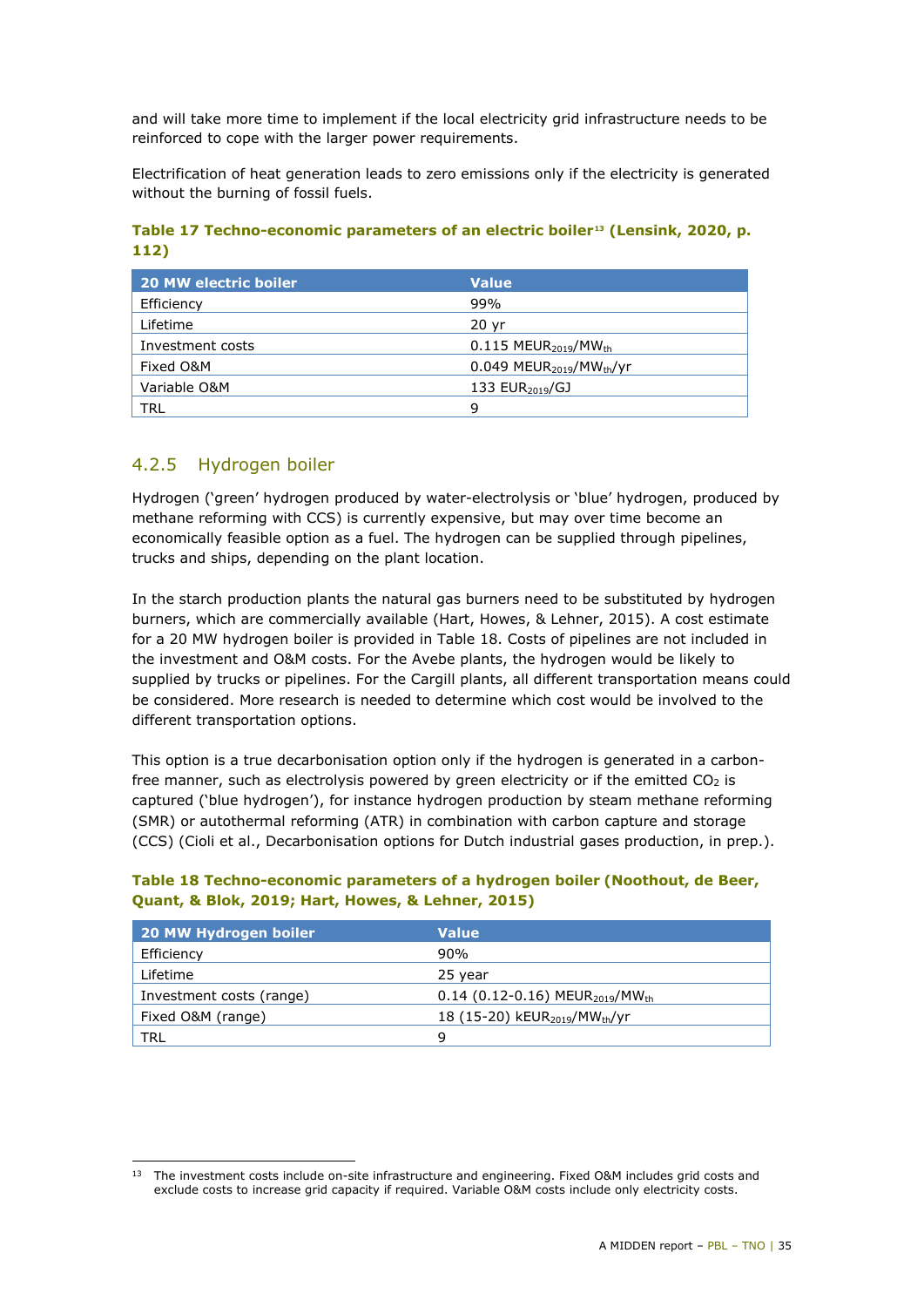#### 4.2.6 Ultradeep geothermal

Ultradeep geothermal energy is another technique that could be used for the production of steam in the starch industry. With this technology heat is extracted from hot water and/or steam at the sub-surface of the earth. Geothermal energy is considered ultra-deep when below 4000 meters depth. With this depth, temperatures of  $120-140$  °C are expected to be reached which can thus be useful for heating purposes in the starch industry (In 't Groen, De Vries, Mijnlieff, & Smekens, 2018; IRENA, 2019). Typically, two holes (called a doublet) are drilled to the desired depth. One of the holes is used to pump cool water into the hole, where it heats up due to the available geothermal energy. The water is then pumped back up, and releases its heat in a heat exchanger at the surface, after which it can be pumped back down. The costs and lifetime specification for ultra-deep geothermal energy are shown in [Table 19.](#page-35-2)

#### <span id="page-35-2"></span>**Table 19 Techno-economic parameters of ultradeep geothermal energy (In 't Groen, De Vries, Mijnlieff, & Smekens, 2018; MSG Sustainable Strategies, TNO, Holland Chemistry, 2019)**

| <b>Characteristics</b>          | <b>Value</b>                                                        |
|---------------------------------|---------------------------------------------------------------------|
| Capacity                        | 17 MW                                                               |
| Full load hours per annum       | 7000                                                                |
| Electricity use                 | $22$ TJ/yr                                                          |
| Lifetime                        | 15 years                                                            |
| Investment cost                 | 2.5 $kEUR/kW_{th}$                                                  |
| Operation and maintenance costs | 0.1 kEUR/kWth/yr Fixed O&M &<br>0.0076 EUR/kWh <sub>th</sub> output |
| TRL                             | $4-6$                                                               |

## <span id="page-35-0"></span>4.3 Low-carbon electricity generation

Although not a scope 1 decarbonisation option by itself, Avebe is instrumental on the realisation of a third party's solar panel park above sewage fields in Borger-Odoorn, which is expected to provide about 50 MW(p) of electricity for Avebe (Avebe, 2019c), or about 45 MWh (0.16 PJ) per year.

### <span id="page-35-1"></span>4.4 Options for using the biomass waste

Pulp which could be considered a biomass waste stream from the potato starch production is presently used in a valuable way, by means of feeding cattle. The same applies to the fibres from the wheat starch production.

As an alternative, (some) of the biomass may be used as a feedstock in chemical industry or as fuel. This could be decarbonisation option for the product's value chain, since it may replace fossil feedstock or fuel.

However, most of the waste streams include a lot of water which makes it less suitable for this purpose. In order to use the biomass as fuel, it needs to be dried first, which is an energy-intensive process. Further research is needed in order to identify whether for the particular case of biomass waste this option would be energy- and cost-effective.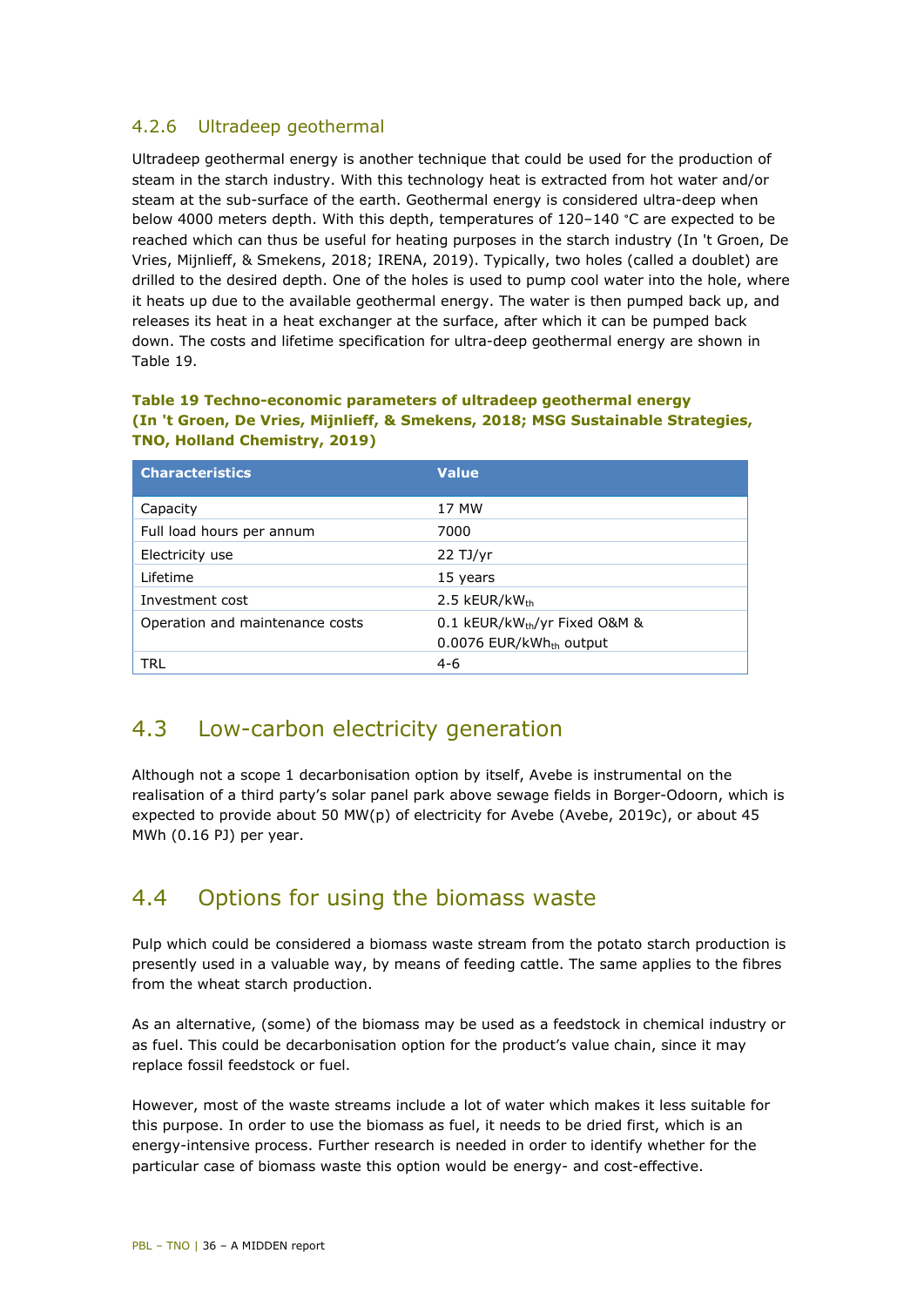Although not related to the starch production itself, it should then also be considered how the application of the waste as cattle food would be replaced.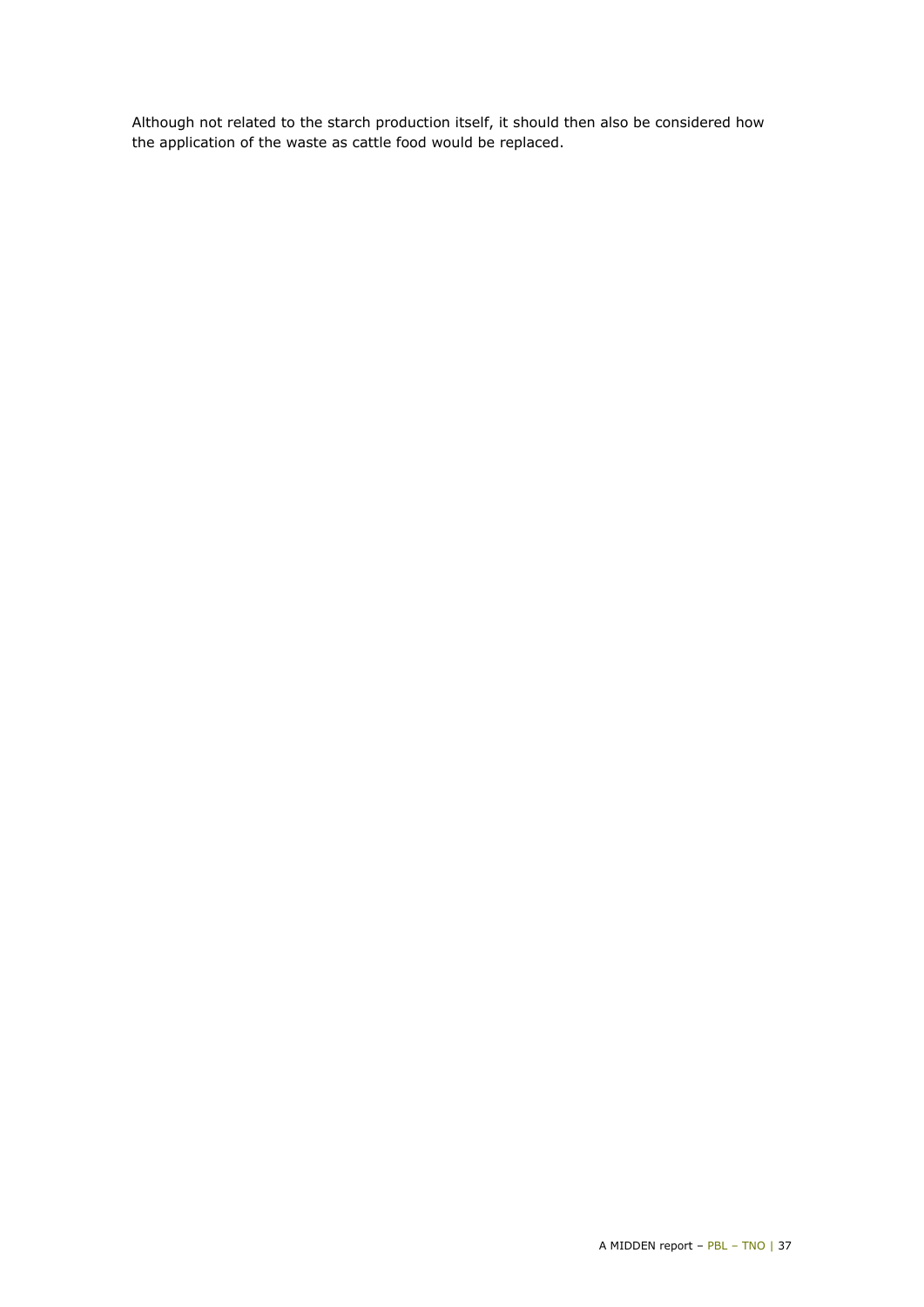## <span id="page-37-0"></span>5 Discussion

The starch production in The Netherlands has the technical potential to mitigate its fossil CO<sub>2</sub> emissions towards 2050.

A possible approach would be to first implement a number of energy consumption reduction and heat recycling options, such as membranes, electro-osmosis dehydration and/or vacuum drum filters. The implementation of (some of) these options will require more innovation and development and a severe restructuring of the production processes.

Additionally, the (remaining) steam production can be decarbonised, by replacing the natural gas-fired boilers by biogas or green gas, electric, hydrogen or biomass fired boilers, heat pumps (such as using Mechanical Vapour Recompression) or geothermal energy. The impact of these options on the production process itself is less (apart from heat pumps), which may make them attractive. However, depending on the type of steam supply, the requirements for infrastructure and energy supply are lower when a number of heat recycling and energy reduction options are implemented. On the other hand, a combination of decarbonisation options may make them less attractive than when only one of them is used. For instance, if an heat pump is introduced, the potential energy savings by means of electro-osmosis is less.

In terms of which type of steam supply would be attractive, it is relevant that some of the starch manufacturing locations are not located in an industry cluster. Electrification requires a heavy load grid connection which depends on the particular situation. Low- or zero-carbon hydrogen is presently (almost) not available in the Netherlands, but may become a possible option in due course, also depending on the presence of a hydrogen pipeline network. Biomass combustion is already possible, but generally has larger emissions of particulate matter than natural gas. It is also still an open question whether the limited amount of biomass will be used for boilers like the ones needed for starch production or used elsewhere in industry or society. Biogas or green gas may appear attractive. When there is enough availability of green gas, no changes are needed to the boiler. Also, biogas can be produced from the product waste in the starch manufacturing process and mixed into the fuel to fire the boilers. Finally, geothermal energy has potential for the starch industry, but more research is needed to assess feasibility for this particular application.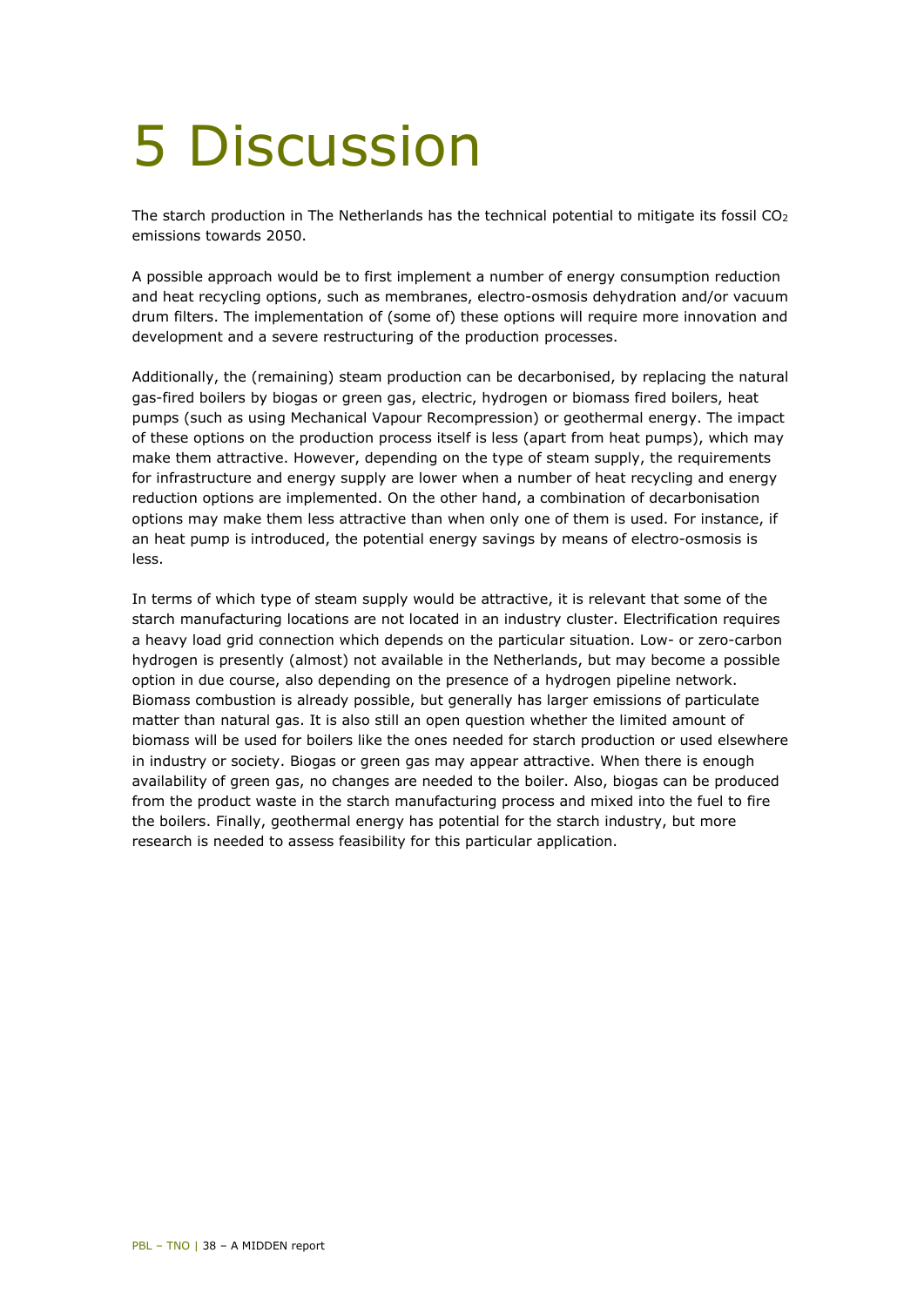## <span id="page-38-0"></span>References

- Abdallas Chikri, Y., & Wetzels, W. (2019). *Decarbonisation options for the Dutch tyre industry.* PBL.
- ACM. (2014). *Exemption electricity grid Dobbestroom V.O.F.* Retrieved 2020, from https://www.acm.nl/sites/default/files/old\_publication/publicaties/12976\_dobbestroo m-vof.pdf
- ACM. (2014a). *Exemption electricity grid Hunzestroom V.O.F.* Retrieved 2020, from https://www.acm.nl/sites/default/files/old\_publication/publicaties/12977\_hunzestroo m-vof.pdf
- AlfaLaval. (2010). *The all-around choice for starch equipment.* Sweden: Alfa Laval.
- Avebe. (2019). *Avebe Gasselternijveen in vogelvlucht*. Retrieved from YouTube: https://www.youtube.com/watch?v=8oAz8nz7R5I
- Avebe. (2019a). *Avebe Ter Apelkanaal in vogelvlucht*. Retrieved from YouTube: https://www.youtube.com/watch?v=\_1-Mgj8qfyo
- Avebe. (2019b). *Avebe Foxhol in vogelvlucht*. Retrieved from YouTube: https://www.youtube.com/watch?v=uNRdk-7yE08
- Avebe. (2019c). *Integrated Annual Report 2018/2019.* Avebe. Retrieved from https://www.avebe.com/friksbeheer/wp-content/uploads/2019/12/Geintegreerdjaarverslag-2018-2019-Avebe-16-dec-EN\_online.pdf
- Avebe. (2019d). *Milieu-impact Avebe productie*. Retrieved from YouTube: https://www.youtube.com/watch?v=7C3zRLD96rA
- Avebe. (2020). *Avebe About us*. Retrieved from https://www.avebe.com/about-us/history/
- Avebe. (2020a). *Wet feed potato fibres*. Retrieved from Avebe: https://www.avebe.com/producten/potato-fibres/
- Bemiller, J., & Whistler, R. (2009). *Starch: Chemistry and Technology.* Elsevier.
- Berenschot, Energy Matters, CE Delft, Industrial Energy Experts. (2017). *Electrification in the Dutch process industry.*
- Bergthaller, W. (1999). *Potato Starch Technology.* Detmold: Institute of Cereals.
- Bruinenberg, P. (2012). *Sustainability Strategy Avebe.* Retrieved 2020, from https://www.wur.nl/upload\_mm/3/7/c/5625ae17-0b2a-45aa-991d-72f44498a11b\_Presentatie%20AVEBE%20-%20Peter%20Bruinenberg.pdf
- Bruinenberg, P. (2019). *Biobased since 1919: Potato starch and protato protein cooperative Avebe.* Retrieved 2020, from https://ec.europa.eu/info/sites/info/files/food-farmingfisheries/events/presentations/be-workshop-presentation-avebe\_en.pdf
- Cargill. (2018). Interview Jelle de Wilde (Process Expert Utilities).
- Cargill. (2020). *About Cargill*. Retrieved from https://www.cargill.nl/en/about-cargill
- CBS. (2018). *CBS Statline*. Retrieved 2020, from Akkerbouwgewassen: https://opendata.cbs.nl/statline/#/CBS/nl/dataset/7100oogs/table?fromstatweb
- CBS Statline. (2020). *Akkerbouwgewassen; productie naar regio*. Retrieved from CBS Statline:

https://opendata.cbs.nl/statline/#/CBS/nl/dataset/7100oogs/table?fromstatweb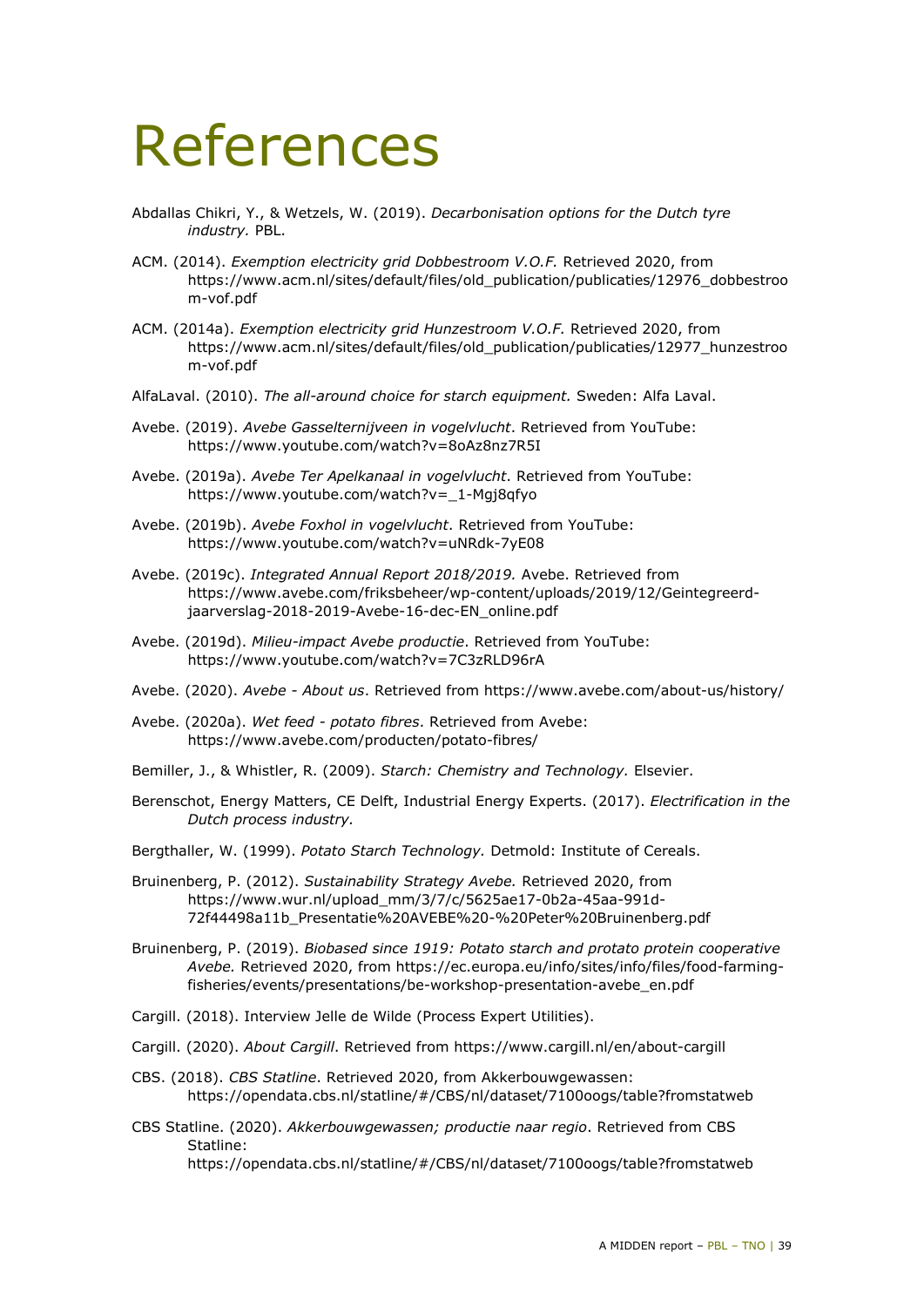- Chaplin, M. (2014). *The use of enzymes in starch hydrolysis*. Retrieved from Enzyme Technology: http://www1.lsbu.ac.uk/water/enztech/starch.html
- Chemical Safety Facts. (2020). *Ethanol Uses, Benefits and Chemical Safety Facts*. Retrieved from Chemical Safety Facts: https://www.chemicalsafetyfacts.org/ethanol/
- CODE2. (2014). *D5.1 Final Cogeneration Roadmap Member State: The Netherlands.* Netherlands: CODE2.
- Danish Energy Agency. (2020). *Technology Data for Industrial Process Heat.* Retrieved from https://ens.dk/en/our-services/projections-and-models/technology-data/technologydata-industrial-process-heat
- Day, L., Augustin, M., Batey, I., & Wrigley, C. (2006). Wheat-gluten uses and industry needs. *Trends in Food Science & Technology*, 17 (2), 82-90.
- Edwards et al., R. (2011). *Assessing GHG default emissions from biofuels in EU legislation.* JRC Scientific and Policy Reports (European Commission).
- EEA. (2019). *Plant-by-plant emissions (LCP) and information on derogations v.5.2.* Retrieved from https://www.eea.europa.eu/data-and-maps/data/lcp-9/plant-by-plantemissions-lcp
- Elode. (2010). *Electro-osmosis dehydrator.* ACE Korea Incorporation.
- European Commision. (2017). *Guidance Document Biomass issues in the EU ETS.* Retrieved from https://ec.europa.eu/clima/sites/clima/files/ets/monitoring/docs/gd3\_biomass\_issue s\_en.pdf
- European Commission. (2019). *Best Available Techniques (BAT) Reference Document for the Food, Drink and Milk Industries.* European Commission.
- European Commission. (2019a). *EU Agricultural Outlook.* Retrieved from https://ec.europa.eu/info/sites/info/files/food-farmingfisheries/farming/documents/agricultural-outlook-2019-report\_en.pdf
- Eurostat. (2019). *The EU potato sector statistics on production, prices and trade*. Retrieved from Eurostat: https://ec.europa.eu/eurostat/statisticsexplained/index.php/The\_EU\_potato\_sector\_- \_statistics\_on\_production,\_prices\_and\_trade#Values\_and\_prices
- Favaro-Trindade, C., Rocha-Selmi, G., & dos Santos, M. (2015). Chapter 17 Microencapsulation of Sweeteners. In L. Sagis, *Microencapsulation and Microspheres for Food Applications* (pp. 333-349). Science-Direct.
- Fecske, A. (1983). Small Diameter Multiple Hydrocyclone for Starch Processing. *Starch*, 109- 113.
- Filho et al., P. F. (2017). Techno-Economic and Life Cycle Assessment of Wastewater Management from Potato Starch Production: Present Status and Alternative Biotreatments. *Fermentation*, 3, 56.
- Flottweg. (2018). *The Flottweg Tricanter® For Three-Phase Separation*. Retrieved from https://www.flottweg.com/product-lines/tricanterr/
- Fuller, W., & Abbe, P. (2011). *How to choose a vacuum dryer*. Retrieved 2020, from https://www.chemicalprocessing.com/assets/Media/MediaManager/HowChooseVacuu mDryer.pdf
- Galitsky, C., Worrell, E., & Ruth, M. (2003). *Energy Efficiency Improvement and Cost Saving Opportunities for the Corn Wet Milling Industry.* Berkeley: University of California.
- GEA. (2018). *Wheat Starch Processing Engineering Excellence for Custom-Fit Solutions.* Germany: GEA Mechanical Equipment.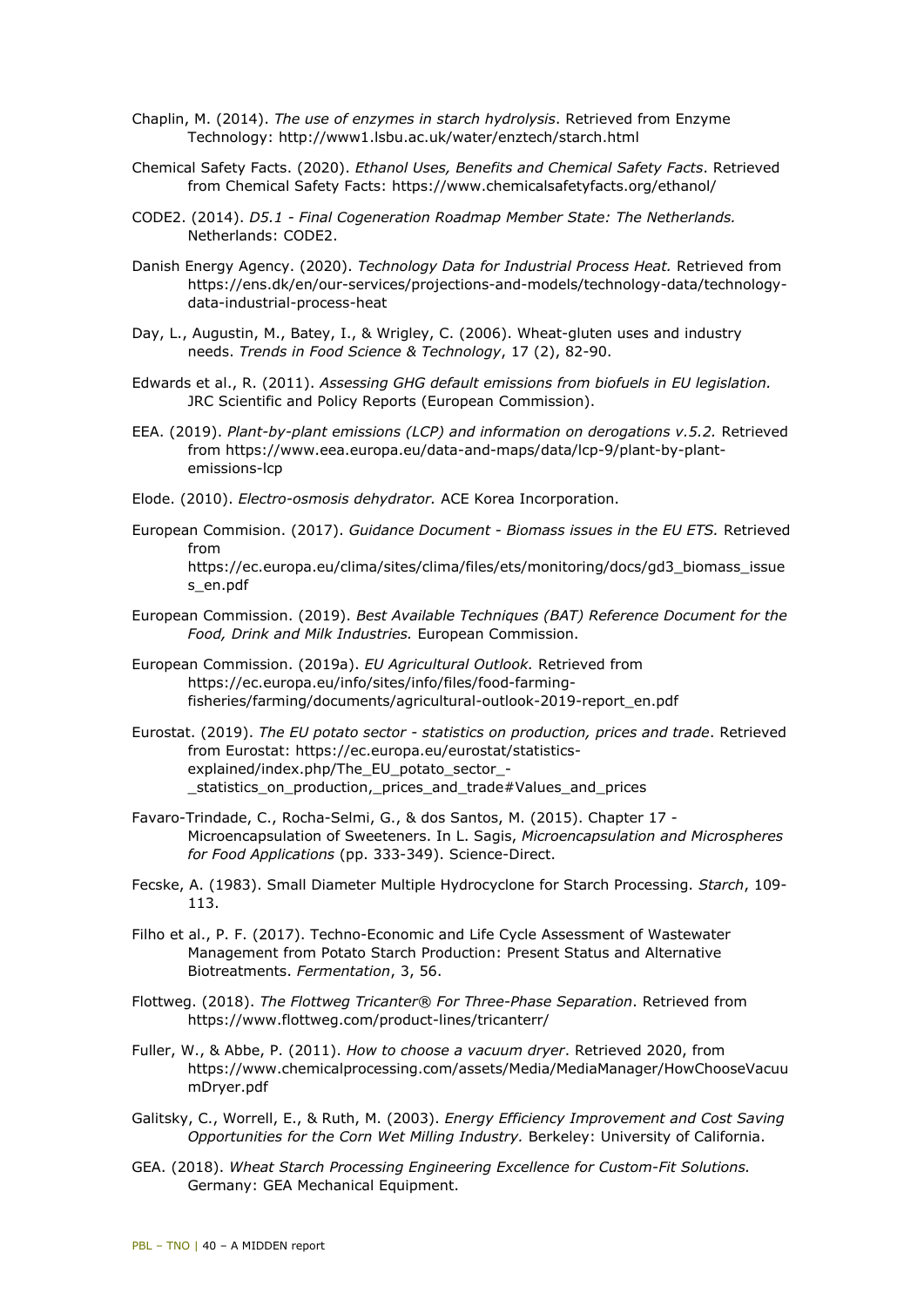- GlobalGreenhouseWarming. (2020). *Desalination*. Retrieved from Global Greenhouse Warming: http://www.global-greenhouse-warming.com/desalination.html
- Globe News Wire. (2019). *Glucose & Glucose Syrup Market in the EU: 2007-2025 Analysis and Outlook - Germany to Remain the Largest Market, Despite Recession Fears*. Retrieved 2020, from https://www.globenewswire.com/fr/newsrelease/2019/12/11/1959460/0/en/Glucose-Glucose-Syrup-Market-in-the-EU-2007- 2025-Analysis-and-Outlook-Germany-to-Remain-the-Largest-Market-Despite-Recession-Fears.html
- Grommers, H., & van der Krogt, D. (2009). Potato Starch: Production, Modifications and Uses. *Starch*, 511-539. Retrieved from https://books.google.nl/books?id=Anbz\_whRM2YC&pg=PA511&lpg=PA511&dq=Chap ter+11+- +Potato+Starch:+Production,+Modifications+and+Uses&source=bl&ots=dYO6vNgx5 M&sig=ACfU3U298407mZVlPIM1S\_SPKL6TBDWKCA&hl=nl&sa=X&ved=2ahUKEwivic vjwqTpAhXDCOwKHUa8AZwQ6AEwAXoECAoQ
- Hart, D., Howes, J., & Lehner, F. (2015). *Scenarios for deployment of hydrogen in contributing to meeting carbon budgets and the 2050 target.* E4Tech, UCL Energy Institute, University College London, Kiwa Gastec.
- Hashmi, I. (2011). *Step by Step: Wheat Farming, Milling and Quality Requirements.* GrainCorp Storage and Handling. Retrieved from http://www.iaom-mea.com/wpcontent/uploads/2016/07/Tech-03-Grain-Corp-IAOM-Jordan-2011.pdf
- Hasler. (2020). *Hasler Rotary Vacuum Drum Filter Systems*. Retrieved 2020, from https://www.environmental-expert.com/products/hasler-rotary-vacuum-drum-filtersystems-630065
- Herbold. (2013). *Herbold Hydrocyclones*. Retrieved from https://www.herbold.com/wpcontent/uploads/pdf/information/47\_information-en.pdf
- Hobbs, H., & Thomas, N. (2009). Biocatalysis in Supercritical Fluids, in Fluorous Solvents, and under Solvent-Free Conditions. *Chem. Rev.*, 107, 2786-2820.
- Hoffmann, G. (1989). *The Chemistry and Technology of Edible Oils and Fats and their high fat products.* Elsevier.
- IEA Industrial Energy-Heated Technologies and Systems (IETS). (2014). *Application of Industrial Heat Pumps.* IEA. Retrieved from https://blueterra.nl/wpcontent/uploads/2019/09/Application-of-Industrial-Heat-Pumps-IEA-Report.pdf
- IEE. (2013). *A guide to specifying biomass heating systems.* Intelligent Energy Europe (IEE).
- In 't Groen, B., De Vries, C., Mijnlieff, H., & Smekens, K. (2018). *Conceptadvies SDE+ 2019 Geothermie.* Den Haag: PBL.
- IRENA. (2019, 12 3). *Geothermal*. Retrieved from Irena.org: https://www.irena.org/geothermal
- ISI. (2018). *Technical Memorandum on Potato Starch*. Retrieved from International Starch Institute: http://www.starch.dk/isi/starch/potato.asp
- Kemme-Kroonsberg et al., C. (1997). *Purified heat-coagulated potato protein for use in animal feed*. Retrieved from https://patents.google.com/patent/US6042872
- Klingspohn, U., Papsupuleti, P., & Schuegerl, K. (1993). Production of enzymes from potato pulp using batch operation of a bioreactor. *Journal of Chemical Technology and Biotechnology*, 19-25.
- Kretschmer. (2018). *What is Wheat Germ?* Retrieved from Kretschmer: http://kretschmer.com/about-wheatgerm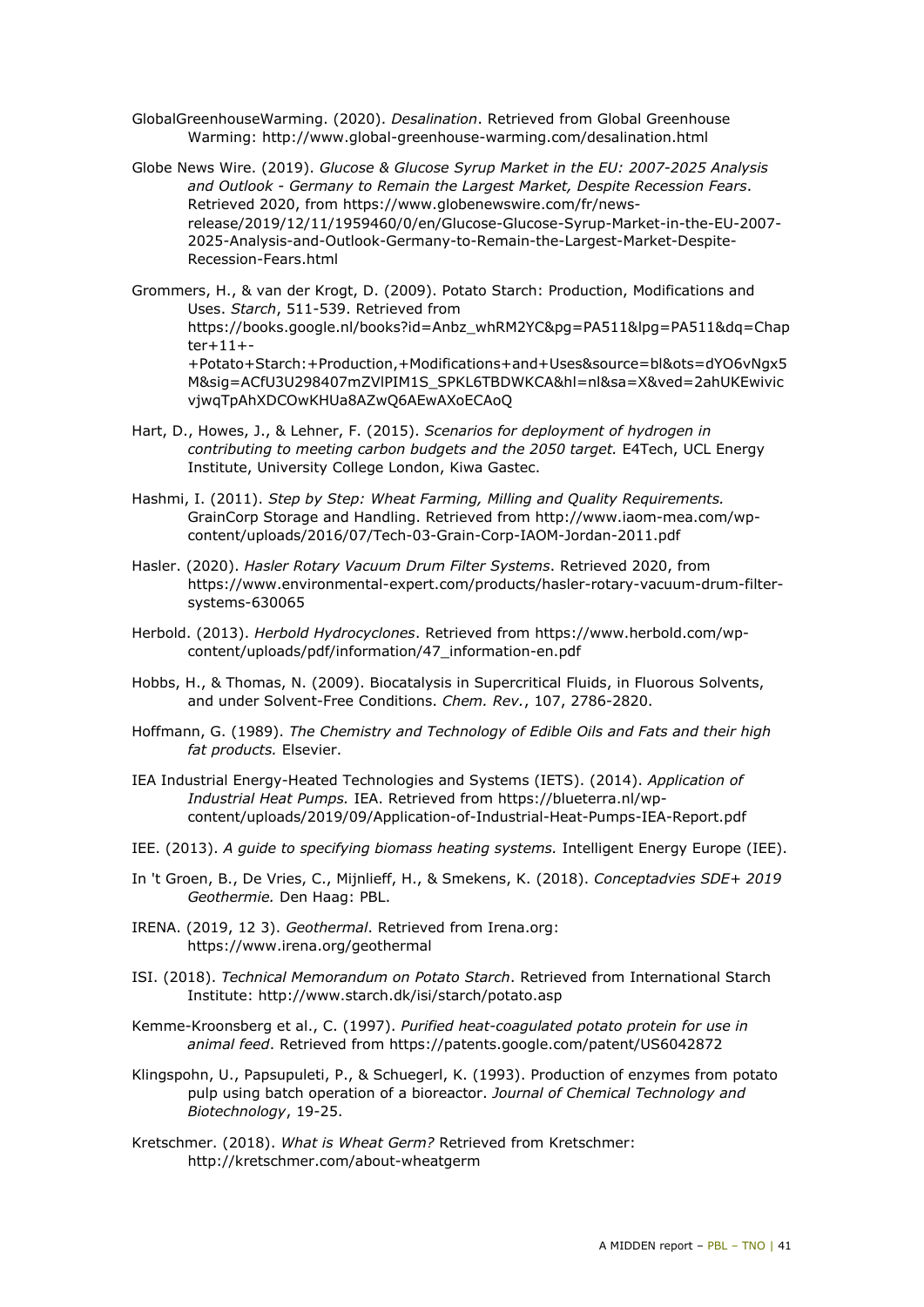Lensink, S. (2020). *Eindadvies basisbedragen SDE++.* PBL.

- Lisinska, G., & Leszczynski, W. (1989). *Potato Science and Technology.* London: Elsevier.
- Lokra, S., & Straetkvern, K. (2009). *Industrial Proteins from Potato Juice. A review.* Global Science Books: Food.
- Marsidi, M. (2018). *Technology Factsheet: Industrial Mechanical Vapour Recompression (MVR).* Retrieved from https://energy.nl/wp-content/uploads/2019/06/Industrialmechanical-vapour-recompression-1.pdf
- Meyer, A., Dam, B., & Laerke, H. (2009). Enzymatic solubilization of a pectinaceous dietary fiber fraction from potatopulp: Optimization of the fiber extraction process. *Biochemical Engineering Journal*, 106-112.
- MSG Sustainable Strategies, TNO, Holland Chemistry. (2019). *Innovatieportfolio voor klimaat, energie en duurzaamheid.*
- Mulder, W. (2013). *Biobased economy: de Potentie van Eiwitten voor Technische Toepassingen [Biobased Economy: the Potential of Proteins for Technical Applications].* Wageningen: WUR.
- Navigant. (2019). *Verkenning uitbreiding SDE+ met industriele opties.* Navigant.
- NEa. (2020). *Emissiecijfers 2013-2019*. Retrieved from https://www.emissieautoriteit.nl/documenten/publicatie/2020/04/16/emissiecijfers-2013---2019
- Nieuwe Oogst. (2018, November 22). *Prestatieprijs Avebe opnieuw naar record*. Retrieved from Nieuwe Oogst: https://www.nieuweoogst.nl/nieuws/2018/11/22/prestatieprijsavebe-opnieuw-naar-record
- Noothout, P., de Beer, J., Quant, M., & Blok, K. (2019). *erkenning uitbreiding SDE+ met industriële opties; Inschatting van subsidie-intensiteit van geselecteerde technologieën en evaluatie van knelpunten.* Navigant.
- Ortolan, F., & Steel, C. (2017). Protein Characteristics that Affect the Quality of Vital Wheat Gluten to be Used in Baking: A Review. *Comprehensive Reviews in Food Science and Food Safety*, Vol. 16, 369-381.
- Patwa, A. (2016). Discrete Element Method as an approach to model the Wheat Milling Process. *Powder Technology*, 302, 350-356.
- Persson, M. (2012, July 2). Cargill maakt in Bergen op Zoom de eerste echt groene bioethanol. *Volkskrant*.
- Posner, E., & Hibbs, A. (2004). *Wheat Flour Milling.* Amer Assn of Cereal Chemists.
- Provincie Noord-Holland. (2011, december 22). Beoordeling milieueffectrapportageplicht Lagedijk 5 te Koog aan de Zaan, gemeente Zaanstad. *Staatscourant*, p. 23367.
- Qin et al., X. (2018). The Advanced Anaerobic Expanded Granular Sludge Bed (AnaEG) Possessed Temporally and Spatially Stable Treatment Performance and Microbial Community in Treating Starch Processing Wastewater. *Front. Microbiol.*, 9:589.
- RegioinBedrijf. (2014). *Cooperation SABIC and Cargill reduces CO2*. Retrieved from RegioinBedrijf: https://www.regioinbedrijf.nl/bedrijfsnieuws/samenwerking-sabic-encargill-zorgt-voor-minder-co2.6149/
- Rosicka-Kaczmarek et al., J. (2017). The Functionality of Wheat Starch. In M. Sjoo, & L. Nilsson, *Starch in Food: Structure, Function and Applications* (pp. 325-352). Woodhead Publishing.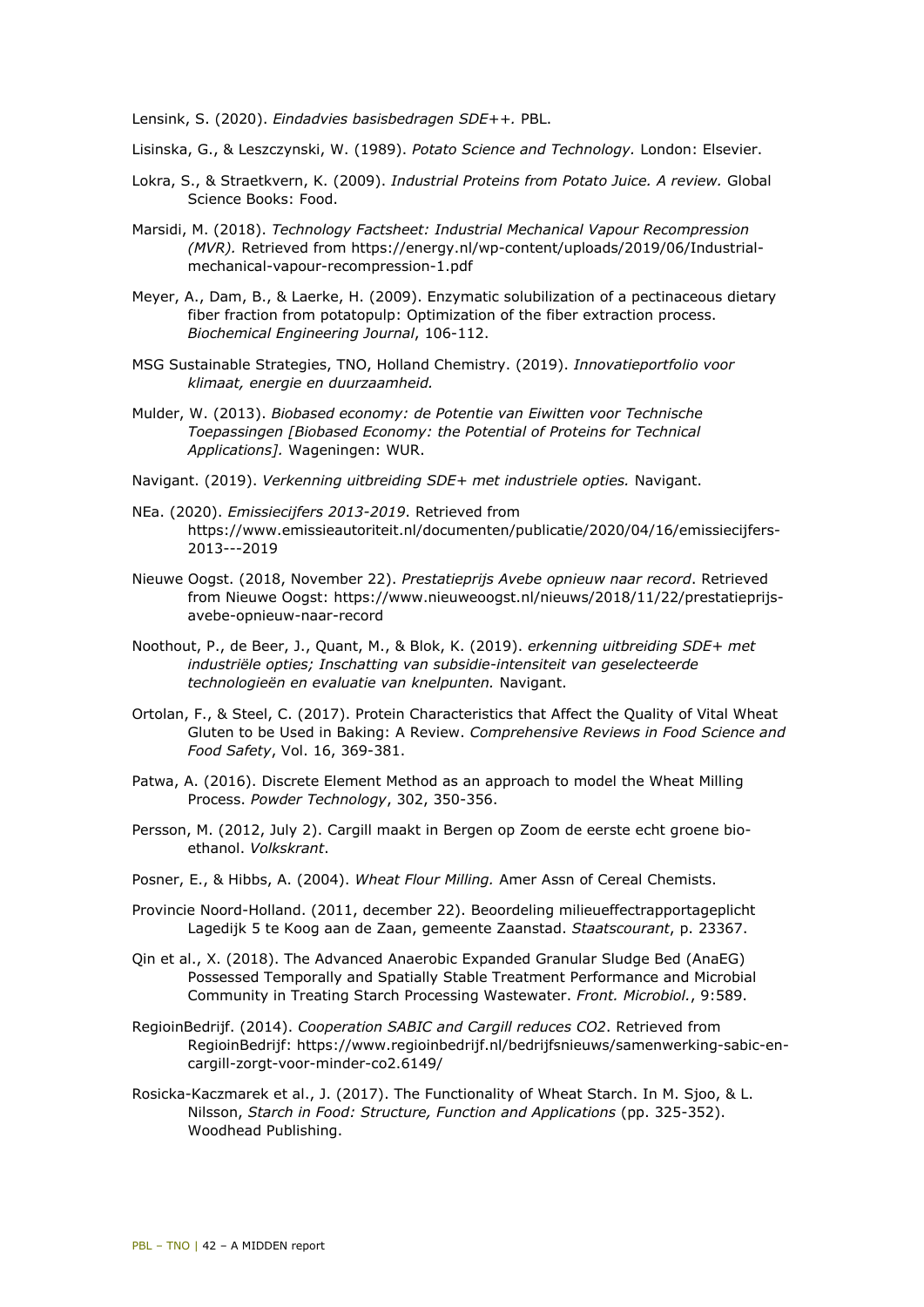- RVO. (2020). *Deelnemers MJA3/MEE*. Retrieved from RVO: https://www.rvo.nl/onderwerpen/duurzaam-ondernemen/energie-besparen/mja3 mee/verplichtingen/deelnemers
- Semeijn, C., & Buwalda, P. (2018). Potato Starch. In M. Sjoo, & L. Nilsson, *Starch in Food: Structure, Function and Applications* (pp. 353-372). Elsevier Inc. Academic Press.
- Serna-Saldivar, O. (2010). *Cereal Grains: Properties, Processing, and Nutritional Attributes.* CRC press.
- SiccaDania. (2020). *Rasper High-yield milling performance*. Retrieved from https://nivobahovex.com/mdocs-posts/rasper/
- Starch Europe. (2018). *Starch Europe*. Retrieved from https://www.starch.eu/
- Tate & Lyle. (2018). *Koog aan de Zaan Plant Summary*. Retrieved 2020, from Tate & Lyle: https://www.tateandlyle.com/sites/default/files/2018-02/Koog%20one-pager.pdf
- Tomasik, P. (2003). *Chemical and Functional Properties of Food Saccharides.* CRC Press.
- Topsector Energie. (2020). *Demonstratie grootschalige industriële drooginstallatie met geïntegreerde warmtepomp*. Retrieved from Topsector Energie: https://projecten.topsectorenergie.nl/projecten/demonstratie-grootschaligeindustriele-drooginstallatie-met-geintegreerde-warmtepomp-00031410
- Topsector Energie. (2020). *Duurzaam Concentreren van aardappelsap met membranen bij Avebe*. Retrieved from Topsector Energie: https://projecten.topsectorenergie.nl/projecten/duurzaam-concentreren-vanaardappelsap-met-membranen-bij-avebe-00027701
- Trejo, A. (2015). *Sustainability Assessment of wheat production in the Netherlands A comparison between organic and conventional production.* Wageningen University.
- van der Zalm, E. (2011). *Concentrated separation of wheat flour into starch and gluten.* Wageningen University.
- Van Hout, M., Wetzels, W., & Daniels, B. (2019). *Korte modelbeschrijving SAVE-Productie.* Den Haag: PBL Netherlands Environmental Assessment Agency.
- van Zeist, W., Marinussen, M., Broekema, R., Groen, E., Kool, A., Dolman, M., & Blonk, H. (2012). *LCI data for the calculation tool Feedprint for greenhouse gas emissions of feed production and utilization.* Blonk Consultants.
- Wafilin Systems. (2020). *Avebe achieves substantial CO2 reduction and energy savings thanks to membrane filtration systems developed by Wafilin Systems B.V.* Retrieved from Wafilin Systems B.V.: https://www.wafilinsystems.nl/avebe-achievessubstantial-co2-reduction-and-energy-savings-thanks-to-membrane-filtrationsystems-developed-by-wafilin-systems-b-v/
- Wang et al., S. (2016). Retrogradation enthalpy does not always reflect the retrogradation behavior of gelatinized starch. *Scientific Reports*, 6:20965. Retrieved from https://www.nature.com/articles/srep20965
- Wang, L., Chen, J., Hung, Y.-T., & Shammas, N. (2011). *Membrane and Desalination Technologies.* London: Springer.
- Welink, J.-H. (2015). *Meer waarde uit de reststromen: Toekomstverkenning van mogelijkheden recycling reststromen uit voeding- en genotsmiddelenindustrie.* Provincie Noord-Holland. Retrieved from http://www.afvalkring.nl/downloads/Bijlage%201%20Verslag%20Toekomstverkenni ng%20mogelijkheden%20recycling%20voedselverwerkende%20industrie.pdf
- Witt, W., & Goldau, H.-P. (2000). Modern Methods of Separation. The Components of Wheat. *Zywnosc*, 2(23) Supl.